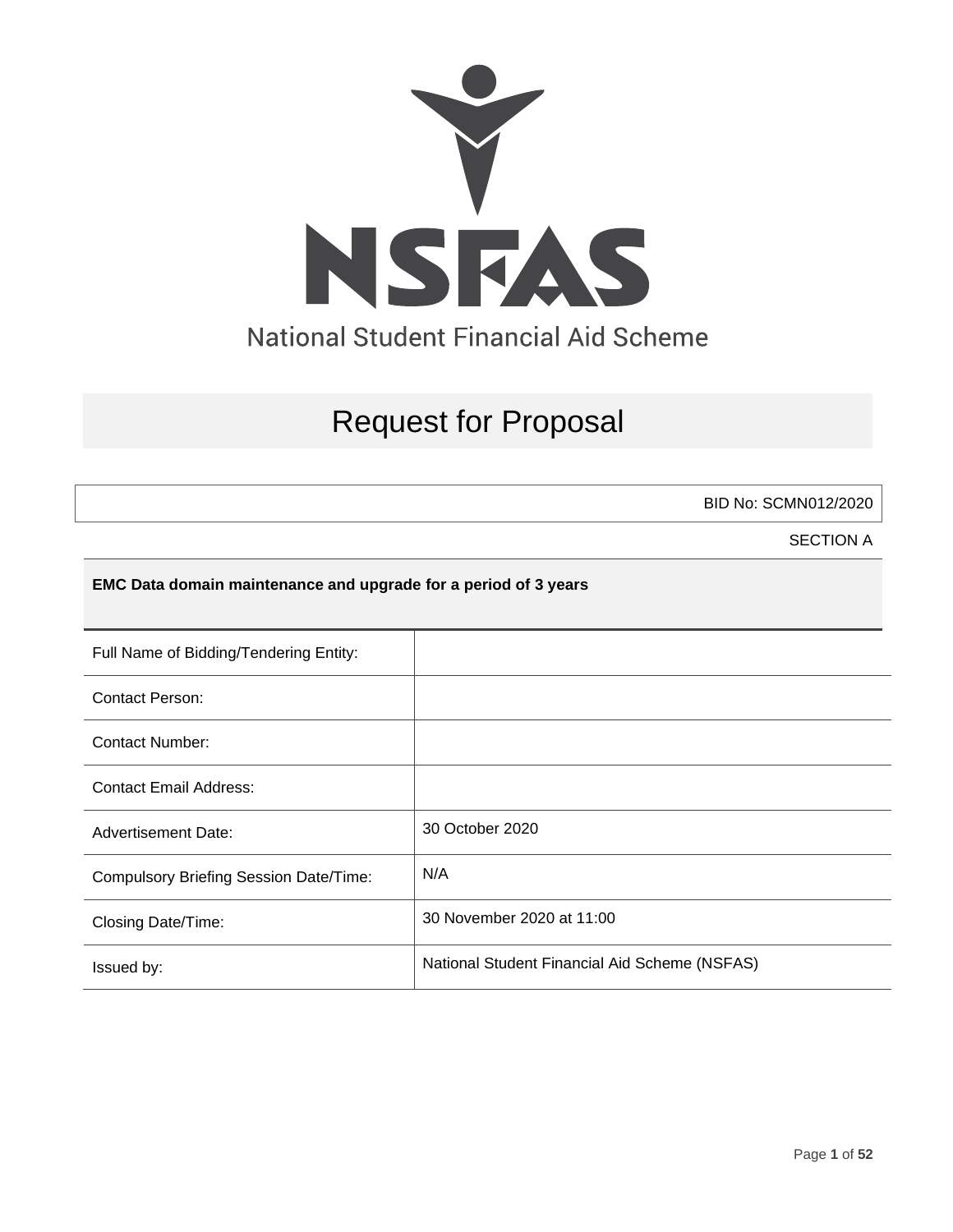

# **Bidder's Authorised Signatory:**

Initials and Surname: Signature: Signature:

..…………………………………………… ..……………………………………………

| Please indicate whether it is the original or copy, tick the applicable block |  |             |  |                          |  |
|-------------------------------------------------------------------------------|--|-------------|--|--------------------------|--|
| <b>ORIGINAL</b>                                                               |  | <b>COPY</b> |  | <b>NUMBER SUBMITTED:</b> |  |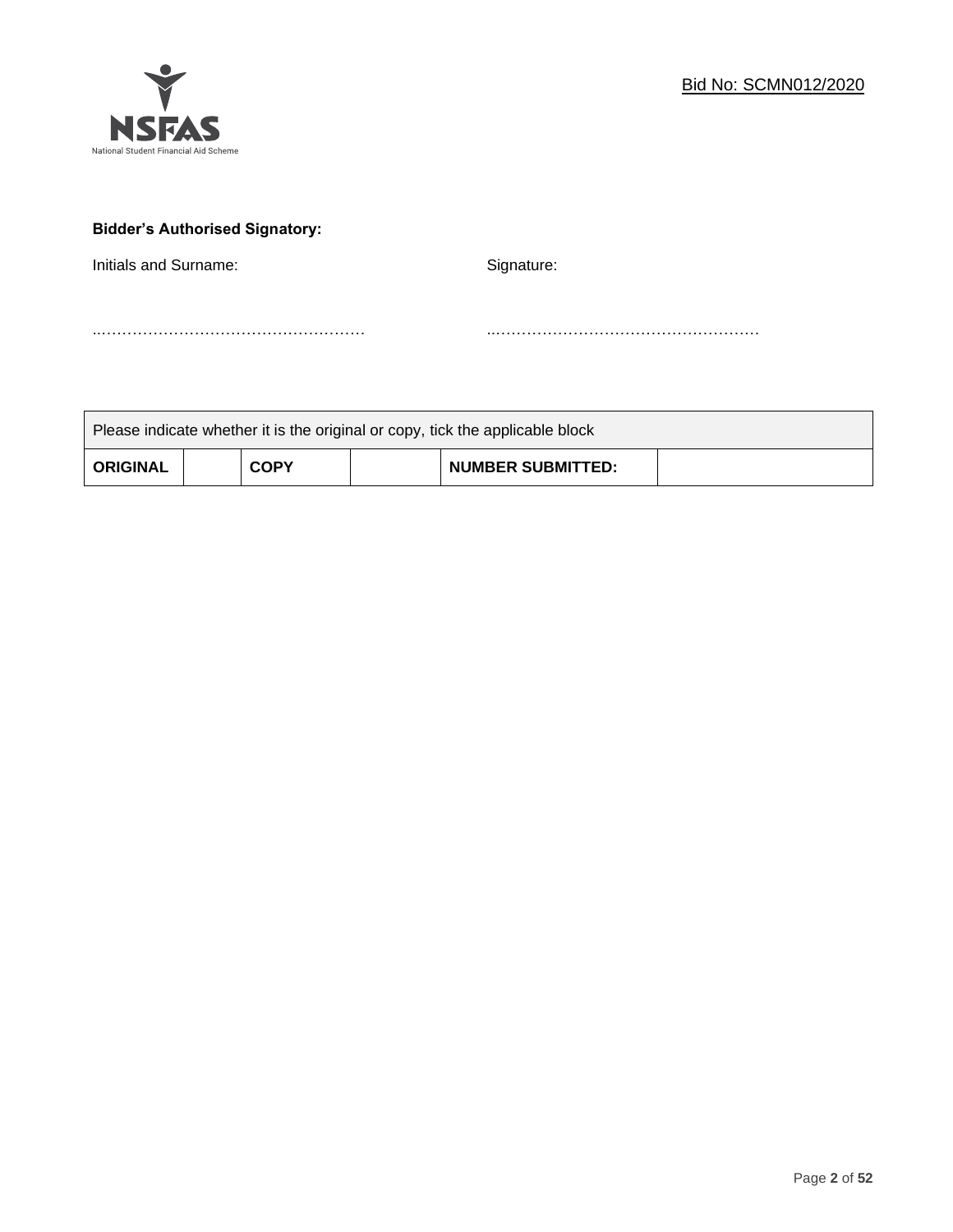

# **Glossary**

| Award                   | Conclusion of the procurement process and final notification to the successful bidder                                                                                                                                               |  |  |
|-------------------------|-------------------------------------------------------------------------------------------------------------------------------------------------------------------------------------------------------------------------------------|--|--|
| <b>B-BBEE</b>           | Broad-based Black Economic Empowerment (BBBEE) Act, 2003 (Act No. 53 of 2003) and BBBEE<br>Amended Act, 2013 (Act No. 46 of 2013) and the Codes of Good Practice issued thereunder by the<br>Department of Trade and Industry (DTI) |  |  |
| <b>Bid</b>              | Written offer in a prescribed or stipulated form in response to an invitation by NSFAS for the<br>provision of goods, works or services                                                                                             |  |  |
| Contractor              | Organization with whom NSFAS will conclude a contract and potential service level agreement<br>subsequent to the final award of the contract based on this Request for Bid                                                          |  |  |
| Core Team               | Team members who fill the non-administrative positions against which the experience will be<br>measured.                                                                                                                            |  |  |
| DTI                     | Department of Trade and Industry                                                                                                                                                                                                    |  |  |
| EME                     | <b>Exempted Micro Enterprise</b>                                                                                                                                                                                                    |  |  |
| QSE                     | <b>Qualifying Small Enterprise</b>                                                                                                                                                                                                  |  |  |
| <b>NSFAS</b>            | National Student Financial Aid Scheme                                                                                                                                                                                               |  |  |
| GCC                     | <b>General Conditions of Contract</b>                                                                                                                                                                                               |  |  |
|                         | Original Bid Original document signed in ink, or Copy of original document signed in ink                                                                                                                                            |  |  |
| Originally<br>certified | To comply with the principle of originally certified, a document must be both stamped and signed in<br>original ink by a commissioner of oaths.                                                                                     |  |  |
| <b>SCM</b>              | Supply Chain Management                                                                                                                                                                                                             |  |  |
| <b>SLA</b>              | Service Level Agreement                                                                                                                                                                                                             |  |  |
| <b>TOR</b>              | <b>Terms of Reference</b>                                                                                                                                                                                                           |  |  |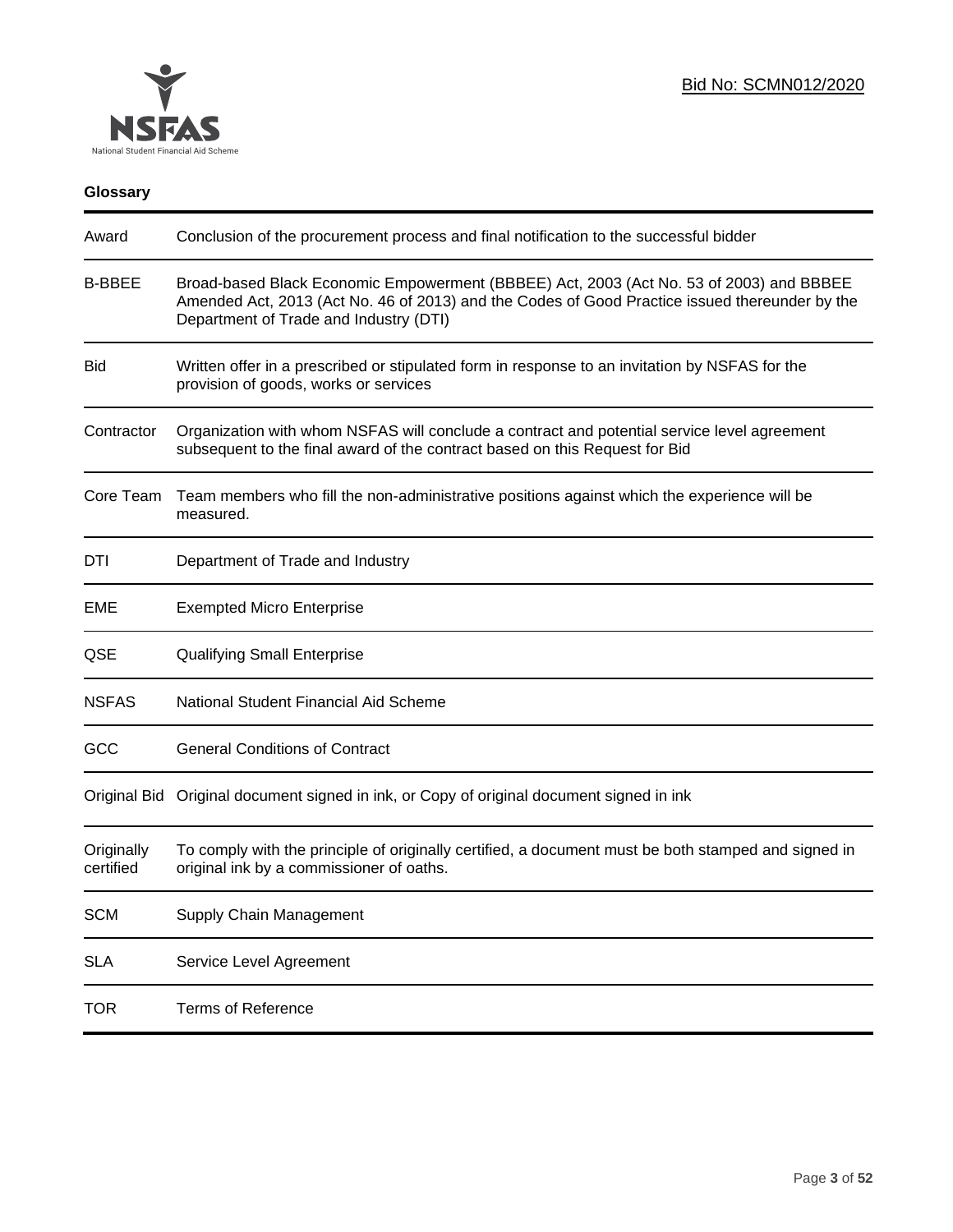# **Documents in this Bid Document Pack**

Bidders are to ensure that they have received all pages 1 to 52 of this document, which consist of the following sections:

# **SECTION A**

# **Note: Documents in this section must be completed and returned or supplied with bids as prescribed.**

- □ Section A1: SBD1: Invitation to Bid
- $\Box$  Section A2: Executive Summary and Bid submission conditions and Instructions
- □ Section A3: Terms of Reference

#### **SECTION B**

**Note: Documents in this section must be completed and returned or supplied with bids as prescribed.**

- □ Section B1: Declaration of Interest (SBD 4)
- Section B2: Preference Points Claim form in terms of the PPFA 2017 regulations (SBD 6.1)
- □ Section B3: Declaration of bidder's past SCM practices (SBD 8)
- □ Section B4: Certificate of Independent Bid Determination (SBD 9)
- □ Section B5: General Conditions of Contract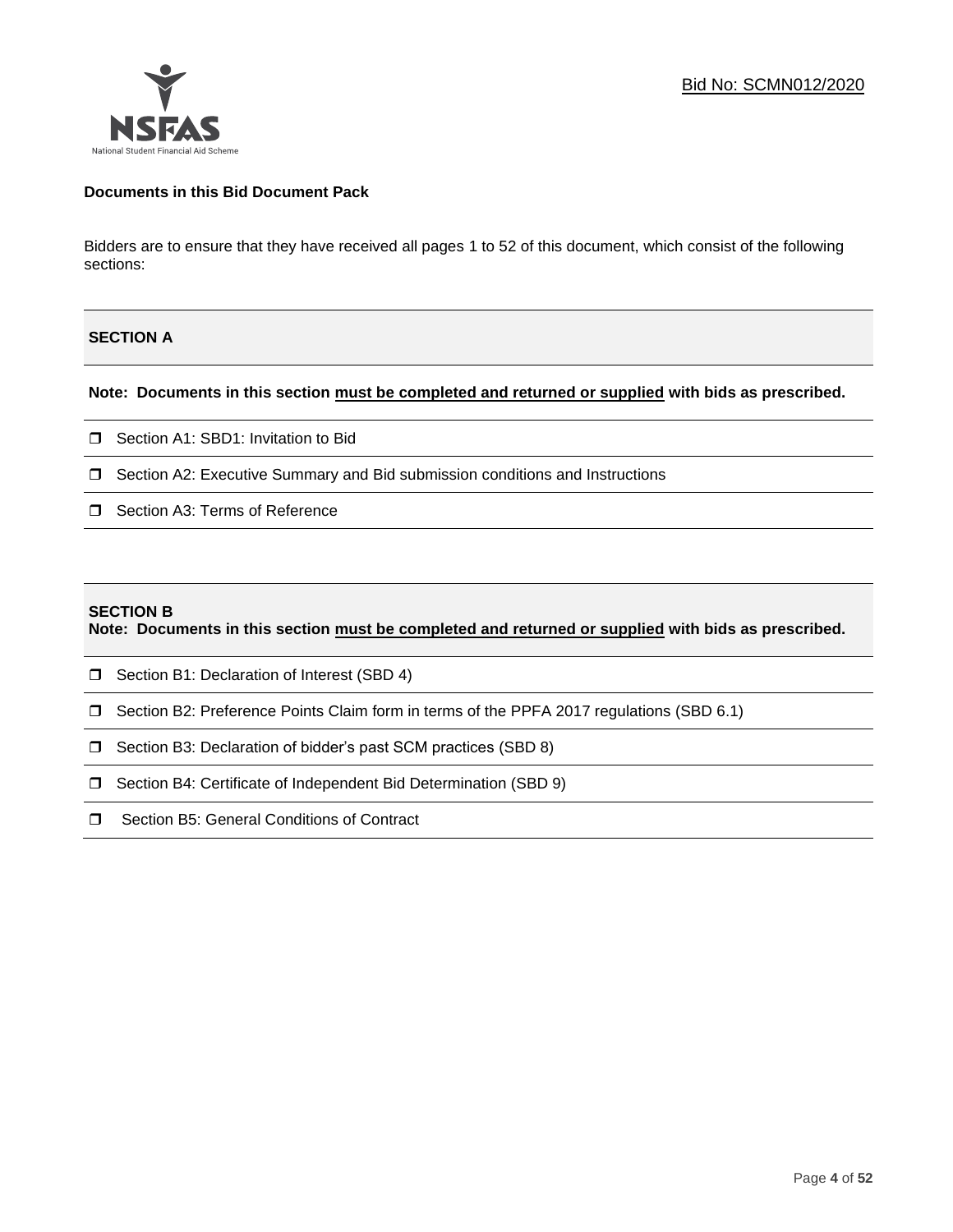

#### **SECTION A 1 PART A INVITATION TO BID (SBD1)**

| YOU ARE HEREBY INVITED TO BID FOR REQUIREMENTS OF THE NATONAL STUDENT FINANCIAL AID SCHEME (NSFAS) |                                                                                                                                                                      |                                             |                                                                                                                           |                                                                                     |                                           |                              |                                                |  |                 |         |
|----------------------------------------------------------------------------------------------------|----------------------------------------------------------------------------------------------------------------------------------------------------------------------|---------------------------------------------|---------------------------------------------------------------------------------------------------------------------------|-------------------------------------------------------------------------------------|-------------------------------------------|------------------------------|------------------------------------------------|--|-----------------|---------|
| <b>BID NUMBER:</b>                                                                                 |                                                                                                                                                                      | <b>CLOSING DATE:</b><br><b>SCMN012/2020</b> |                                                                                                                           |                                                                                     |                                           | 30 November 2020             | <b>CLOSING TIME:</b>                           |  | 11:00AM         |         |
| <b>DESCRIPTION</b>                                                                                 |                                                                                                                                                                      |                                             |                                                                                                                           | EMC DATA DOMAIN MAINTENANCE AND UPGRADE FOR A PERIOD OF THREE (3) YEARS             |                                           |                              |                                                |  |                 |         |
|                                                                                                    |                                                                                                                                                                      |                                             |                                                                                                                           | BID RESPONSE DOCUMENTS MAY BE DEPOSITED IN THE BID BOX SITUATED AT (STREET ADDRESS) |                                           |                              |                                                |  |                 |         |
| NSFAS Office, 10 Brodie Road                                                                       |                                                                                                                                                                      |                                             |                                                                                                                           |                                                                                     |                                           |                              |                                                |  |                 |         |
| 1st Floor, House Vincent Building                                                                  |                                                                                                                                                                      |                                             |                                                                                                                           |                                                                                     |                                           |                              |                                                |  |                 |         |
| Wynberg, Cape Town                                                                                 |                                                                                                                                                                      |                                             |                                                                                                                           |                                                                                     |                                           |                              |                                                |  |                 |         |
| 7801                                                                                               |                                                                                                                                                                      |                                             |                                                                                                                           |                                                                                     |                                           |                              |                                                |  |                 |         |
|                                                                                                    |                                                                                                                                                                      |                                             |                                                                                                                           | <b>BIDDING PROCEDURE ENQUIRIES MAY BE DIRECTED TO</b>                               |                                           |                              | <b>TECHNICAL ENQUIRIES MAY BE DIRECTED TO:</b> |  |                 |         |
| <b>CONTACT PERSON</b>                                                                              |                                                                                                                                                                      | <b>SCM</b>                                  |                                                                                                                           |                                                                                     | CONTACT PERSON                            |                              |                                                |  | <b>SCM</b>      |         |
| <b>TELEPHONE NUMBER</b>                                                                            |                                                                                                                                                                      | 021 763 3200                                |                                                                                                                           |                                                                                     | <b>TELEPHONE NUMBER</b>                   |                              |                                                |  | 021 763 3200    |         |
| <b>FACSIMILE NUMBER</b>                                                                            |                                                                                                                                                                      | N/A                                         |                                                                                                                           |                                                                                     | <b>FACSIMILE NUMBER</b>                   |                              |                                                |  | N/A             |         |
| <b>E-MAIL ADDRESS</b>                                                                              |                                                                                                                                                                      |                                             | SCM@NSFAS.ORG.ZA                                                                                                          |                                                                                     | <b>E-MAIL ADDRESS</b><br>SCM@NSFAS.ORG.ZA |                              |                                                |  |                 |         |
| <b>SUPPLIER INFORMATION</b>                                                                        |                                                                                                                                                                      |                                             |                                                                                                                           |                                                                                     |                                           |                              |                                                |  |                 |         |
| NAME OF BIDDER                                                                                     |                                                                                                                                                                      |                                             |                                                                                                                           |                                                                                     |                                           |                              |                                                |  |                 |         |
| POSTAL ADDRESS                                                                                     |                                                                                                                                                                      |                                             |                                                                                                                           |                                                                                     |                                           |                              |                                                |  |                 |         |
| STREET ADDRESS                                                                                     |                                                                                                                                                                      |                                             |                                                                                                                           |                                                                                     |                                           |                              |                                                |  |                 |         |
| <b>TELEPHONE NUMBER</b>                                                                            |                                                                                                                                                                      | CODE                                        |                                                                                                                           |                                                                                     |                                           |                              | <b>NUMBER</b>                                  |  |                 |         |
| <b>CELLPHONE NUMBER</b>                                                                            |                                                                                                                                                                      |                                             |                                                                                                                           |                                                                                     |                                           |                              |                                                |  |                 |         |
| <b>FACSIMILE NUMBER</b>                                                                            |                                                                                                                                                                      | CODE                                        |                                                                                                                           |                                                                                     |                                           |                              | <b>NUMBER</b>                                  |  |                 |         |
| <b>E-MAIL ADDRESS</b>                                                                              |                                                                                                                                                                      |                                             |                                                                                                                           |                                                                                     |                                           |                              |                                                |  |                 |         |
| VAT REGISTRATION NUMBER                                                                            |                                                                                                                                                                      |                                             |                                                                                                                           |                                                                                     |                                           |                              |                                                |  |                 |         |
| <b>SUPPLIER</b><br><b>COMPLIANCE STATUS</b>                                                        |                                                                                                                                                                      |                                             | <b>TAX COMPLIANCE</b><br><b>CENTRAL SUPPLIER</b><br><b>OR</b><br><b>SYSTEM PIN:</b><br><b>DATABASE No:</b><br><b>MAAA</b> |                                                                                     |                                           |                              |                                                |  |                 |         |
| <b>B-BBEE STATUS</b><br><b>TICK APPLICABLE BOXI</b>                                                |                                                                                                                                                                      |                                             | <b>B-BBEE STATUS LEVEL SWORN</b>                                                                                          |                                                                                     |                                           | <b>[TICK APPLICABLE BOX]</b> |                                                |  |                 |         |
| <b>LEVEL VERIFICATION</b><br><b>CERTIFICATE</b>                                                    |                                                                                                                                                                      |                                             | $\Box$ Yes                                                                                                                | $\sqcap$ No                                                                         | <b>AFFIDAVIT</b>                          |                              |                                                |  | $\sqsupset$ Yes | П<br>No |
|                                                                                                    | [A B-BBEE STATUS LEVEL VERIFICATION CERTIFICATE/ SWORN AFFIDAVIT (FOR EMES & QSEs) MUST BE SUBMITTED IN<br><b>ORDER TO QUALIFY FOR PREFERENCE POINTS FOR B-BBEET</b> |                                             |                                                                                                                           |                                                                                     |                                           |                              |                                                |  |                 |         |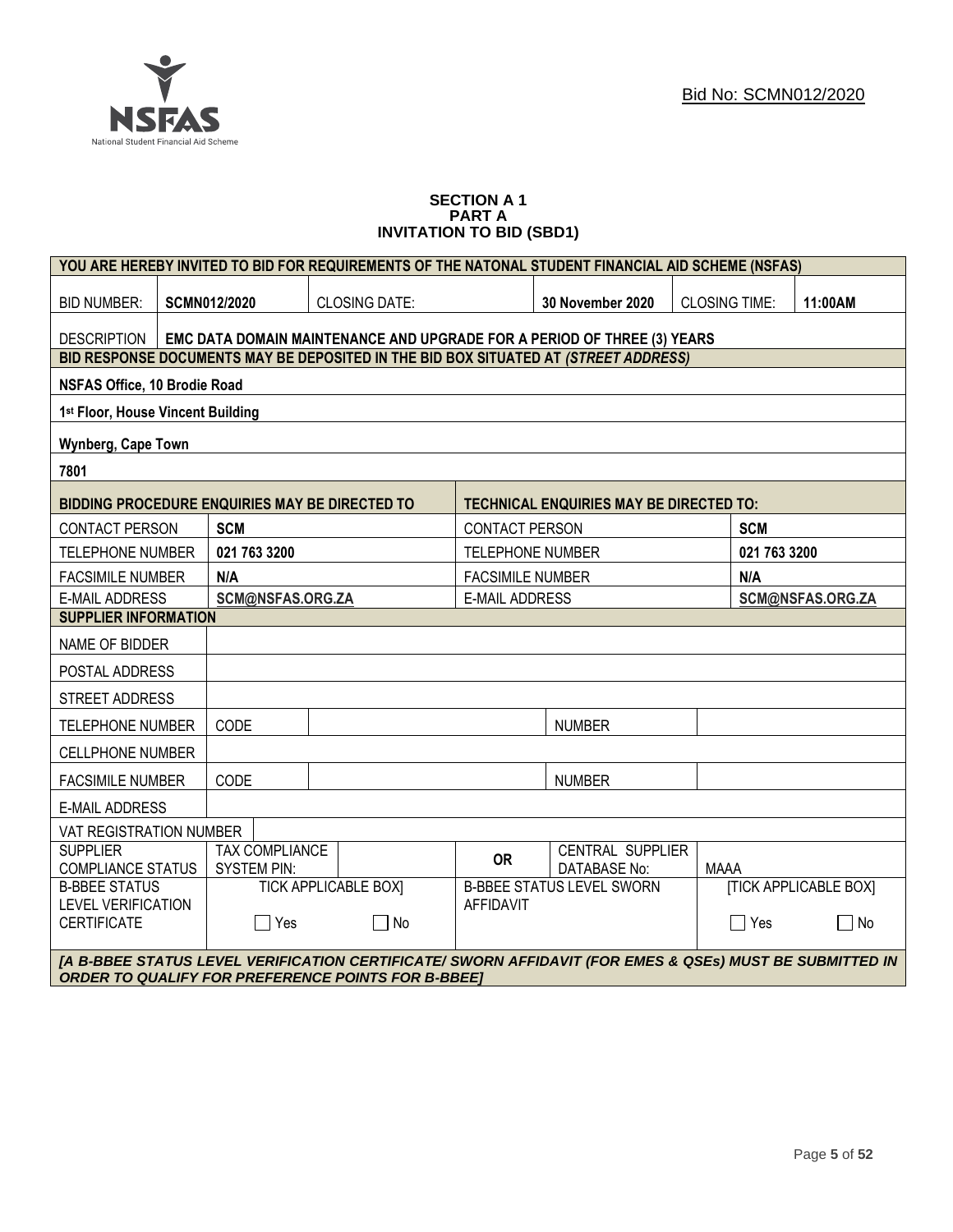

| ARE YOU THE<br>ACCREDITED<br>REPRESENTATIVE IN SOUTH<br>AFRICA FOR THE GOODS<br>/SERVICES /WORKS OFFERED?                                                                                                                                                                                        | ∏ No<br>lYes<br><b>IF YES ENCLOSE PROOFI</b> | 2<br>ARE YOU A FOREIGN<br>BASED SUPPLIER FOR THE GOODS<br><b>/SERVICES/WORKS OFFERED?</b> | No<br>  Yes<br><b>IF YES, ANSWER THE</b><br><b>QUESTIONNAIRE BELOW 1</b> |  |  |  |
|--------------------------------------------------------------------------------------------------------------------------------------------------------------------------------------------------------------------------------------------------------------------------------------------------|----------------------------------------------|-------------------------------------------------------------------------------------------|--------------------------------------------------------------------------|--|--|--|
| QUESTIONNAIRE TO BIDDING FOREIGN SUPPLIERS                                                                                                                                                                                                                                                       |                                              |                                                                                           |                                                                          |  |  |  |
| YES $\Box$ NO<br>IS THE ENTITY A RESIDENT OF THE REPUBLIC OF SOUTH AFRICA (RSA)?                                                                                                                                                                                                                 |                                              |                                                                                           |                                                                          |  |  |  |
| YES □ NO<br>DOES THE ENTITY HAVE A BRANCH IN THE RSA?                                                                                                                                                                                                                                            |                                              |                                                                                           |                                                                          |  |  |  |
| YES NO<br>DOES THE ENTITY HAVE A PERMANENT ESTABLISHMENT IN THE RSA?                                                                                                                                                                                                                             |                                              |                                                                                           |                                                                          |  |  |  |
| YES   NO<br>DOES THE ENTITY HAVE ANY SOURCE OF INCOME IN THE RSA?                                                                                                                                                                                                                                |                                              |                                                                                           |                                                                          |  |  |  |
| IS THE ENTITY LIABLE IN THE RSA FOR ANY FORM OF TAXATION?<br>YES I INO<br>IF THE ANSWER IS "NO" TO ALL OF THE ABOVE, THEN IT IS NOT A REQUIREMENT TO REGISTER FOR A TAX COMPLIANCE STATUS<br>SYSTEM PIN CODE FROM THE SOUTH AFRICAN REVENUE SERVICE (SARS) AND IF NOT REGISTER AS PER 2.3 BELOW. |                                              |                                                                                           |                                                                          |  |  |  |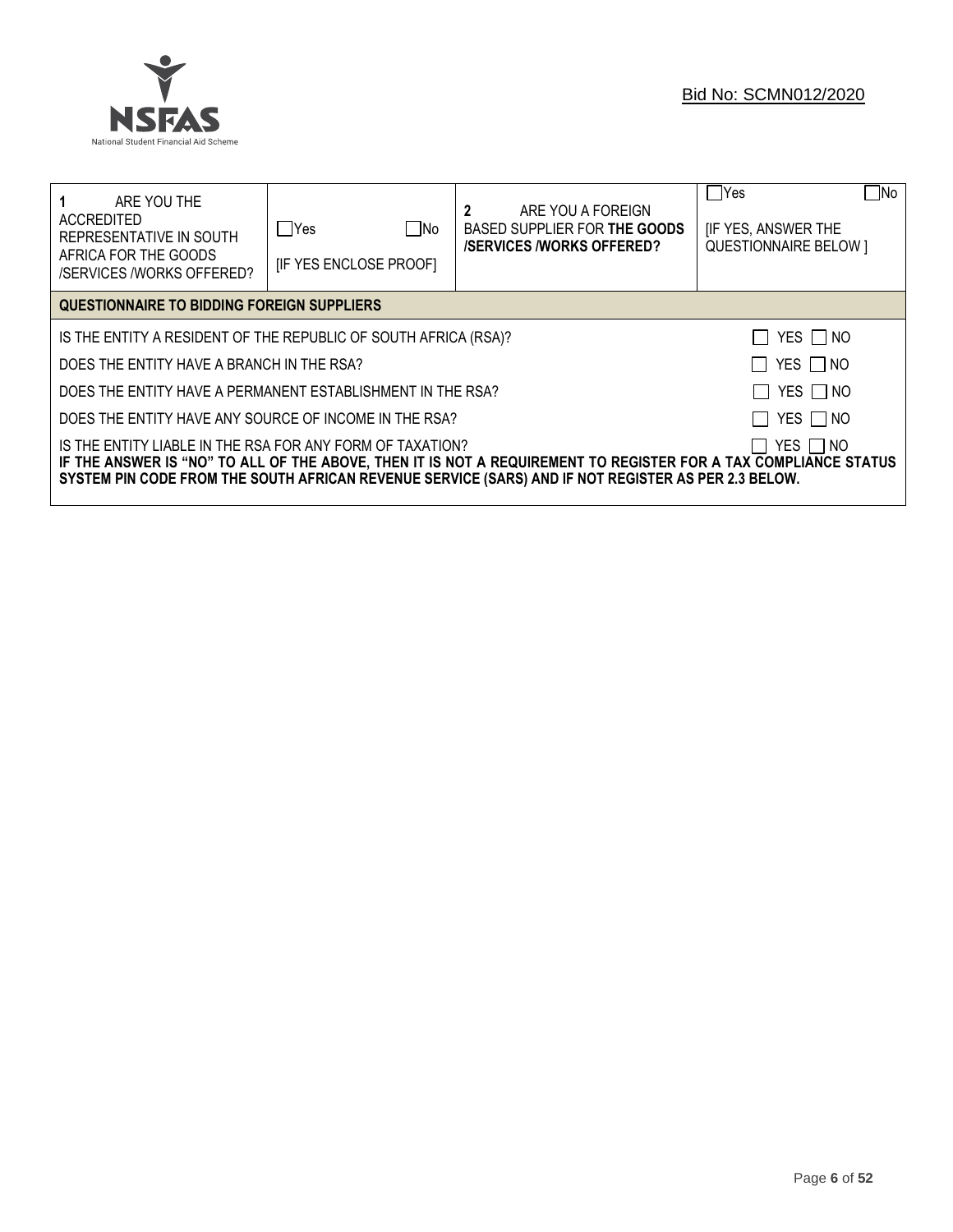

# **PART B TERMS AND CONDITIONS FOR BIDDING**

| $\overline{1}$ . | <b>BID SUBMISSION:</b>                                                                                    |
|------------------|-----------------------------------------------------------------------------------------------------------|
|                  | 1.1. BIDS MUST BE DELIVERED BY THE STIPULATED TIME TO THE CORRECT ADDRESS. LATE BIDS WILL NOT BE ACCEPTED |
|                  | FOR CONSIDERATION.                                                                                        |
|                  | 1.2. ALL BIDS MUST BE SUBMITTED ON THE OFFICIAL FORMS PROVIDED-(NOT TO BE RE-TYPED) OR IN THE MANNER      |
|                  | PRESCRIBED IN THE BID DOCUMENT.                                                                           |
|                  | 1.3. THIS BID IS SUBJECT TO THE PREFERENTIAL PROCUREMENT POLICY FRAMEWORK ACT, 2000 AND THE PREFERENTIAL  |
|                  | PROCUREMENT REGULATIONS, 2017, THE GENERAL CONDITIONS OF CONTRACT (GCC) AND, IF APPLICABLE, ANY           |
|                  | OTHER SPECIAL CONDITIONS OF CONTRACT.                                                                     |
|                  | 1.4. THE SUCCESSFUL BIDDER WILL BE REQUIRED TO FILL IN AND SIGN A WRITTEN CONTRACT FORM (SBD7).           |
|                  |                                                                                                           |
| 2.               | <b>TAX COMPLIANCE REQUIREMENTS</b>                                                                        |
| 2.1              | BIDDERS MUST ENSURE COMPLIANCE WITH THEIR TAX OBLIGATIONS.                                                |
| $2.2^{\circ}$    | BIDDERS ARE REQUIRED TO SUBMIT THEIR UNIQUE PERSONAL IDENTIFICATION NUMBER (PIN) ISSUED BY SARS TO        |
|                  | ENABLE THE ORGAN OF STATE TO VERIFY THE TAXPAYER'S PROFILE AND TAX STATUS.                                |
| 2.3              | APPLICATION FOR TAX COMPLIANCE STATUS (TCS) PIN MAY BE MADE VIA E-FILING THROUGH THE SARS WEBSITE         |
|                  | WWW.SARS.GOV.ZA.                                                                                          |
| 2.4              | BIDDERS MAY ALSO SUBMIT A PRINTED TCS CERTIFICATE TOGETHER WITH THE BID.                                  |
| 2.5              | IN BIDS WHERE CONSORTIA / JOINT VENTURES / SUB-CONTRACTORS ARE INVOLVED, EACH PARTY MUST SUBMIT A         |
|                  | SEPARATE TCS CERTIFICATE / PIN / CSD NUMBER.                                                              |
| 2.6              | WHERE NO TCS PIN IS AVAILABLE BUT THE BIDDER IS REGISTERED ON THE CENTRAL SUPPLIER DATABASE (CSD), A      |
|                  | CSD NUMBER MUST BE PROVIDED.                                                                              |
| 2.7              | NO BIDS WILL BE CONSIDERED FROM PERSONS IN THE SERVICE OF THE STATE, COMPANIES WITH DIRECTORS WHO         |
|                  | ARE PERSONS IN THE SERVICE OF THE STATE, OR CLOSE CORPORATIONS WITH MEMBERS PERSONS IN THE SERVICE        |
|                  | OF THE STATE."                                                                                            |
|                  | NB: FAILURE TO PROVIDE / OR COMPLY WITH ANY OF THE ABOVE PARTICULARS MAY RENDER THE BID INVALID.          |
|                  |                                                                                                           |

SIGNATURE OF BIDDER: ……………………………………………

CAPACITY UNDER WHICH THIS BID IS SIGNED: …………………………………………… (Proof of authority must be submitted e.g. company resolution)

DATE: …………………………………………...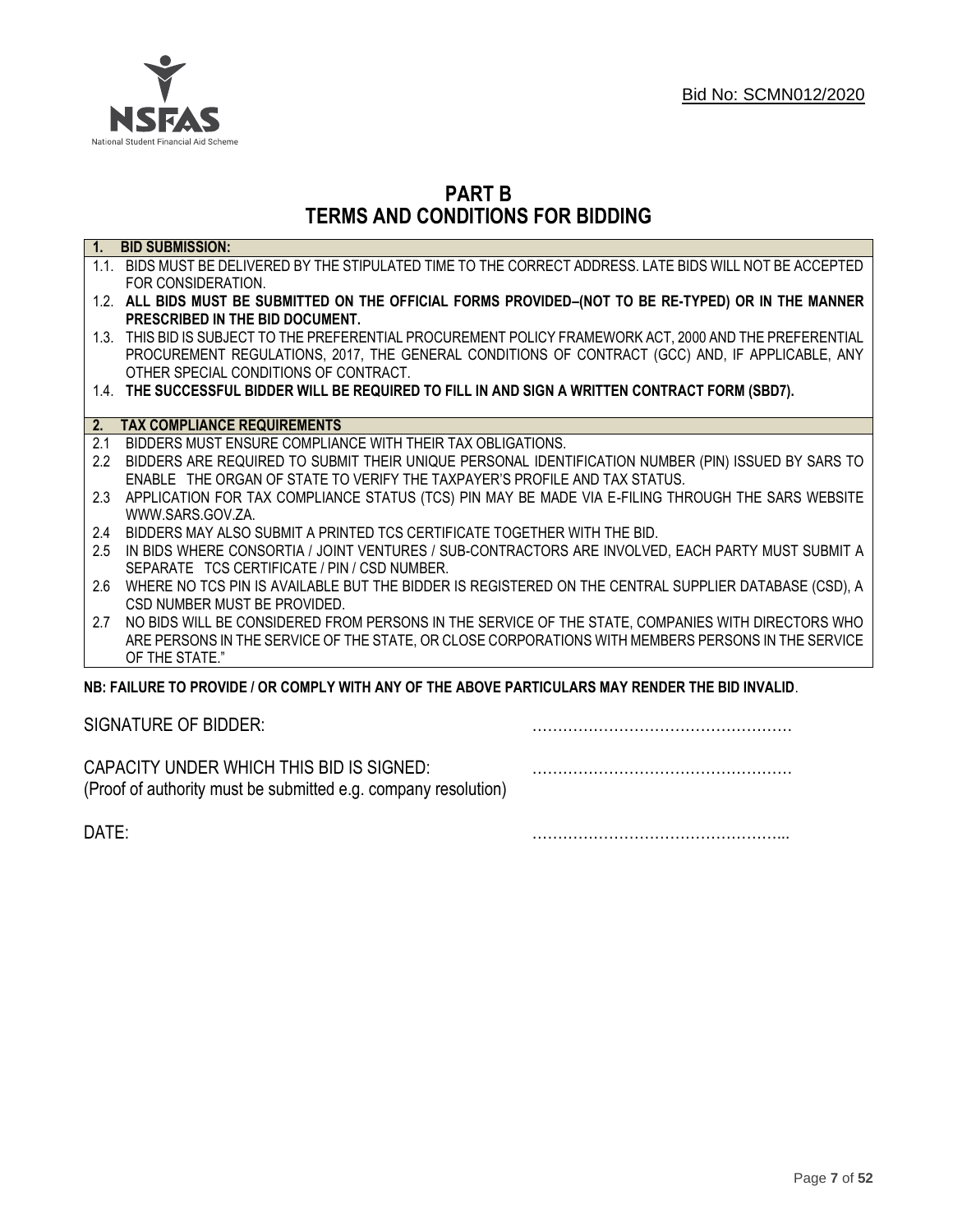

# **Executive Summary**

The National Student Financial Aid Scheme (NSFAS) is a statutory body providing financial aid to eligible students who wish to study at public universities and Technical Vocational Education and Training (TVET) colleges. NSFAS is mandated to manage and distribute funds in accordance with the provisions of the NSFAS Act (Act 56 of 1999).

# **Fraud and Corruption**

All providers are to take note of the implications of contravening the Prevention and Combating of Corrupt Activities Act, Act No 12 of 2004 and any other Act applicable.

# **Clarifications / Additional information / Rights / Appeals**

# **Clarification**

Any clarification required by a bidder regarding the meaning or interpretation of the TOR, or any other aspect concerning the bid, are to be requested in writing by email from scm@nsfas.org.za. The bid number should be mentioned in all correspondence. Telephonic requests for clarification will not be accepted. If appropriate, the clarifying information will be made available to all bidders by e-mail only.

# **Additional Information**

During the evaluation of the bids, additional information may be requested in writing from bidders, for clarity. Replies to such requests must be submitted, within 5 (five) working days from the date of request, or as otherwise indicated. Failure to comply, may lead to your bid being disregarded.

#### **Rights**

NSFAS reserves the right to appoint more than one (1) service provider. NSFAS further reserves the right to engage with the short-listed bidders for price negotiation and a site inspection where necessary. NSFAS in addition reserves the right to invite the shortlisted for a presentation as part of the bid process. NFAS reserves the right to not select the lowest price. In addition, NSFAS reserves the right to consider the performance of bidders in past contracts/services delivered to NSFAS in the determination of the award outcome. NSFAS reserves the right to award the contract in whole or in parts.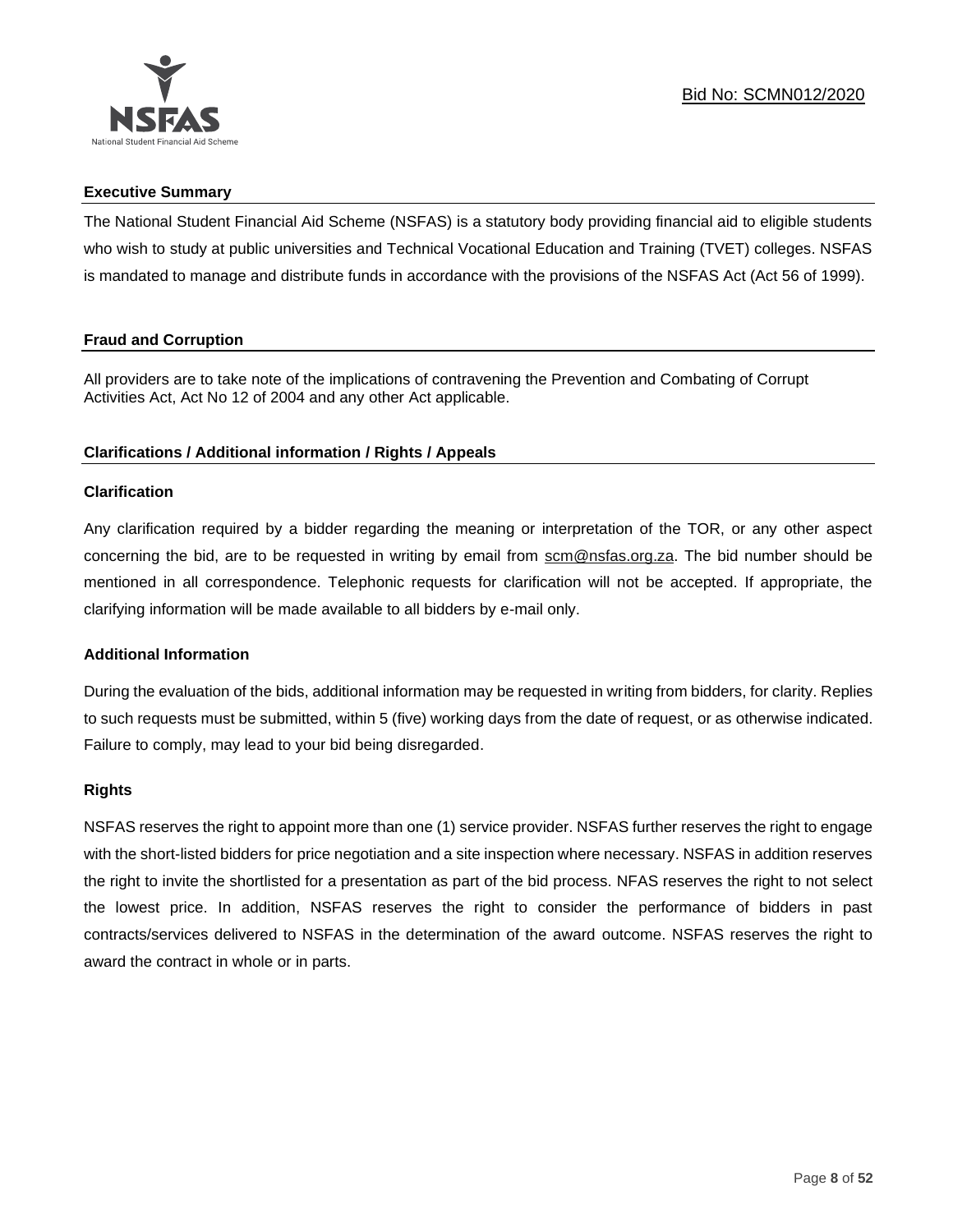

# **Consent**

By responding to this tender, both the entity and its directors provide consent to NSFAS to perform background checks which would include amongst others, the relevant Transunion checks.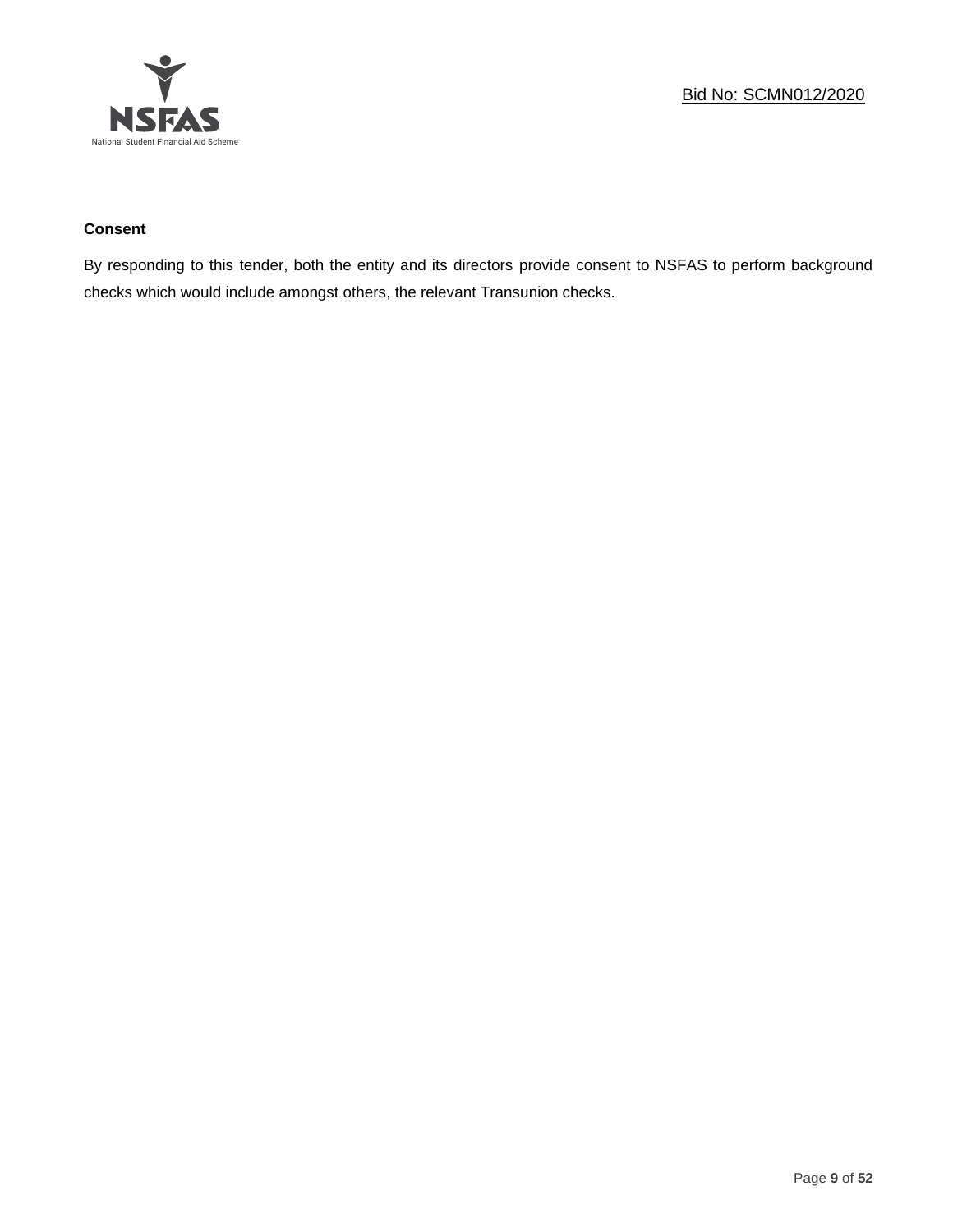

# **Submitting Bids**

**One (1) original and one (1) hard copy**, i.e. two documents must be handed in/delivered to:

The deposit box situated at: 1st Floor, House Vincent Brodie Road Wynberg 7801

Tenders can be delivered and deposited into the tender box between 08:30 and 17:00, Mondays to Fridays and, prior to the closing date, and between 08:30 and 11:00 on the closing date.

No faxed or e-mailed quotations will be accepted. All tenders must be submitted on the official forms (not to be re typed).

# **Only bids that are submitted as one (1) original and one (1) copy will be accepted as valid and responsive.**

The original and copies will be distributed to the bid evaluation committee and must contain the same information; and must all be nearly marked and professionally presented. All bid documents should be referenced.

Respondents should ensure that tender documents are delivered to NSFAS before the closing date and time to the correct physical address. If the tender document is late, it will not be accepted and will be disregarded.

Any tender submitted shall remain valid, irrevocable and open for written acceptance by NSFAS for a period of 120 (one hundred and twenty) days. A tender submitted shall further be deemed to remain valid after the expiry of the above mentioned 120-day period until formal acceptance by NSFAS, unless NSFAS is notified in writing by the tenderer of anything to the contrary (including any further conditions the tender may introduce). Any further conditions that the tenderer may introduce will be considered at the sole discretion of NSFAS.

Bidders must indicate on the cover of each document whether it is the original or a copy. Copies must be numbered, e.g. Copy 1. Bids should be submitted in a sealed envelope, marked with:

- Bid number **SCMN012/2020**
- Closing date and time **30 November 2020 at 11:00**
- The name and address of the bidder

Documents submitted on time by bidders shall not be returned.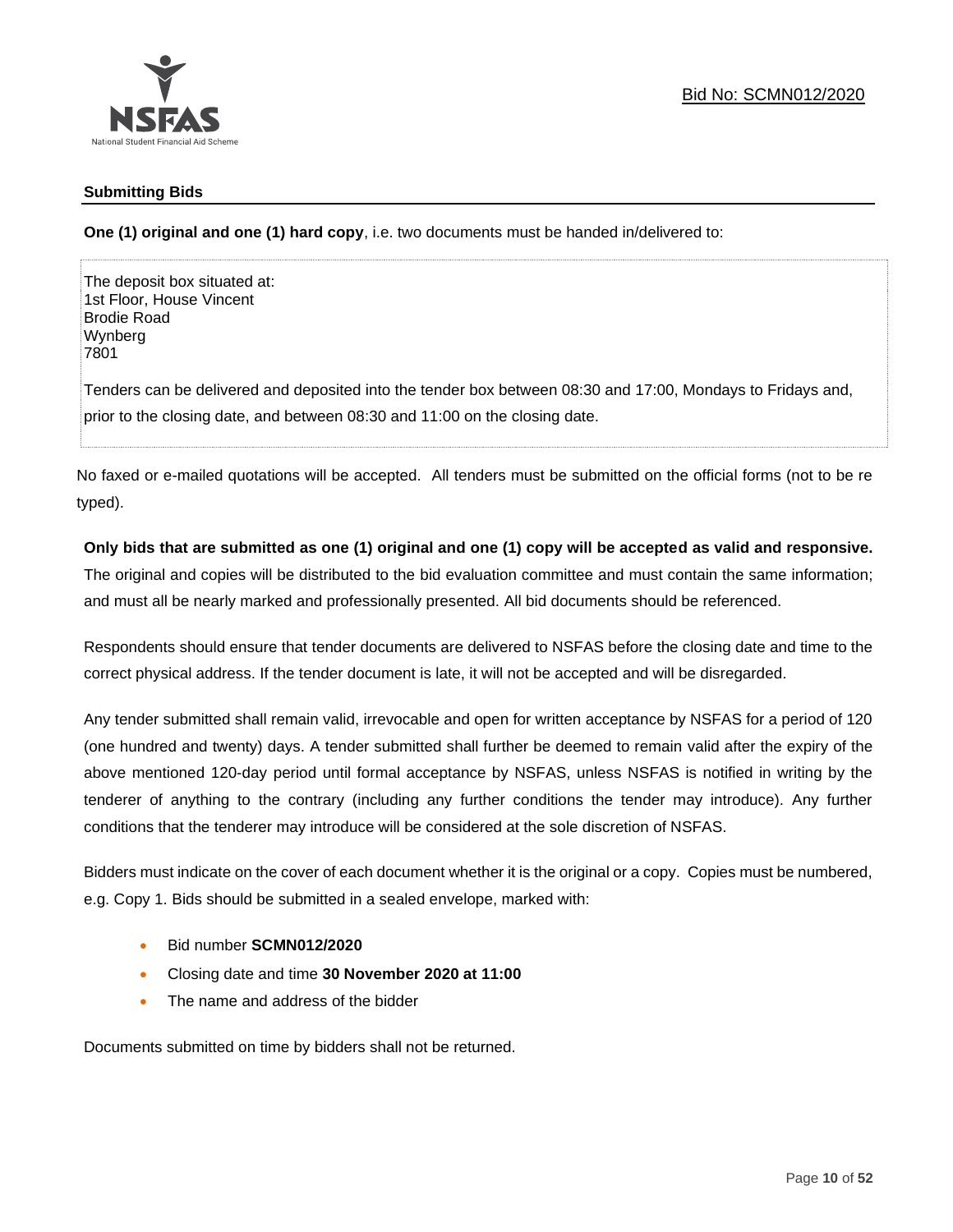

# **LATE BIDS**

Bids received late will not be considered for evaluation purposes. A bid will be considered late if it arrived even one second after 11:00 am or any time thereafter. The tender (bid) box shall be locked at exactly 11:00 am and bids arriving late will not be considered under any circumstances. Bidders are therefore strongly advised to ensure that bids be dispatched allowing enough time for any unforeseen events that may delay the delivery of the bid.

Bids sent to the NSFAS via courier shall be deemed to be received at the date and time of arrival at the NSFAS premises (tender/bid box or reception). Bids received at the physical address after the closing date and time of the bid, shall therefore be deemed to be received late. **Bidders should allow time to access the premises due to security arrangements that need to be observed.**

#### **Response Structure:**

The contents of the **BID/TENDER** document must be as follows, and numbering below, with each schedule punched, placed in a file and separated from the next schedule with a file divider.

Please complete the checklist below to verify your submission of the relevant documents:

| <b>Schedules</b> | Description                                                                                                                                 |  | Submitted<br>(tick box below): |  |
|------------------|---------------------------------------------------------------------------------------------------------------------------------------------|--|--------------------------------|--|
|                  |                                                                                                                                             |  | No                             |  |
| Schedule 1       | Entity registration documentation                                                                                                           |  |                                |  |
| Schedule 2       | Consent by the entity and its directors to perform the necessary background<br>checks which includes amongst others, the TransUnion checks. |  |                                |  |
| Schedule 3       | Original Valid Tax Clearance Certificate/tax pin                                                                                            |  |                                |  |
| Schedule 4       | BBB-EE Certificate / or BBBEE Sworn Affidavit for EME/QSE signed by<br>Commissioner of Oaths                                                |  |                                |  |
| Schedule 5       | National Treasury Central Supplier Database proof of registration<br>(Mandatory requirement)                                                |  |                                |  |
| Schedule 6       | Letter from Bank confirming banking details (not older than 3 months from<br>date of closing date of tender)                                |  |                                |  |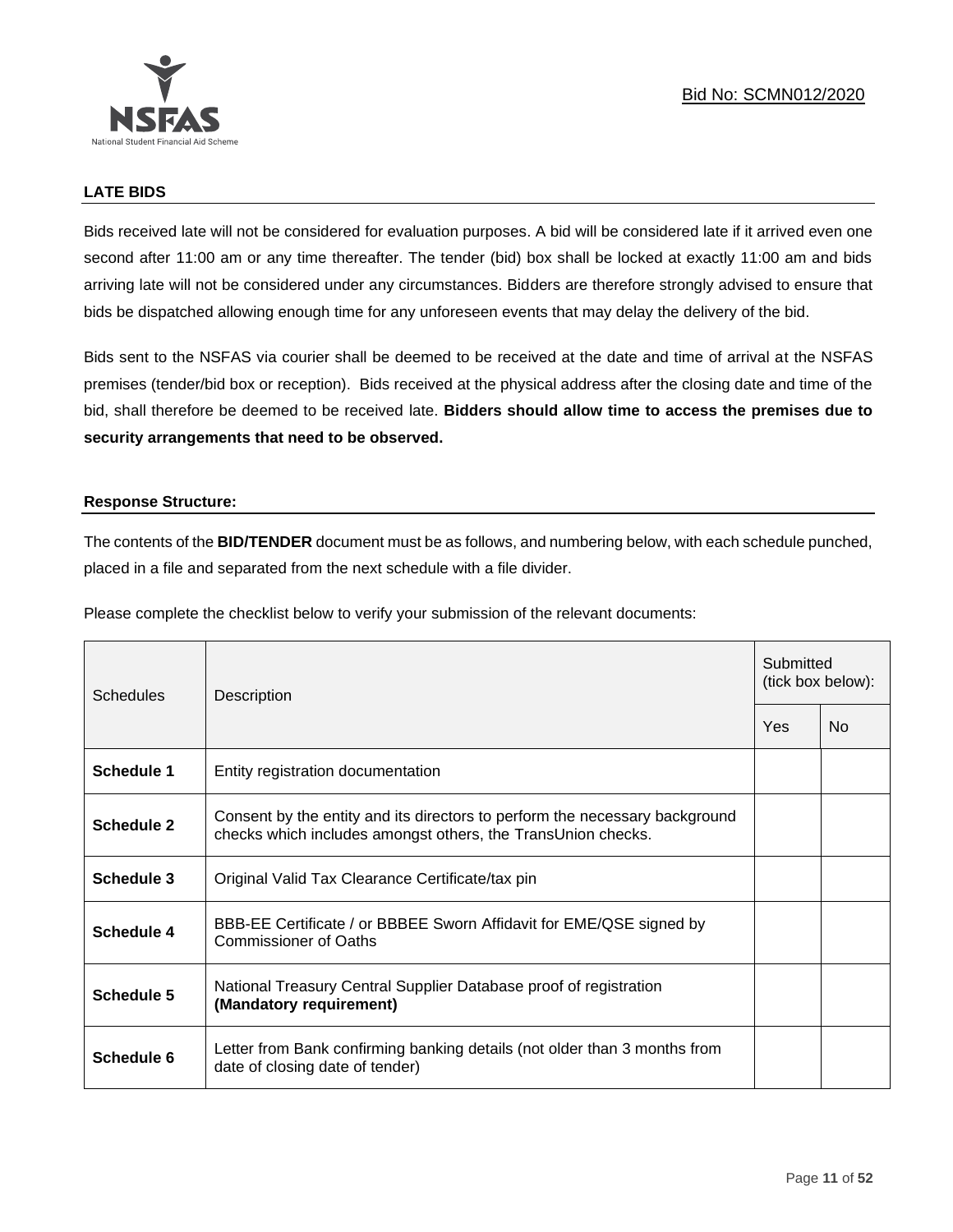

| <b>Schedules</b> | Description                                                                                                                                                                                                               |  | Submitted<br>(tick box below): |  |
|------------------|---------------------------------------------------------------------------------------------------------------------------------------------------------------------------------------------------------------------------|--|--------------------------------|--|
|                  |                                                                                                                                                                                                                           |  | N <sub>0</sub>                 |  |
| Schedule 7       | Completed and signed Tender Documents: including the following;<br>SBD <sub>1</sub><br>SBD <sub>4</sub><br>SBD 6.1<br>SBD <sub>8</sub><br>SBD <sub>9</sub><br>General Conditions of Contracts (with every page initiated) |  |                                |  |
| Schedule 7       | Detailed Bid proposal in response to bid specification requirements                                                                                                                                                       |  |                                |  |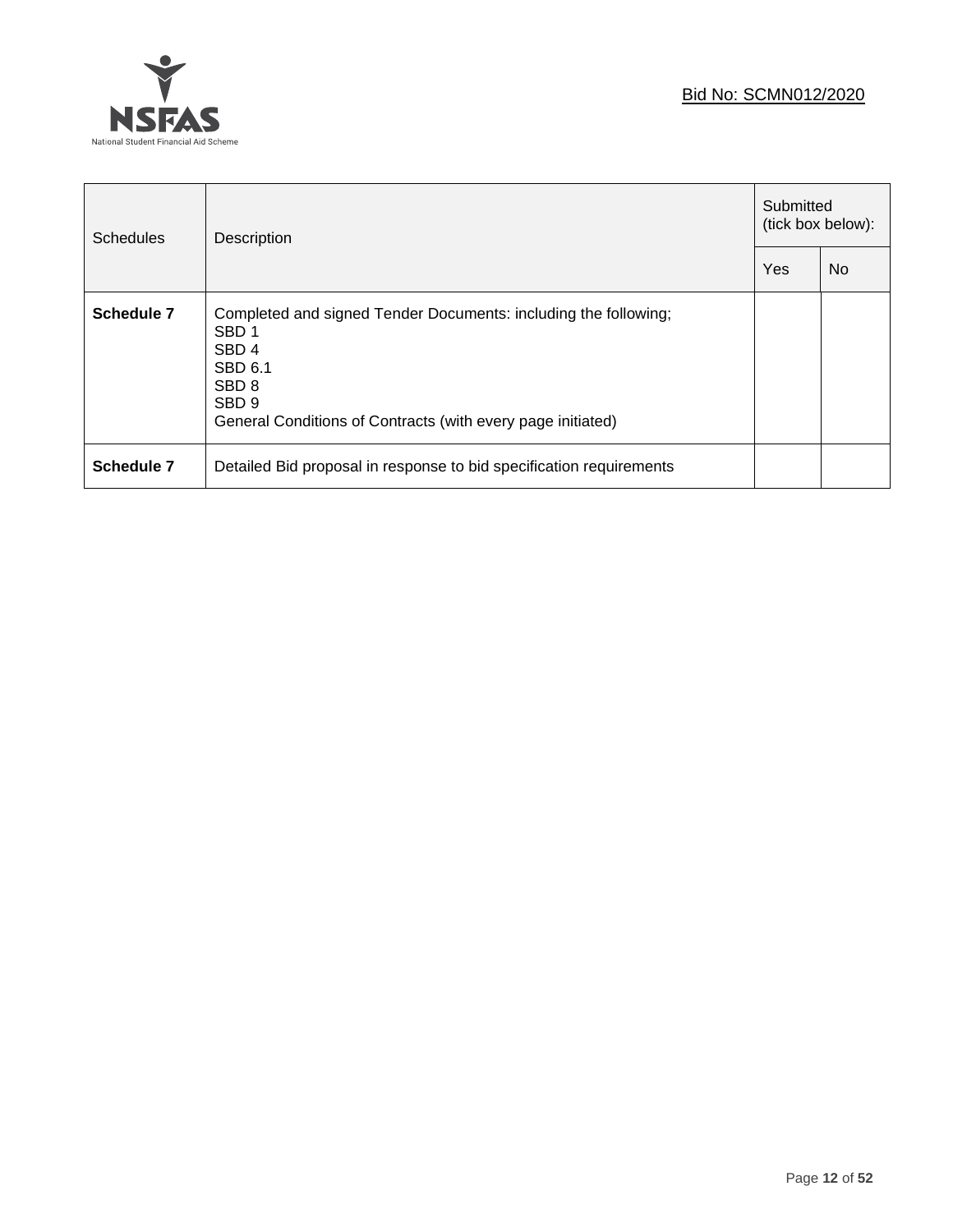

# **Contract Negotiations**

The successful bidder (s) will be required to enter into a written contract/SLA with NSFAS. The final terms and conditions will be negotiated between NSFAS and the successful bidders (s). Should the awarded bidder fail to sign the SLA within a reasonable timeframe deemed by NSFAS, NSFAS reserves the right to cancel the award/contract and award the tender to the 2<sup>nd</sup> placed bidder.

The **GENERAL CONDITIONS OF CONTRACT (GCC)** will form the basis of the contract; however, NSFAS reserves its rights to impose additional terms and conditions at its sole discretion. General Conditions of Contract are obtainable from [www.nsfas.org.za.](http://www.nsfas.org.za/) The General Conditions of Contract must be accepted.

# **Payments**

NSFAS will pay the successful bidder (s) the fees set out in the final contract according to the table of deliverables. No additional amounts will be payable by NSFAS to the successful bidder (s).

The successful bidder (s) shall invoice NSFAS for the services rendered in a reasonable timeframe. The invoices billed to NSFAS must be in relation to the original scope of work/terms of reference.

The invoice must be accompanied by supporting source document(s) containing detailed information, as NSFAS may reasonably require, for the purposes of establishing the specific nature, extent and quality of the services which were undertaken by the successful bidder (s).

No payment will be made to the successful bidder (s) unless an original tax invoice complying with section 20 of the VAT Act, 1991 (Act No 89 of 1991), as amended, has been submitted to NSFAS.

Payment shall be made by bank transfer into the successful bidder (s) back account normally 30 days after receipt of an acceptable, original, valid tax invoice. Money will only be transferred into a South African bank account. (Banking details on a bank letterhead must be submitted as soon as the bid is awarded).

Payments will only be made to the bidder in accordance with the purchase order issued to the awarded bidder. Any services delivered by the bidder outside of the original bid specifications and over and above the purchase order value will not be paid for as NSFAS is not liable for these payments. Should the service provider perform any additional work outside of the tender award and its requirements, NSFAS will not be held liable for such payment to the service provider.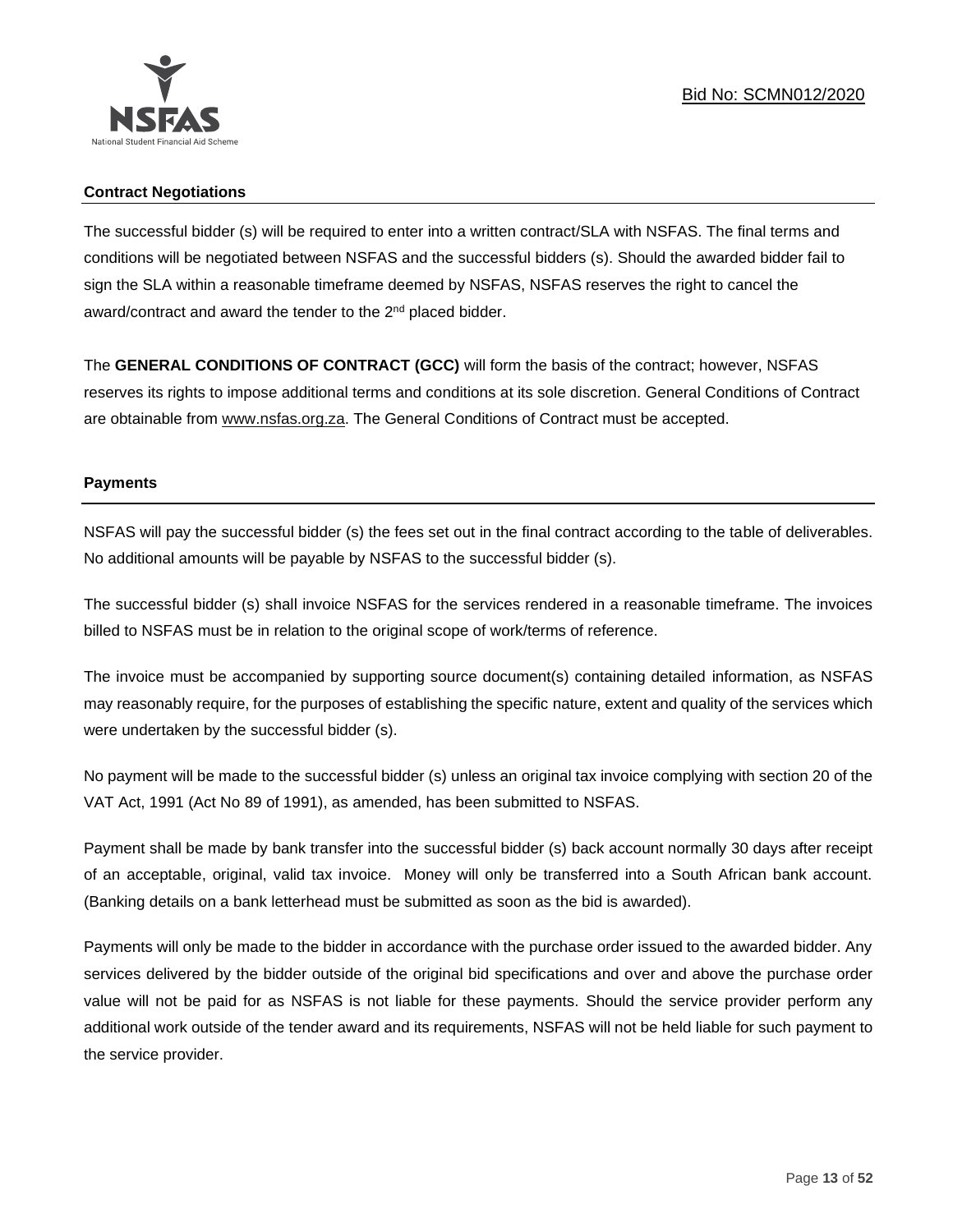

# **1. Purpose**

NSFAS requires support and maintenance for the EMC Data Domains as these devices are critical to the data centre backups.

The purpose of this RFP is to obtain bid proposals from EMC Partners for renewal of EMC Data Domain maintenance contract for three (3) years and the upgrade of one EMC Data Domain (CKM00153300620).

# **2. Background**

The EMC Data Domains are used to replicate backups from the Data Centre to the Head Office site. All business and supporting systems used at NSFAS are backed up to these devices and replicated to the secondary device. Therefore, it is important that NSFAS appoints a service provider to renew the maintenance contract for three years.

# **3. Mandatory requirements**

*All bids must comply with the mandatory requirements and failure to comply with any (1) of these requirements will immediately disqualify the bid.*

| No.              | <b>Mandatory requirements</b>                                                                                      | Complied (Y/N) | Page<br>reference<br>per<br>bidder<br>proposal |
|------------------|--------------------------------------------------------------------------------------------------------------------|----------------|------------------------------------------------|
| $\overline{1}$ . | The bidder must supply proof that they are an accredited<br>EMC reseller, valid at the closing date of the tender. |                |                                                |

# **4. Functional and Technical specifications**

**The bidder will be required to perform the following:**

**Section A (3 Year Maintenance)**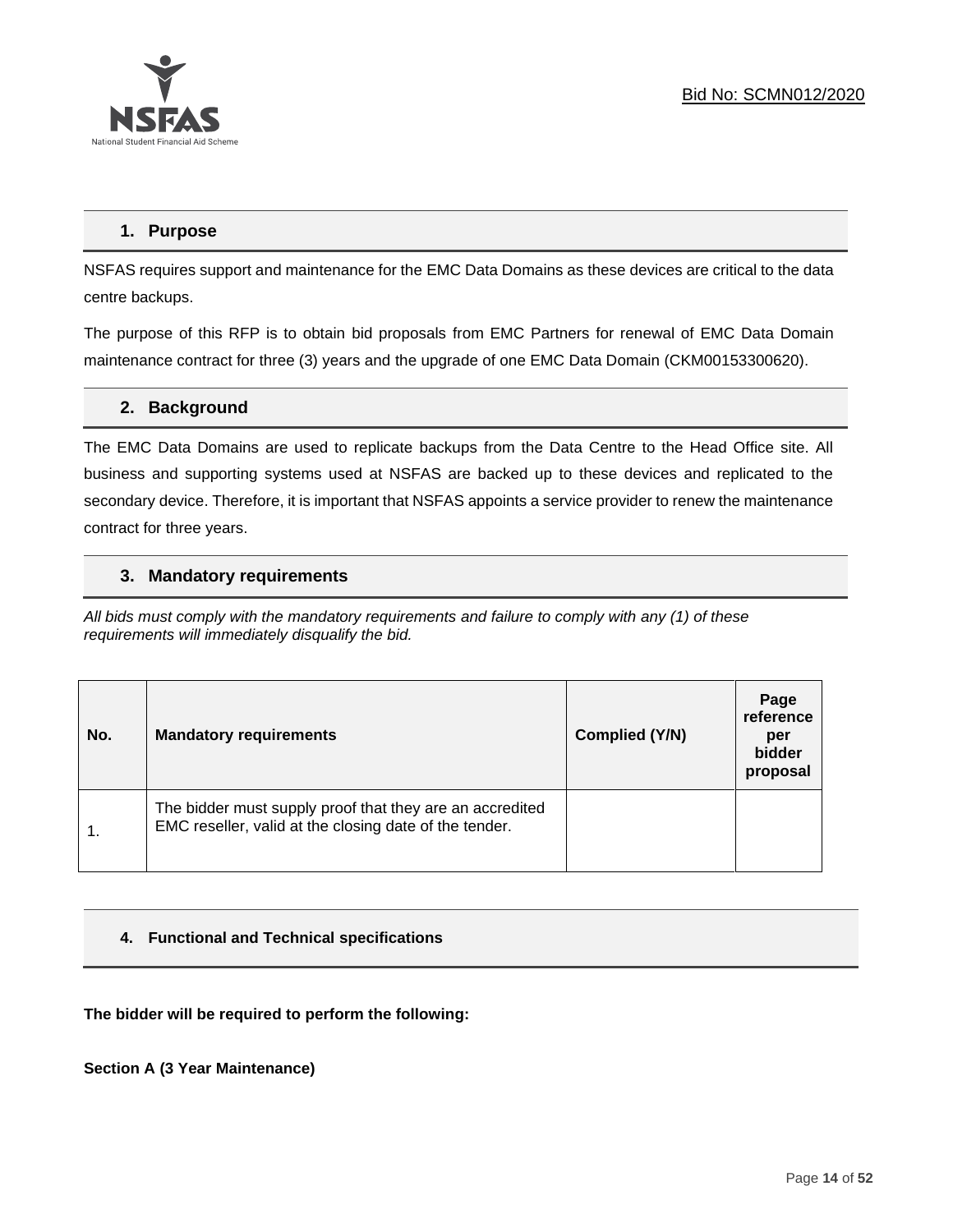

- 4.1. Provide maintenance and support for EMC DD2500 data domains with serial numbers CKM00153300620 and CKM00153300621
- 4.2. The service level must be Enhanced Support.

# **Section B (Procure, deliver and Install with 3 Year Maintenance)**

- 4.3. Procure, deliver and install 2 additional shelves and hard disks on CKM00153300620 together with 3-year maintenance and support.
- 4.4. The service level must be Enhanced Support.

# **5. Contract Period**

The contract period will be for a period of three (3) years.

# **6. Pricing Schedule**

Please consider the inevitable Consumer Price Index (CPI) increases year on year on the pricing upon the duration of the contract period being in excess of a 12-month period. The pricing must be inclusive of all costs including disbursements (travel, accommodation etc) where applicable.

#### *The total bid price (VAT included) will be sum total of section A and B***:**

#### **Section A (EMC Data Domain Maintenance – 3 years)**

| <b>ITEM</b><br>NO. | <b>QUANTITY</b> | <b>DESCRIPTION</b>                  | <b>TOTAL PRICE (EXCL. VAT)</b> |
|--------------------|-----------------|-------------------------------------|--------------------------------|
| 1.                 |                 | SYSTEM, DD2500-12X3TBHDD            |                                |
|                    |                 | SAS, 36TB, NFS, CIFS (Diep River)   |                                |
|                    |                 | S/N: CKM00153300621                 |                                |
| 2.                 | 1               | LICENSE DDMC-BASE                   |                                |
| 3.                 | 1               | SYSTEM,DD2500+4xES30                |                                |
|                    |                 | SAS, 120TB, NFS, CIFS               |                                |
| 4.                 | 2               | OPTION, ES30 SHELF, 15X2TB SAS HDD  |                                |
| 5.                 | 2               | OPTION, ES30 SHELF, 15X2TB SAS HDD, |                                |
|                    |                 | <b>UPGRADE E</b>                    |                                |
| 6.                 | 1               | LICENSE, BOOST, DD2500              |                                |
| 7.                 | 1               | LICENSE BASE DD OE DD2500-36=IA     |                                |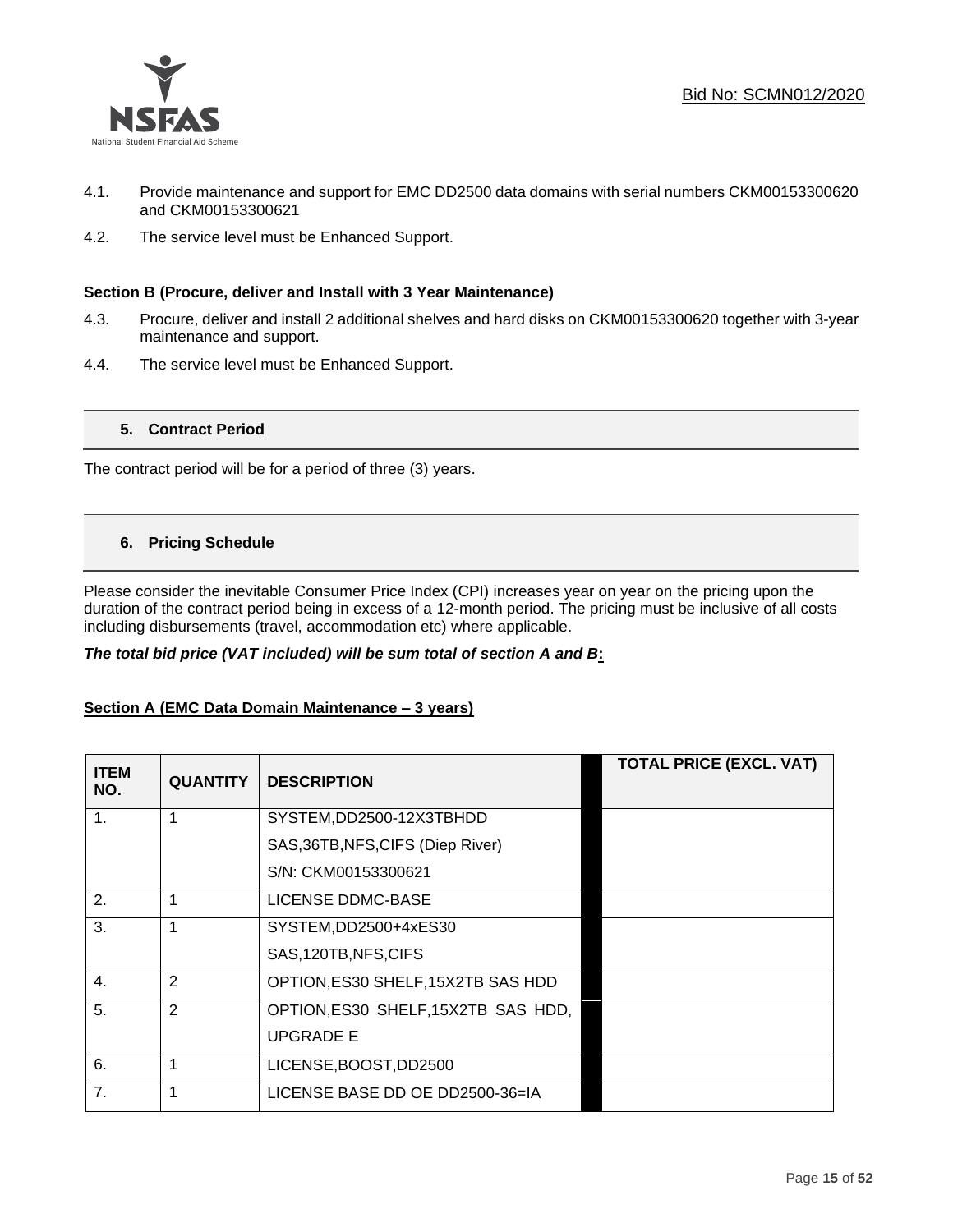

| <b>ITEM</b><br>NO. | <b>QUANTITY</b>           | <b>DESCRIPTION</b>                 | <b>TOTAL PRICE (EXCL. VAT)</b> |
|--------------------|---------------------------|------------------------------------|--------------------------------|
| 8.                 | 60                        | LICENSE DD OE PER TB MID CAPACITY  |                                |
|                    |                           | $ACT = CB$                         |                                |
| 9.                 | 60                        | LICENSE DD OE PER TB MID CAPACITY  |                                |
|                    |                           | $ACT = CB$                         |                                |
| 10.                | 1                         | LICENSE, REPLICATOR, DD2500        |                                |
| 11.                | $\overline{1}$            | LICENSE, DD2500 EXP CAP, MORE THAN |                                |
|                    |                           | 66TB                               |                                |
| 12.                | $\mathbf{1}$              | SYSTEM, DD2500-12X3HDD             |                                |
|                    |                           | SAS, 36TB, NFS, CIFS (Wynberg)     |                                |
|                    |                           | S/N: CKM00153300620                |                                |
| 13.                | $\mathbf{1}$              | LICENSE DDMC-BASE                  |                                |
| 14.                | $\mathbf{1}$              | SYSTEM, DD2500+2xES30              |                                |
|                    |                           | SAS, 96TB, NFS, CIFS               |                                |
| 15.                | $\overline{2}$            | OPTION, ES30 SHELF, 15X2TB SAS HDD |                                |
| 16.                | $\mathbf{1}$              | LICENSE, BOOST, DD2500             |                                |
| 17.                | $\mathbf{1}$              | LICENSE BASE DD OE DD2500-36=IA    |                                |
| 18.                | 60                        | LICENSE DD OE PER TB MID CAPACITY  |                                |
|                    |                           | $ACT = CB$                         |                                |
| 19.                | $\mathbf{1}$              | LICENSE, REPLICATOR, DD2500        |                                |
| 20.                | $\mathbf{1}$              | LICENSE, DD2500 EXP CAP, MORE THAN |                                |
|                    |                           | 66TB                               |                                |
| <b>SUB-TOTAL</b>   |                           |                                    |                                |
| VAT @ 15%          |                           |                                    |                                |
|                    | TOTAL COST (VAT INCLUDED) |                                    |                                |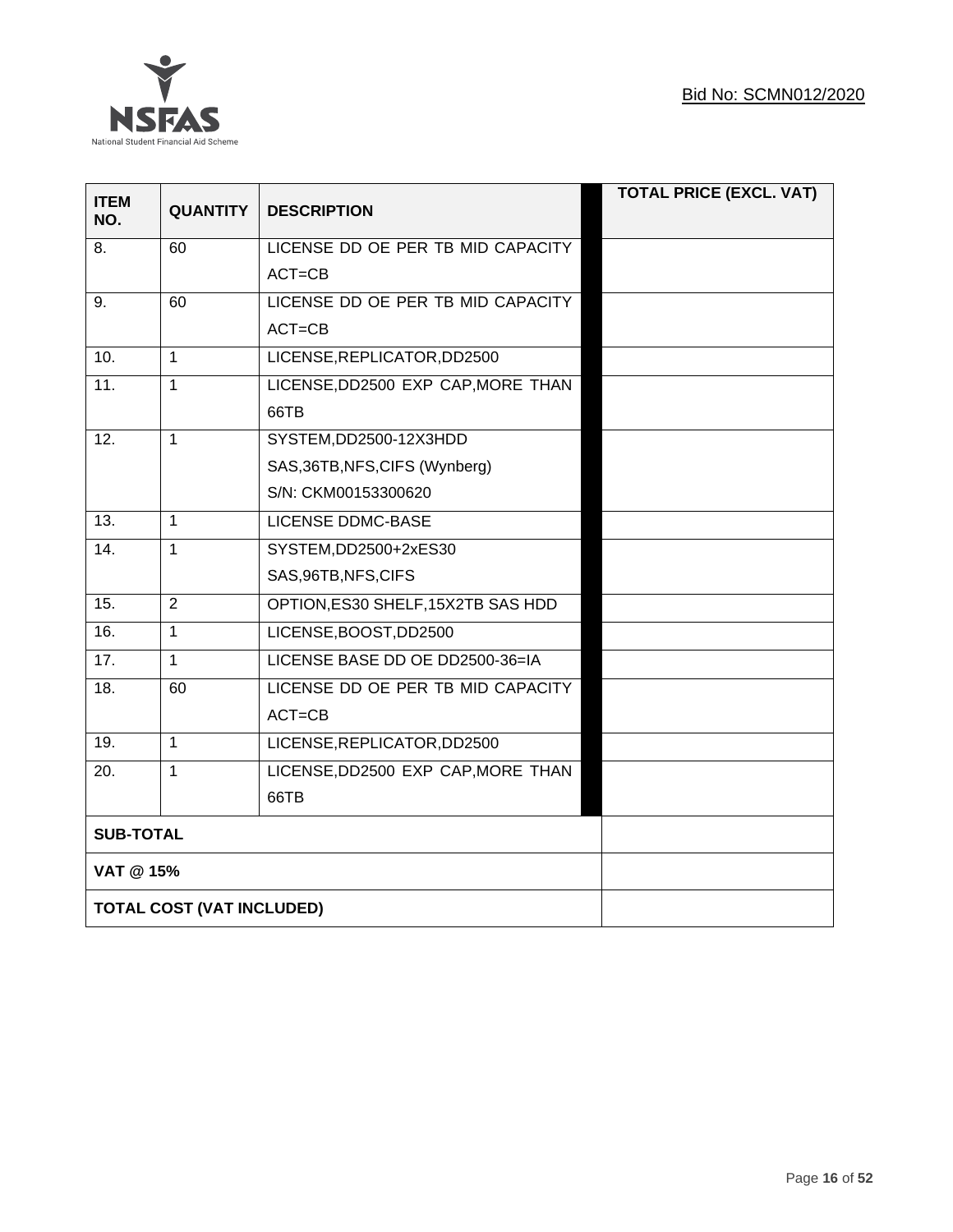

# **Section B (EMC Data Domain Upgrade – Once-off Install and 3 Year Maintenance)**

| <b>ITEM</b><br>NO. | <b>QUANTITY</b>                  | <b>DESCRIPTION</b>                    | <b>TOTAL PRICE (EXCL. VAT)</b> |
|--------------------|----------------------------------|---------------------------------------|--------------------------------|
|                    | 2                                | ES30 Shelf, 15x2TB SAS HDD, Upgrade E |                                |
|                    |                                  | (Wynberg)                             |                                |
|                    |                                  | S/N: CKM00153300620                   |                                |
| 2.                 | 2                                | PROSupport 4HR/MC Hardware Support    |                                |
| 3.                 | 60                               | LICENSE DD OE PER TB MID CAPACITY     |                                |
|                    |                                  | $ACT = CB$                            |                                |
| <b>SUB-TOTAL</b>   |                                  |                                       |                                |
| VAT @ 15%          |                                  |                                       |                                |
|                    | <b>TOTAL COST (VAT INCLUDED)</b> |                                       |                                |

# **7. Preference Point System**

All proposals that will achieve the minimum qualifying score (acceptable tenders) will be evaluated further in terms of the preference point system as follows: A maximum of 80 points is allocated for price on the following basis:

**80/20**

$$
Ps = 80 \left( 1 - \frac{Pt - P \min}{P \min} \right)
$$

Where

Ps = Points scored for comparative price of proposal under consideration

Pt = Comparative price of bid under consideration

Pmin = Comparative price of lowest acceptable proposal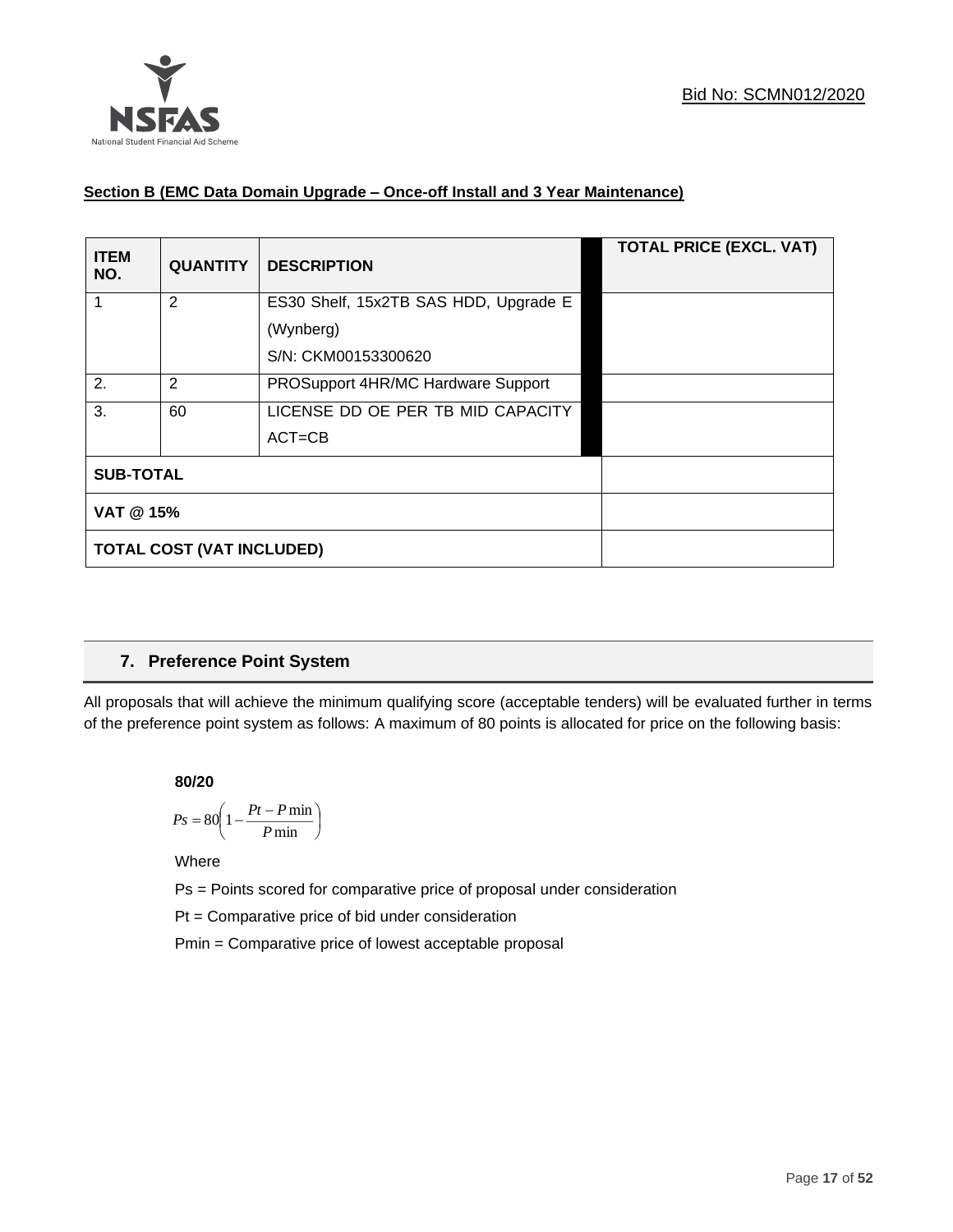

# **1. Declaration of Interest**

This declaration will be used by institutions to ensure that when goods and services are being procured, all reasonable steps are taken to combat the abuse of the supply chain management system.

The bid of any bidder may be disregarded if that bidder, or any of its directors have:

- A. abused the NSFAS's supply chain management system;
- B. committed fraud or any other improper conduct in relation to such system; or
- C. failed to perform on any previous contract.

**In order to give effect to the above, the following questionnaire must be completed and submitted with the bid**.

| The following particulars must be furnished:                                             |  |  |  |  |
|------------------------------------------------------------------------------------------|--|--|--|--|
| Full Name of bidder or his or her representative:                                        |  |  |  |  |
|                                                                                          |  |  |  |  |
| <b>Identity Number:</b>                                                                  |  |  |  |  |
|                                                                                          |  |  |  |  |
| Position occupied in the Company (director, trustee, shareholder <sup>2</sup> , member): |  |  |  |  |
|                                                                                          |  |  |  |  |
|                                                                                          |  |  |  |  |

2.4 Registration number of the company, enterprise, close corporation, partnership agreement or trust: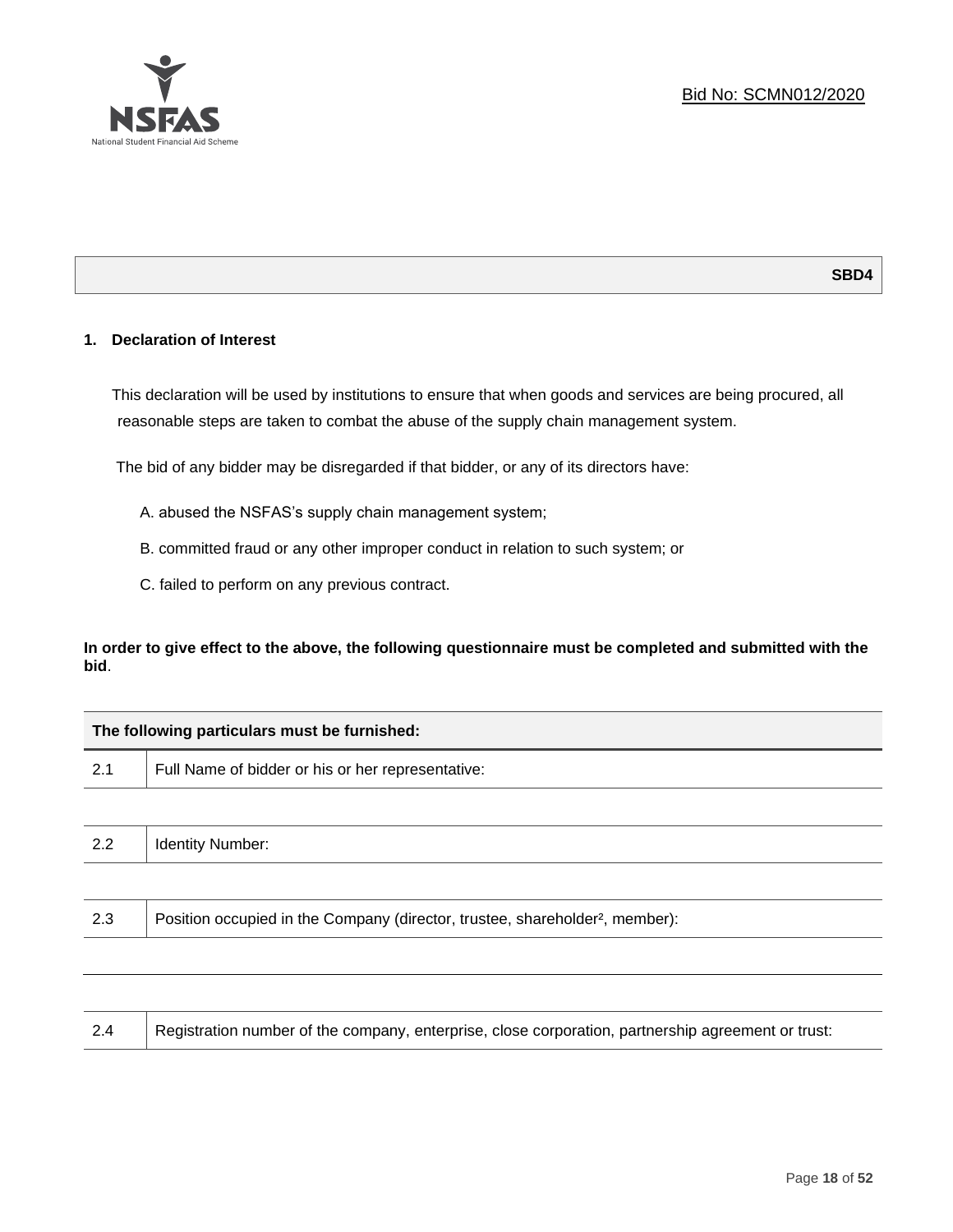

| 2.5    | Tax Reference Number:                                                                                                                                                                                               |                                 |  |  |  |
|--------|---------------------------------------------------------------------------------------------------------------------------------------------------------------------------------------------------------------------|---------------------------------|--|--|--|
|        |                                                                                                                                                                                                                     |                                 |  |  |  |
| 2.6    |                                                                                                                                                                                                                     | <b>VAT Registration Number:</b> |  |  |  |
|        |                                                                                                                                                                                                                     |                                 |  |  |  |
| 2.6.1  | The names of all directors / trustees / shareholders / members, their individual identity numbers, tax<br>reference numbers and, if applicable, employee / PESAL numbers must be indicated in paragraph 3<br>below. |                                 |  |  |  |
| 2.7    | Are you or any person connected with the bidder presently employed by the state?                                                                                                                                    |                                 |  |  |  |
|        | <b>Yes</b>                                                                                                                                                                                                          | No.                             |  |  |  |
| 2.7.2. | If yes, furnish the following particulars:                                                                                                                                                                          |                                 |  |  |  |
|        | Name of person / director / trustee / shareholder/ member:                                                                                                                                                          |                                 |  |  |  |
|        |                                                                                                                                                                                                                     |                                 |  |  |  |

| Name of state institution at which you or the person connected to the bidder is employed: |
|-------------------------------------------------------------------------------------------|
|                                                                                           |

| Position occupied in the state institution: |
|---------------------------------------------|
|                                             |
|                                             |

#### "State" means

- (a) Any national or provincial department, national or provincial public entity or constitutional institution within the meaning of the Public Finance Management Act, 1999 (Act No 1 of 1999);
- (b) Any municipality or municipal entity;
- (c) Provincial legislature;
- (d) National Assembly or the National Council of Provinces;
- (e) Parliament.

"Shareholder" means a person who owns shares in the company and is actively involved in the management of the enterprise or business and exercises control over the enterprise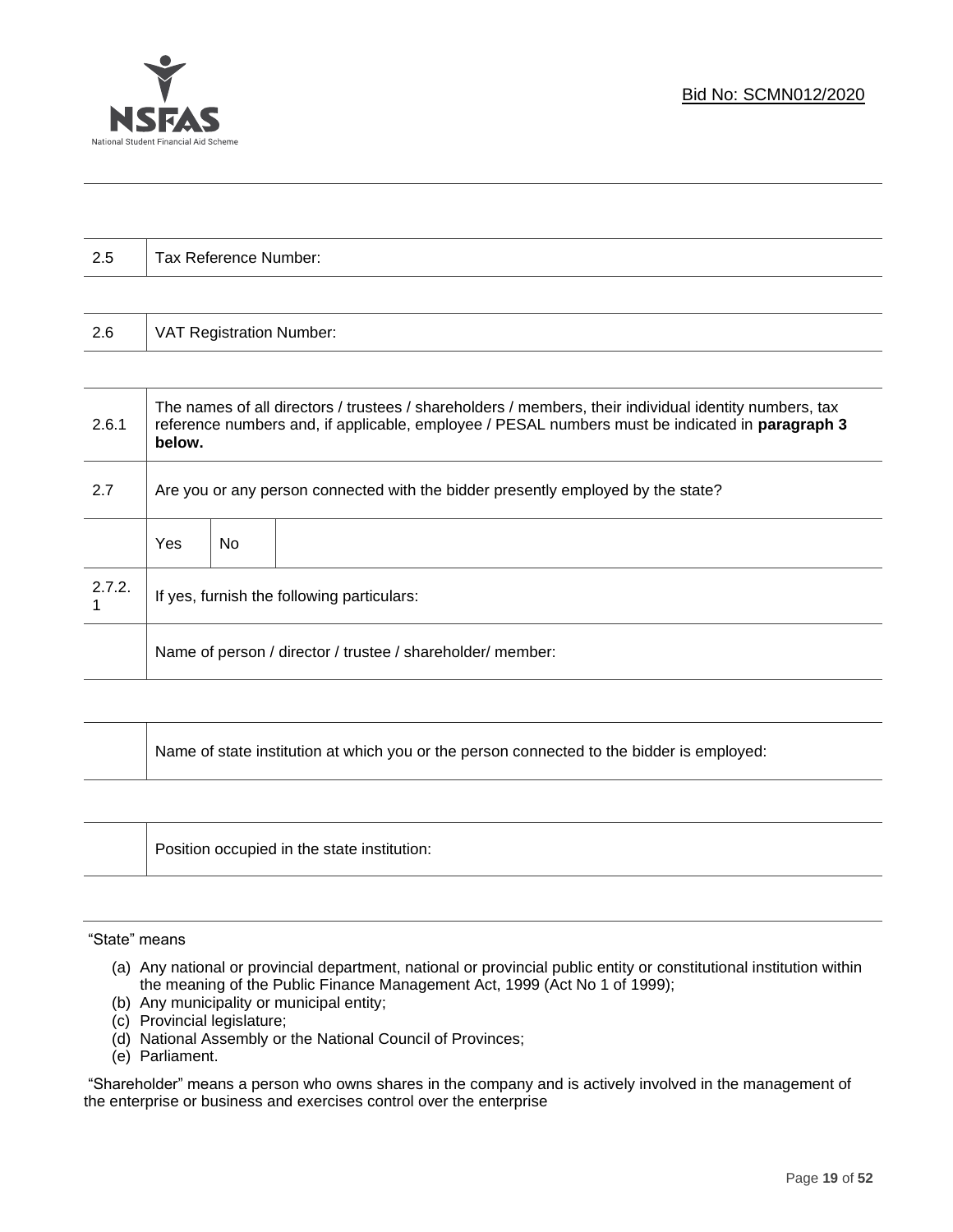

|             | Any other particulars:                                                                                                                                                                                                                           |           |  |  |
|-------------|--------------------------------------------------------------------------------------------------------------------------------------------------------------------------------------------------------------------------------------------------|-----------|--|--|
| 2.7.2       | If you are presently employed by the state, did you obtain the appropriate authority to undertake<br>remunerative work outside employment in the public sector?                                                                                  |           |  |  |
|             | Yes                                                                                                                                                                                                                                              | No        |  |  |
|             | If yes, did you attach proof of such authority to the bid document?                                                                                                                                                                              |           |  |  |
| 2.7.2.<br>1 | Note: Failure to submit proof of such authority, where applicable, may result in the disqualification of the<br>bid.                                                                                                                             |           |  |  |
|             | Yes                                                                                                                                                                                                                                              | <b>No</b> |  |  |
| 2.7.2.<br>2 | If no, furnish reasons for non-submission of such proof:                                                                                                                                                                                         |           |  |  |
| 2.8         | Did you or your spouse, or any of the company's directors / trustees / shareholders / members or their<br>spouses conduct business with the state in the previous twelve months?                                                                 |           |  |  |
|             | Yes                                                                                                                                                                                                                                              | No        |  |  |
| 2.8.1       | If so, furnish particulars:                                                                                                                                                                                                                      |           |  |  |
| 2.9         | Do you, or any person connected with the bidder, have any relationship (family, friend, other) with a<br>person employed by the state and who may be involved with the evaluation and or adjudication of this<br>bid?                            |           |  |  |
|             | Yes                                                                                                                                                                                                                                              | No        |  |  |
| 2.9.1       | If so, furnish particulars:                                                                                                                                                                                                                      |           |  |  |
| 2.10        | Are you, or any person connected with the bidder, aware of any relationship (family, friend, other)<br>between any other bidder and any person employed by the state who may be involved with the<br>evaluation and or adjudication of this bid? |           |  |  |
|             | Yes                                                                                                                                                                                                                                              | No        |  |  |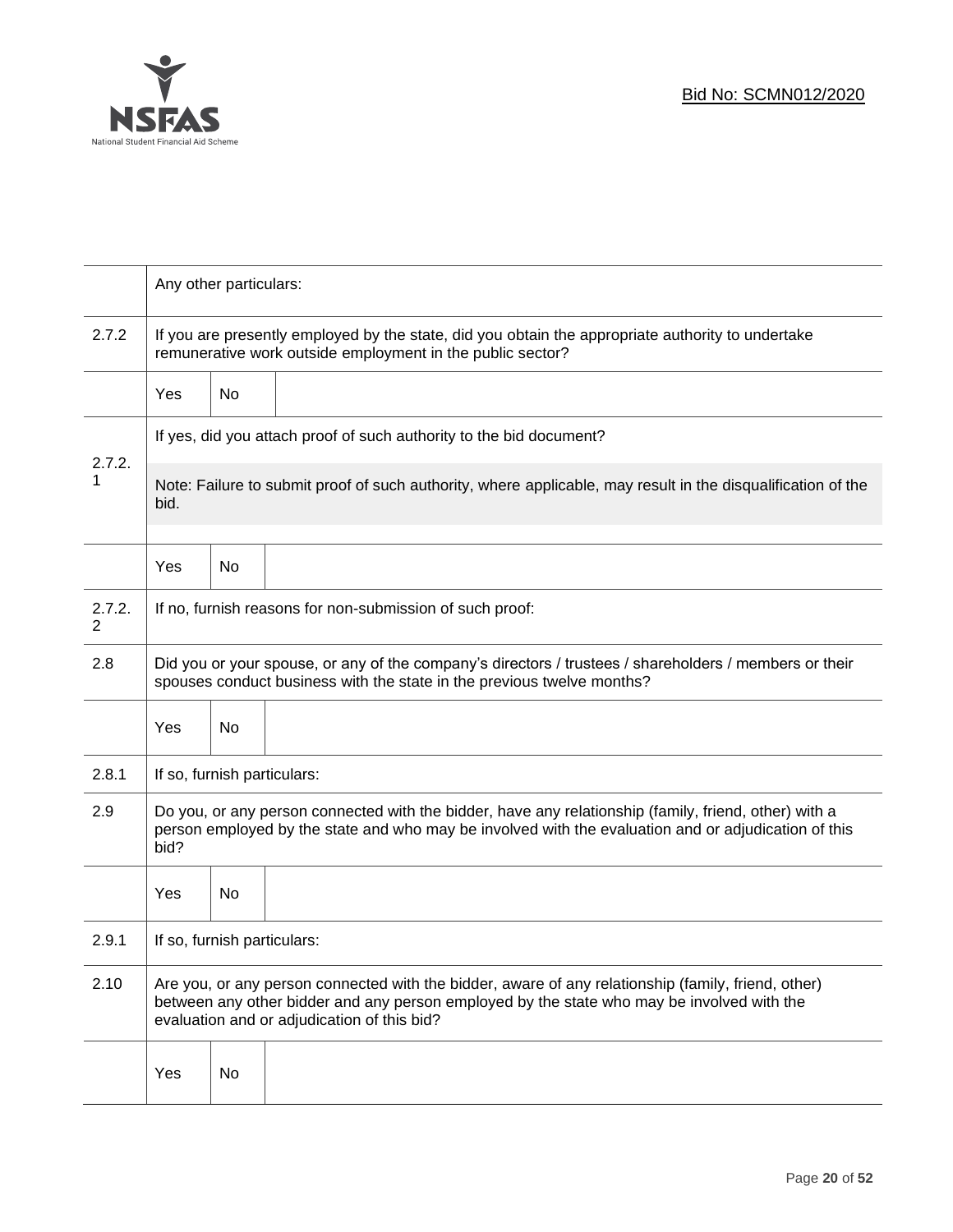

| 2.10.1 | If so, furnish particulars:                                                                                                                                                              |     |  |  |
|--------|------------------------------------------------------------------------------------------------------------------------------------------------------------------------------------------|-----|--|--|
| 2.11   | Do you or any of the directors / trustees / shareholders / members of the company have any interest in<br>any other related companies whether or not they are bidding for this contract? |     |  |  |
|        | Yes                                                                                                                                                                                      | No. |  |  |
| 2.11.1 | If so, furnish particulars:                                                                                                                                                              |     |  |  |

# **Full details of directors / trustees / members / shareholders**.

| Full Name | <b>Identity Number</b> | Personal Income Tax<br>Reference Number | State Employee Number /<br>PERSEL Number |
|-----------|------------------------|-----------------------------------------|------------------------------------------|
|           |                        |                                         |                                          |
|           |                        |                                         |                                          |
|           |                        |                                         |                                          |
|           |                        |                                         |                                          |
|           |                        |                                         |                                          |
|           |                        |                                         |                                          |
|           |                        |                                         |                                          |
|           |                        |                                         |                                          |
|           |                        |                                         |                                          |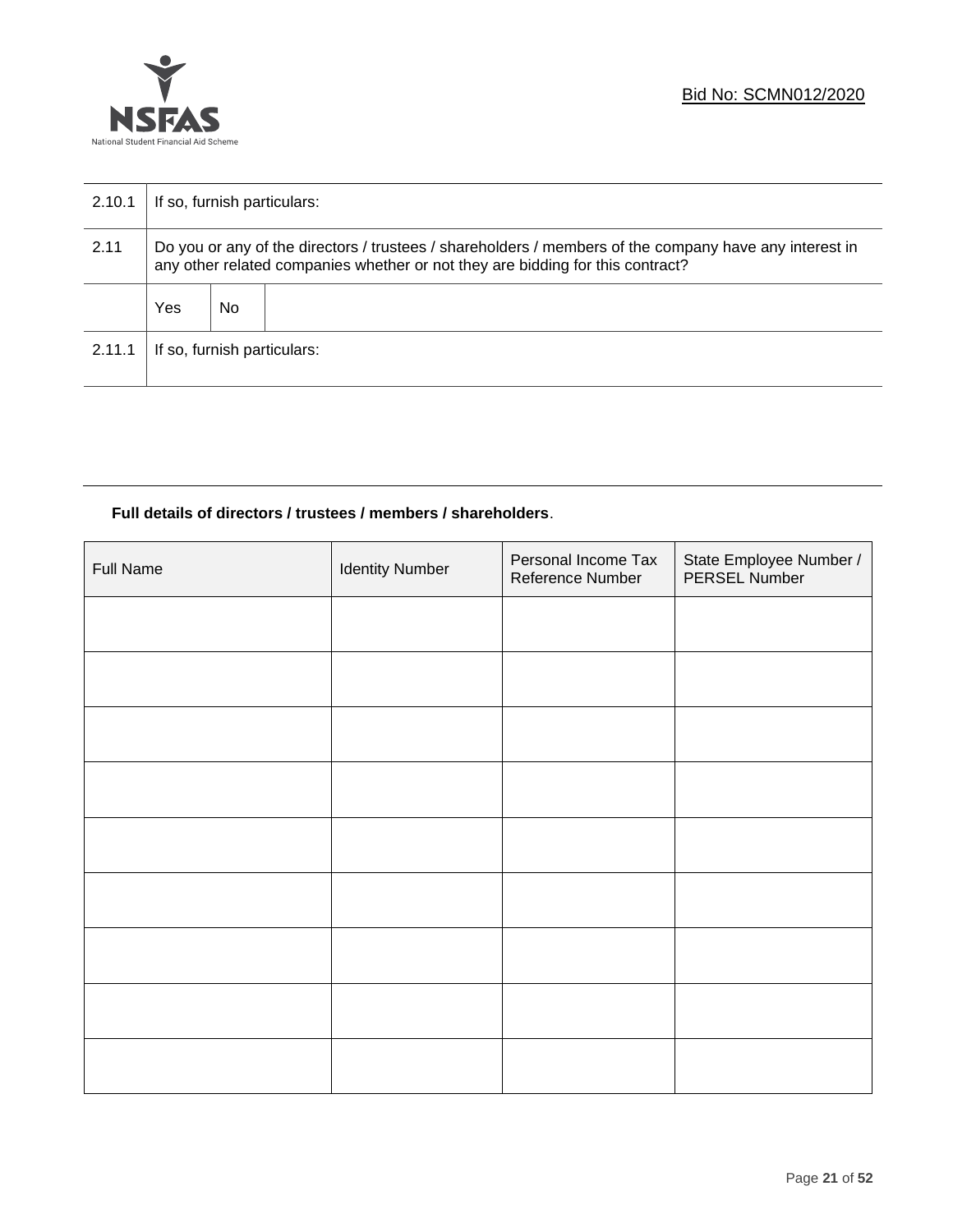

# **Declaration**

I, the undersigned (NAME)………………………………………………………………………

Certify that the information furnished in paragraphs 2 and 3 above is correct. I accept that the state may reject the bid or act against me should this declaration prove to be false.

| <b>Signature</b> | <b>Date</b>    |
|------------------|----------------|
|                  |                |
| <b>Position</b>  | Name of bidder |
|                  |                |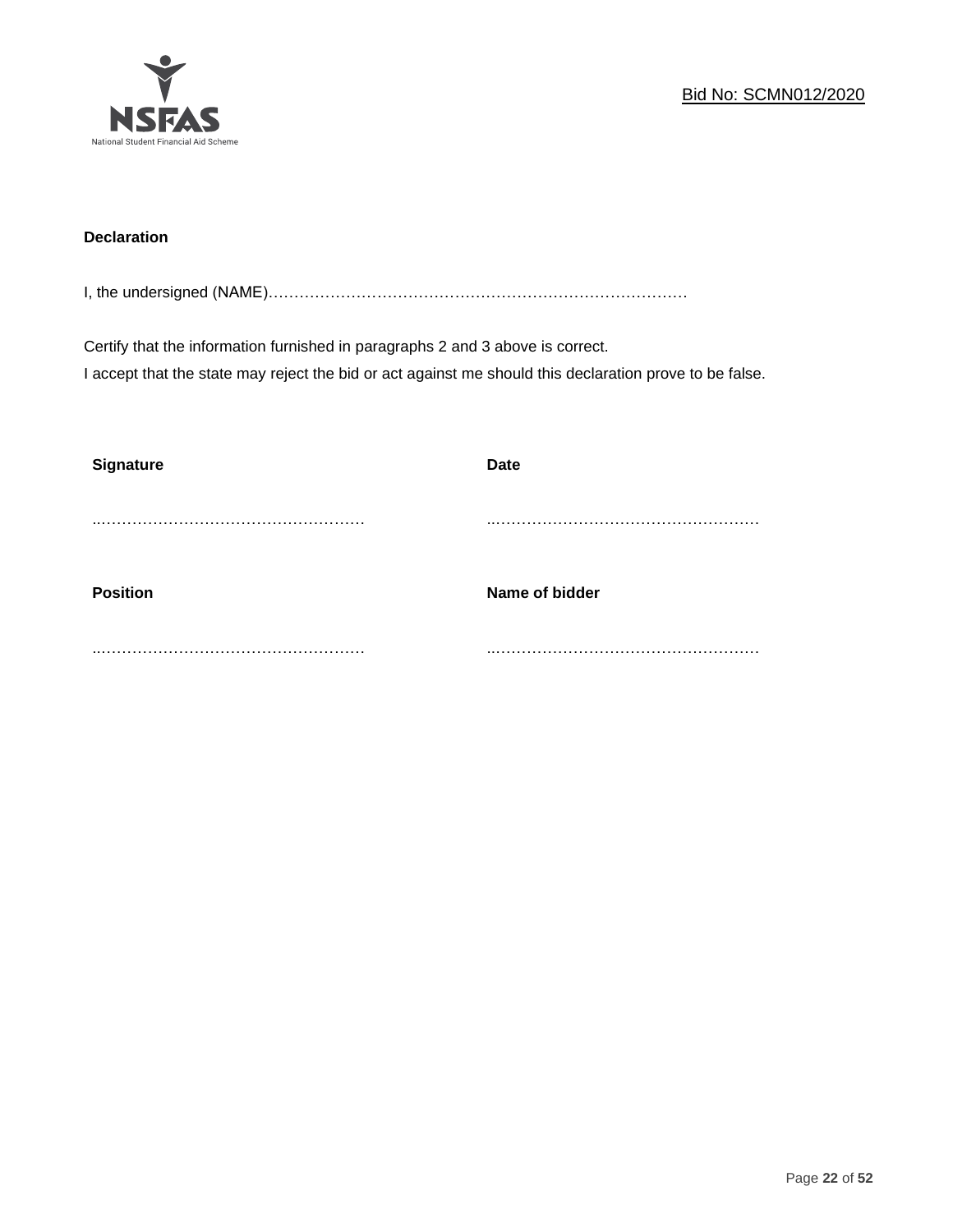

# **Declaration of bidder's past Supply Chain Management practices**

**SBD 8**

This declaration will be used by institutions to ensure that when goods and services are being procured, all reasonable steps are taken to combat the abuse of the supply chain management system.

The bid of any bidder may be disregarded if that bidder, or any of its directors have -

- (a) abused the institution's supply chain management system.
- (b) committed fraud or any other improper conduct in relation to such system; or
- (c) failed to perform on any previous contract.

In order to give effect to the above, **the following questionnaire must be completed and submitted with the bid.**

**The following particulars must be furnished:**

|      | Is the bidder or any of its directors listed on the National Treasury's Database of Restricted Suppliers as<br>companies or persons prohibited from doing business with the public sector?                                                                                                                                                                                                                   |                             |  |  |  |
|------|--------------------------------------------------------------------------------------------------------------------------------------------------------------------------------------------------------------------------------------------------------------------------------------------------------------------------------------------------------------------------------------------------------------|-----------------------------|--|--|--|
| 1.1. | (Companies or persons who are listed on this Database were informed in writing of this restriction by the<br>Accounting Officer/Authority of the institution that imposed the restriction after the audi alteram partem<br>rule was applied).                                                                                                                                                                |                             |  |  |  |
|      | Database of Restricted Suppliers now resides on the National Treasury's website<br>The<br>(http://www.treasury.gov.za) and can be accessed by clicking on its link at the bottom of the home page.                                                                                                                                                                                                           |                             |  |  |  |
|      | Yes                                                                                                                                                                                                                                                                                                                                                                                                          | <b>No</b>                   |  |  |  |
| 1.2. |                                                                                                                                                                                                                                                                                                                                                                                                              | If so, furnish particulars: |  |  |  |
| 1.3. | Is the bidder or any of its directors listed on the Register for Tender Defaulters in terms of section 29 of<br>Prevention<br>Combating<br>Activities<br>(No<br>of<br>Corrupt<br>12<br>2004)?<br>the<br>and<br>Act<br>οf<br>Register for Tender Defaulters can be accessed on the National Treasury's website<br>The<br>(http://www.treasury.gov.za) by clicking on its link at the bottom of the home page. |                             |  |  |  |
|      | Yes                                                                                                                                                                                                                                                                                                                                                                                                          | No.                         |  |  |  |
| 1.4. |                                                                                                                                                                                                                                                                                                                                                                                                              | If so, furnish particulars: |  |  |  |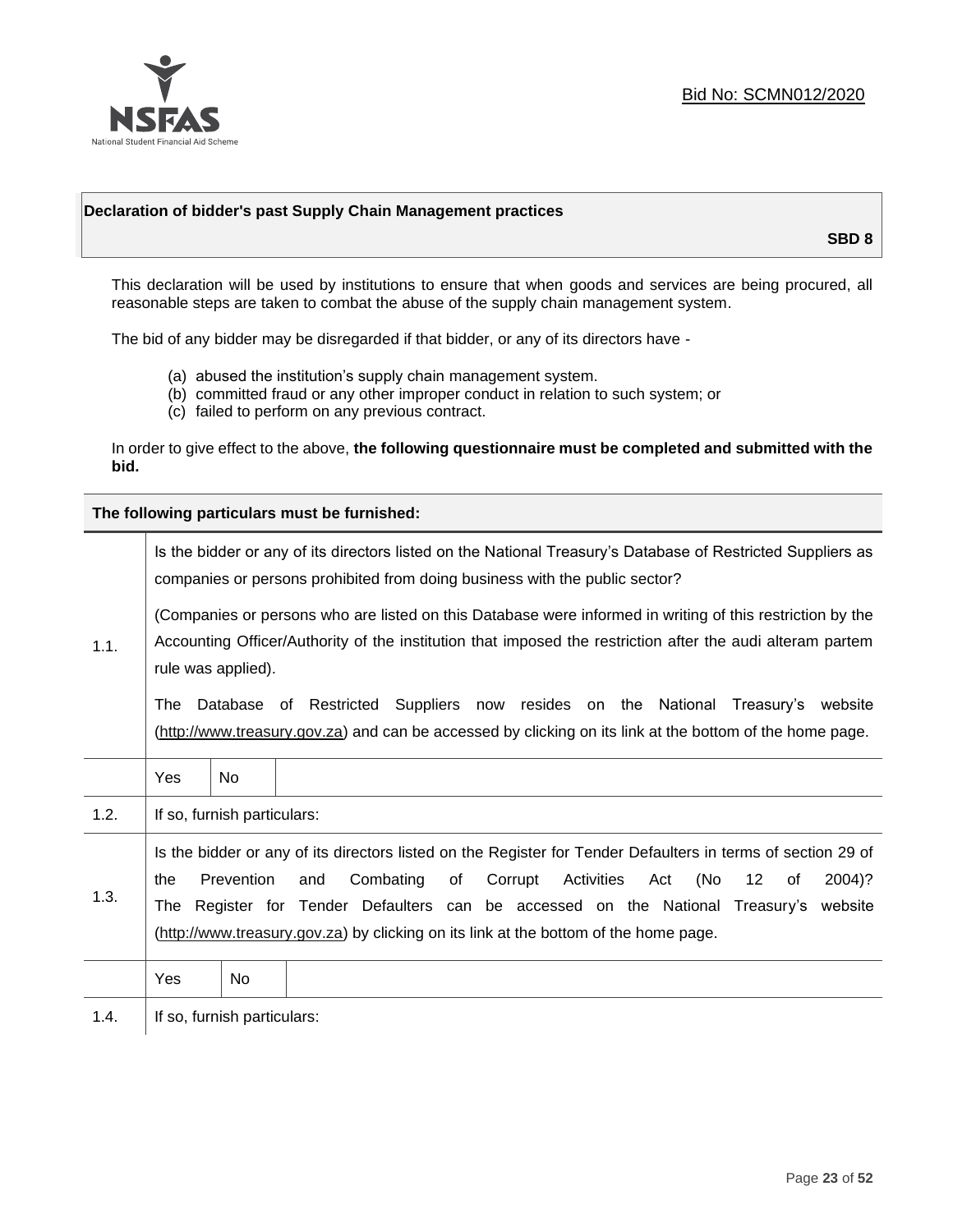

Τ

| 1.5. | Was the bidder or any of its directors convicted by a court of law (including a court outside of the<br>Republic of South Africa) for fraud or corruption during the past five years? |    |  |
|------|---------------------------------------------------------------------------------------------------------------------------------------------------------------------------------------|----|--|
|      | Yes                                                                                                                                                                                   | No |  |
| 1.6. | If so, furnish particulars:                                                                                                                                                           |    |  |
| 1.7. | Was any contract between the bidder and any organ of state terminated during the past five years on<br>account of failure to perform on or comply with the contract?                  |    |  |
|      | Yes                                                                                                                                                                                   | No |  |
| 1.8. | If so, furnish particulars:                                                                                                                                                           |    |  |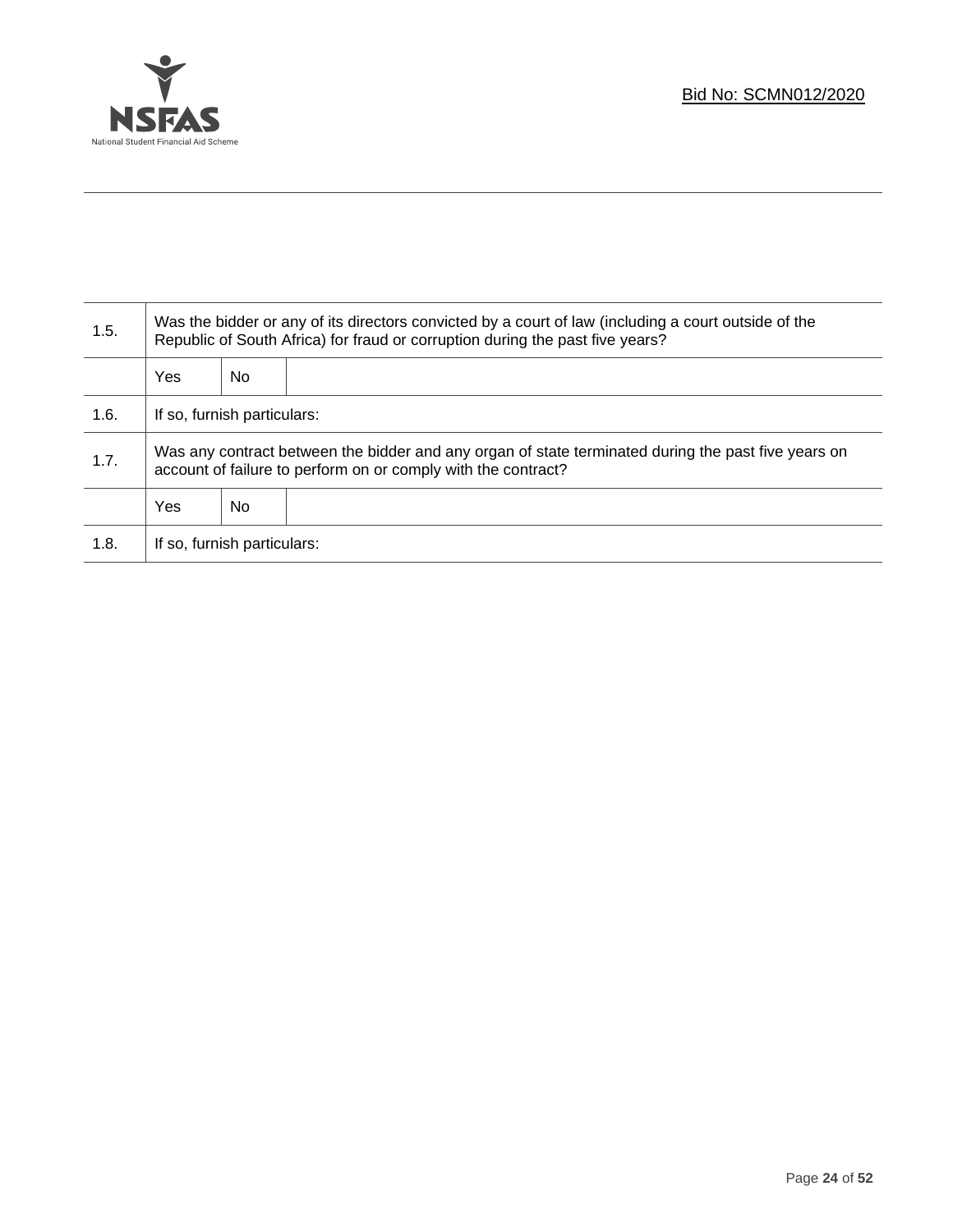

# **Declaration**

I, the undersigned (NAME)………………………………………………………………………

Certify that the information furnished on the declaration from is true and correct.

I accept that, in addition to cancellation of a contract, action may be taken against me should this declaration provide to be false.

| Signature       | Date           |
|-----------------|----------------|
|                 |                |
|                 |                |
| <b>Position</b> | Name of bidder |
|                 |                |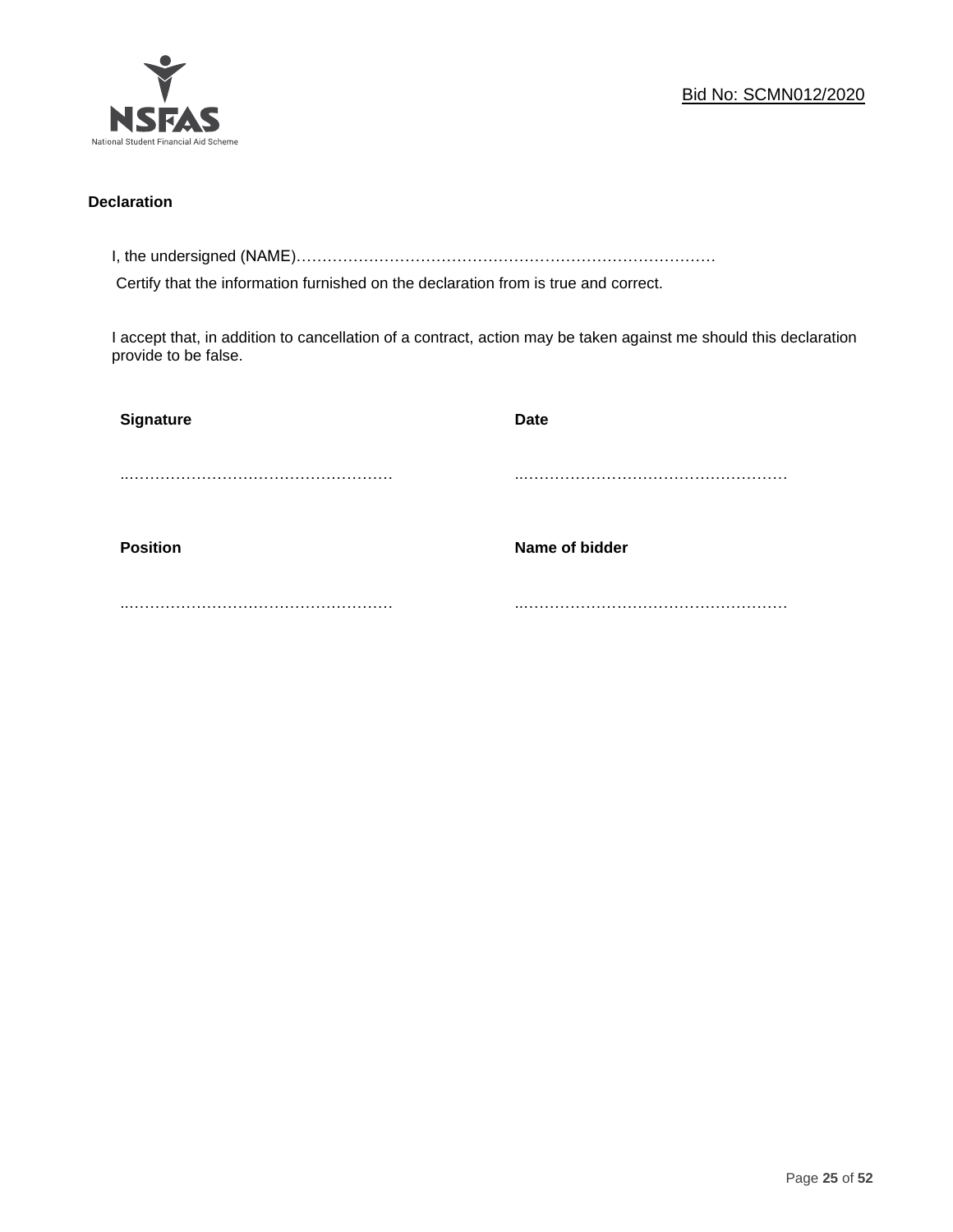

# **SBD 9**

# **CERTIFICATE OF INDEPENDENT BID DETERMINATION**

I, the undersigned, in submitting the accompanying bid in response to the invitation for the bid made by: NSFAS

(Name of Institution)

Do hereby make the following statements that I certify to be true and complete in every respect:

| I certify, on behalf of: |  |
|--------------------------|--|
| (Name of Bidder)         |  |

- 1. I have read, and I understand the contents of this Certificate.
- 6.1.I understand that the accompanying bid will be disqualified if this Certificate is found not to be true and complete in every respect.
- 6.2.I am authorized by the bidder to sign this Certificate, and to submit the accompanying bid, on behalf of the bidder.
- 6.3.Each person whose signature appears on the accompanying bid has been authorized by the bidder to determine the terms of, and to sign the bid, on behalf of the bidder.
- 6.4.For the purposes of this Certificate and the accompanying bid, I understand that the word "competitor" shall include any individual or organization, other than the bidder, whether or not affiliated with the bidder, who:
	- 6.4.1.1.1. has been requested to submit a bid in response to this bid invitation.
	- 6.4.1.1.2. could potentially submit a bid in response to this bid invitation, based on their qualifications,
	- 6.4.1.1.3. Abilities or experience.
- 6.10. Provides the same goods and services as the bidder and/or is in the same line of business as the bidder.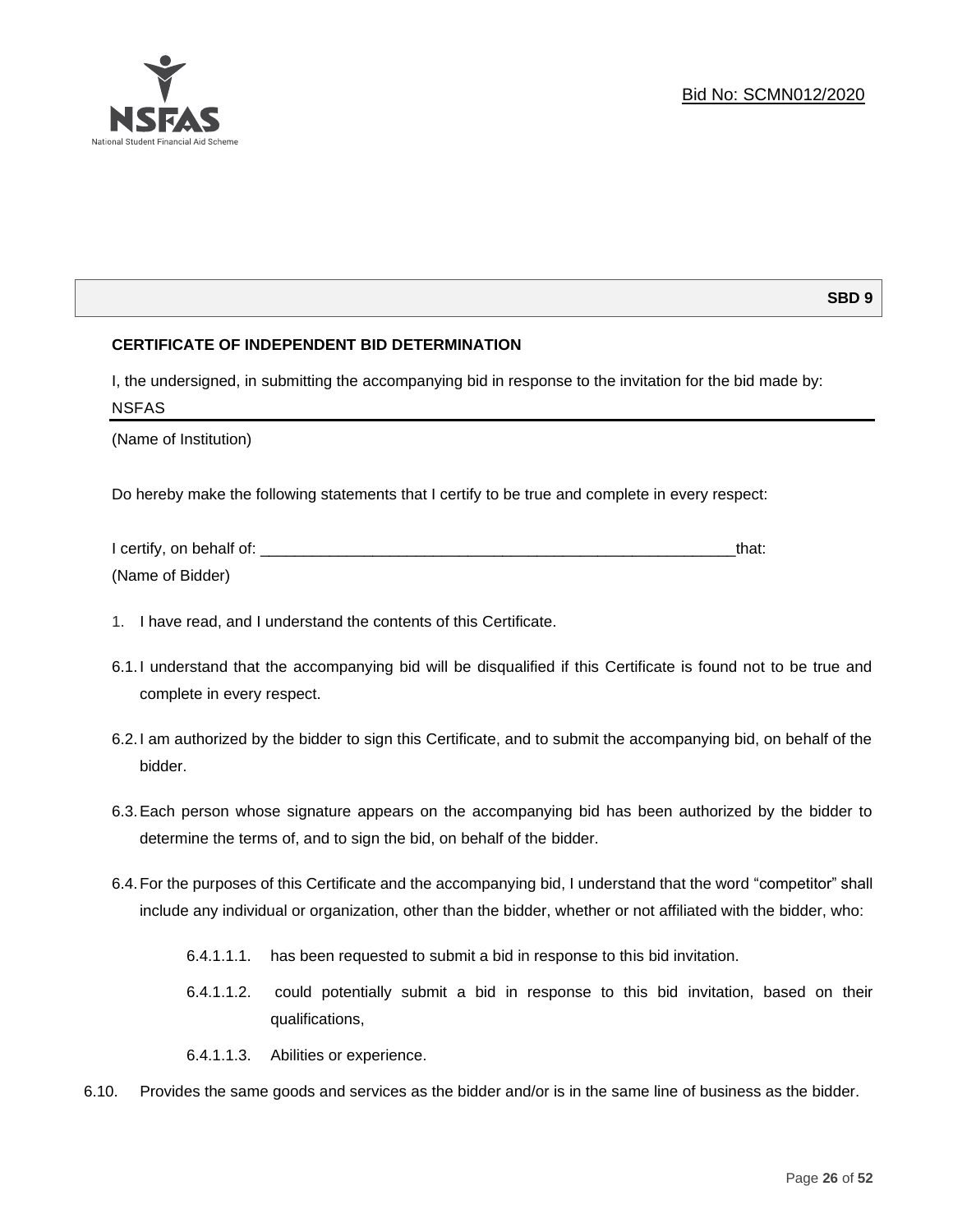

6.11. The bidder has arrived at the accompanying bid independently from, and without consultation, communication, agreement or arrangement with any competitor. However, communication between partners in a joint venture or consortium<sup>3</sup> will not be construed as collusive bidding.

<sup>3</sup> Joint venture or Consortium means an association of persons for the purpose of combining their expertise, property, capital, efforts, skill and knowledge in an activity for the execution of a contract.

- 6.12. In particular, without limiting the generality of paragraphs 6 above, there has been no consultation, communication, agreement or arrangement with any competitor regarding:
	- (a) prices
	- (b) geographical area where product or service will be rendered (market allocation)
	- (c) methods, factors or formulas used to calculate prices;
	- (d) the intention or decision to submit or not to submit, a bid;
	- (e) the submission of a bid which does not meet the specifications and conditions of the bid; or
	- (f) bidding with the intention not to win the bid.
- 6.13. In addition, there have been no consultations, communications, agreements or arrangements with any competitor regarding the quality, quantity, specifications and conditions or delivery particulars of the products or services to which this bid invitation relates.
- 6.14. The terms of the accompanying bid have not been, and will not be, disclosed by the bidder, directly or indirectly, to any competitor, prior to the date and time of the official bid opening or of the awarding of the contract.
- 6.15. I am aware that, in addition and without prejudice to any other remedy provided to combat any restrictive practices related to bids and contracts, bids that are suspicious will be reported to the Competition Commission for investigation and possible imposition of administrative penalties in terms of section 59 of the Competition Act No 89 of 1998 and or may be reported to the National Prosecuting Authority (NPA) for criminal investigation and or may be restricted from conducting business with the public sector for a period not exceeding ten (10) years in terms of the Prevention and Combating of Corrupt Activities Act No 12 of 2004 or any other applicable legislation.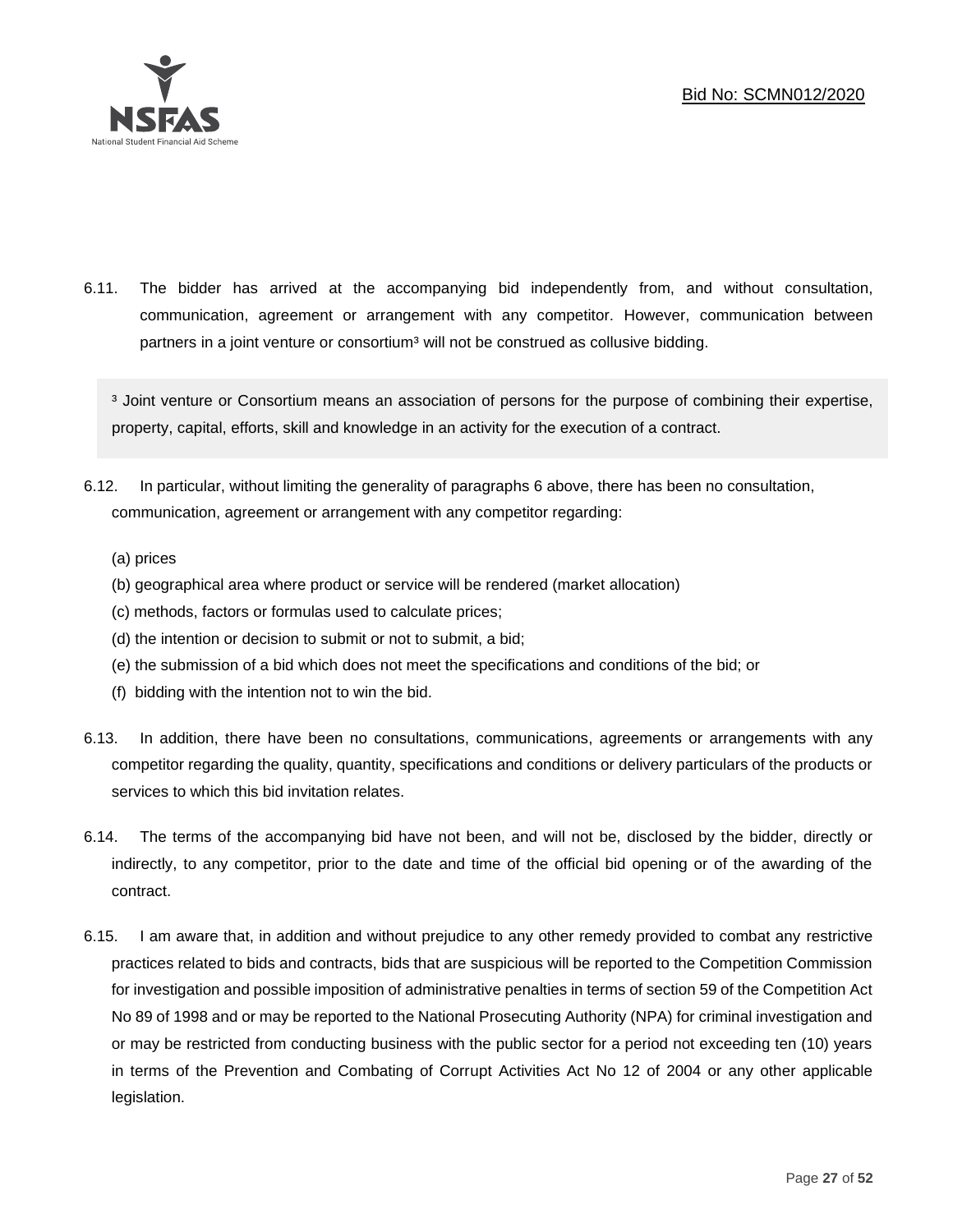

| Signature | Date           |
|-----------|----------------|
|           |                |
| Position  | Name of bidder |
|           |                |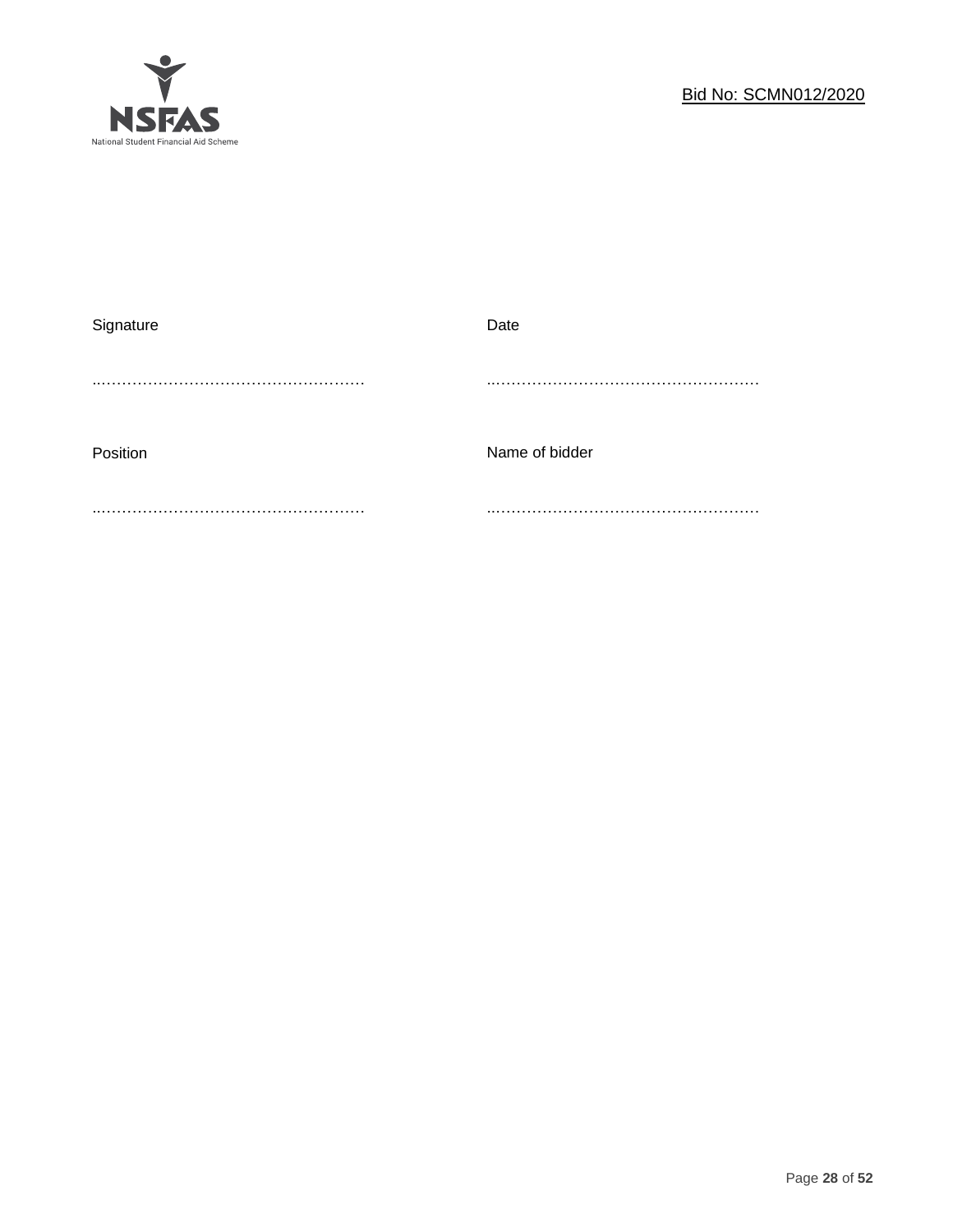

# **1. PREFERENCE POINTS CLAIM FORM IN TERMS OF THE PREFERENTIAL PROCUREMENT REGULATIONS 2017**

This preference form must form part of all bids invited. It contains general information and serves as a claim form for preference points for Broad-Based Black Economic Empowerment (B-BBEE) Status Level of Contribution

# **NB: BEFORE COMPLETING THIS FORM, BIDDERS MUST STUDY THE GENERAL CONDITIONS, DEFINITIONS AND DIRECTIVES APPLICABLE IN RESPECT OF B-BBEE, AS PRESCRIBED IN THE PREFERENTIAL PROCUREMENT REGULATIONS, 2017.**

# **1. GENERAL CONDITIONS**

- 1.1 The following preference point systems are applicable to all bid:
	- the 80/20 system for requirements with a Rand value of up to R50 000 000 (all applicable taxes included); and

1.2

a) The value of this bid is estimated not to exceed R50 000 000 (all applicable taxes included) and therefore the 80/20 Preference point system shall be applicable.

Points for this bid shall be awarded for:

- (a) Price; and
- (b) B-BBEE Status Level of Contributor.
- 1.3 The maximum points for this bid are allocated as follows:

|                                                   | <b>POINTS</b> |
|---------------------------------------------------|---------------|
| <b>PRICE</b>                                      | 80            |
| <b>B-BBEE STATUS LEVEL OF CONTRIBUTOR</b>         | 20            |
| Total points for Price and B-BBEE must not exceed | 100           |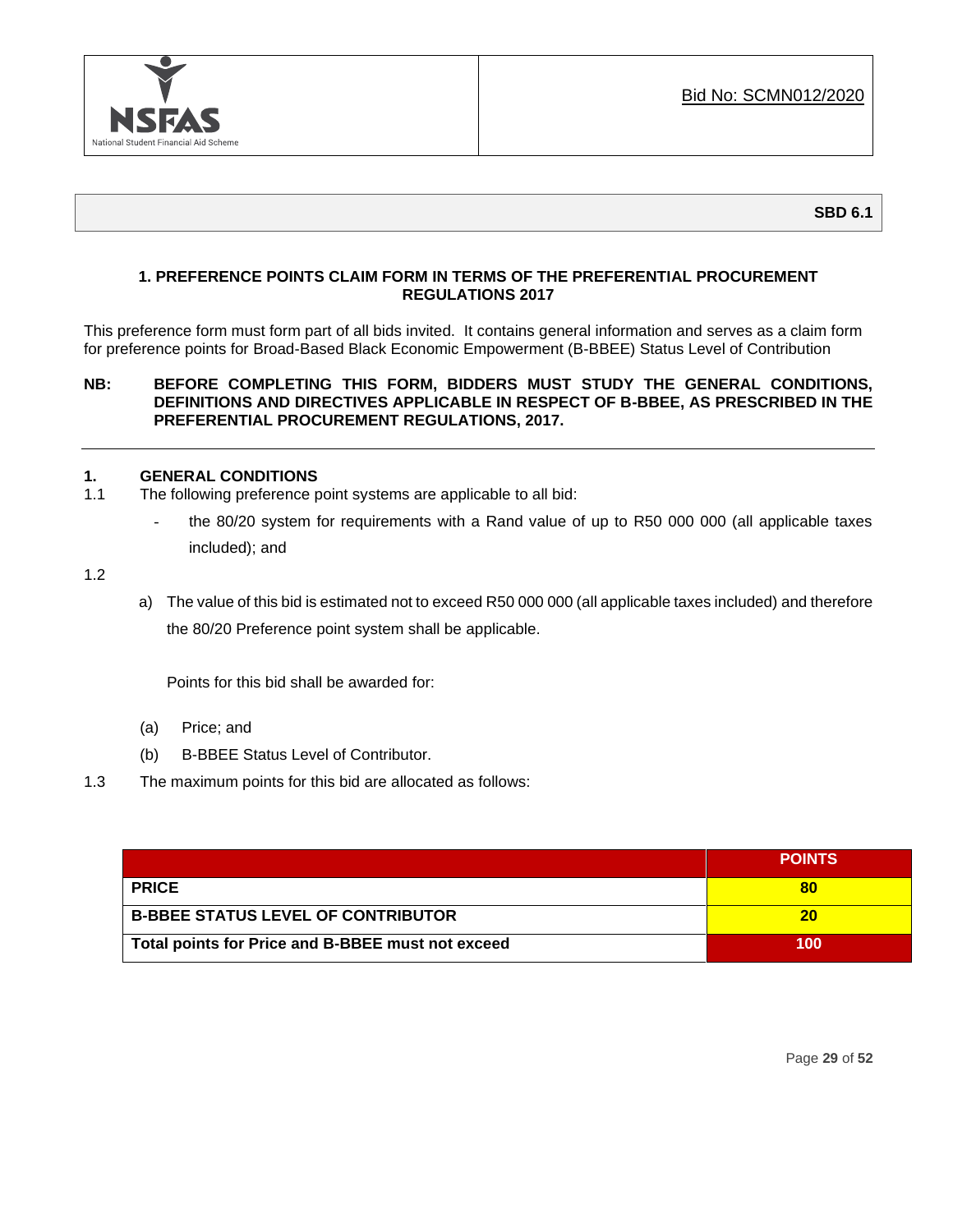

- 1.4 Failure on the part of a bidder to submit proof of B-BBEE Status level of contributor together with the bid, will be interpreted to mean that preference points for B-BBEE status level of contribution are not claimed.
- 1.5 The purchaser reserves the right to require of a bidder, either before a bid is adjudicated or at any time subsequently, to substantiate any claim in regard to preferences, in any manner required by the purchaser.

# **2. DEFINITIONS**

- (a) **"B-BBEE"** means broad-based black economic empowerment as defined in section 1 of the Broad-Based Black Economic Empowerment Act.
- (b) "**B-BBEE status level of contributor"** means the B-BBEE status of an entity in terms of a code of good practice on black economic empowerment, issued in terms of section 9(1) of the Broad-Based Black Economic Empowerment Act.
- (c) **"bid"** means a written offer in a prescribed or stipulated form in response to an invitation by an organ of state for the provision of goods or services, through price quotations, advertised competitive bidding processes or proposals.
- (d) **"Broad-Based Black Economic Empowerment Act"** means the Broad-Based Black Economic Empowerment Act, 2003 (Act No. 53 of 2003);
- **(e) "EME"** means an Exempted Micro Enterprise in terms of a code of good practice on black economic empowerment issued in terms of section 9 (1) of the Broad-Based Black Economic Empowerment Act.
- (f) **"functionality"** means the ability of a tenderer to provide goods or services in accordance with specifications as set out in the tender documents.
- (g) **"prices"** includes all applicable taxes less all unconditional discounts;
- (h) **"proof of B-BBEE status level of contributor"** means:
	- **1)** B-BBEE Status level certificate issued by an authorized body or person;
	- **2)** A sworn affidavit as prescribed by the B-BBEE Codes of Good Practice;
	- **3)** Any other requirement prescribed in terms of the B-BBEE Act;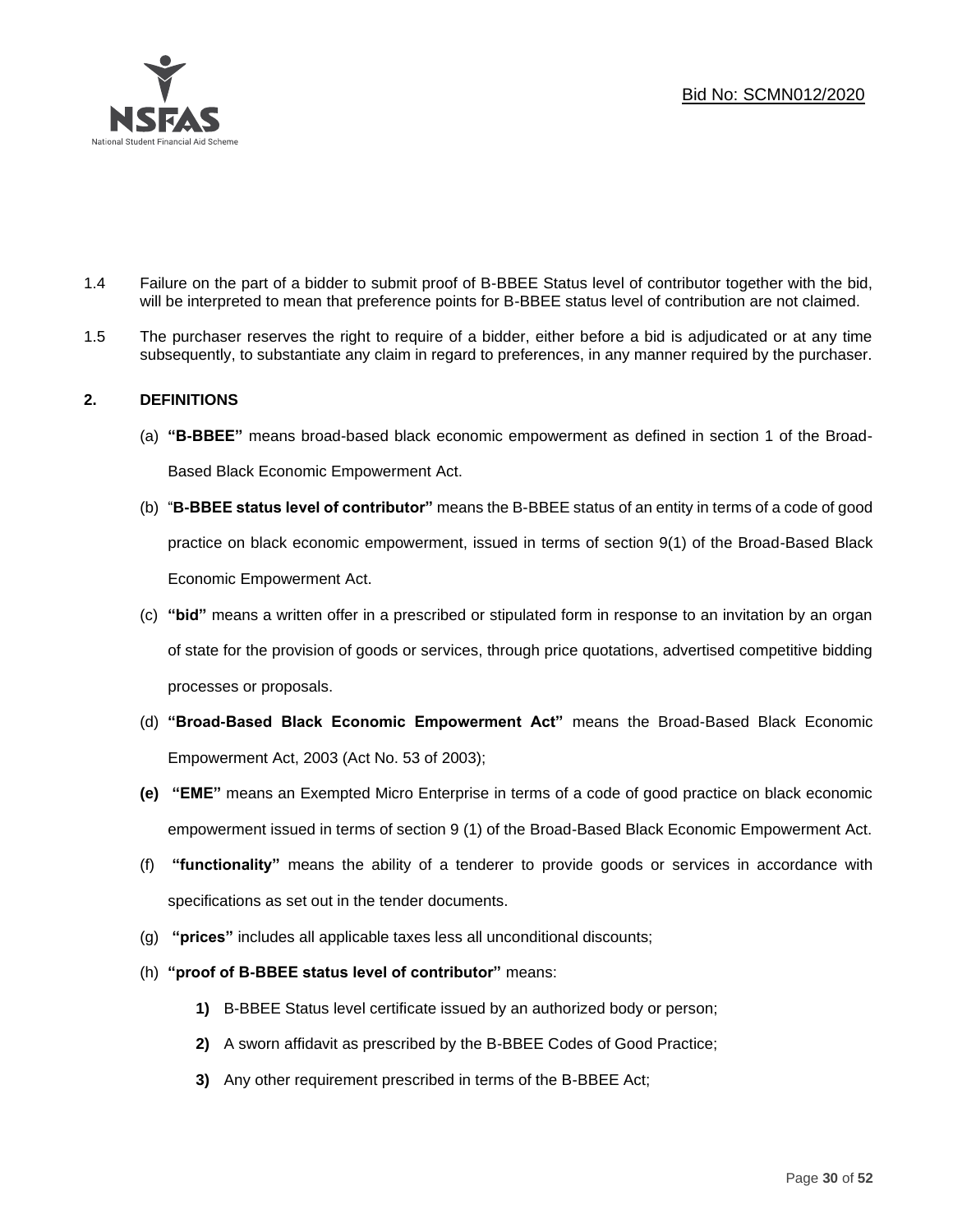

- (i) **"QSE"** means a qualifying small business enterprise in terms of a code of good practice on black economic empowerment issued in terms of section 9 (1) of the Broad-Based Black Economic Empowerment Act.
- *(j)* **"rand value"** means the total estimated value of a contract in Rand, calculated at the time of bid invitation, and includes all applicable taxes.

# **3. POINTS AWARDED FOR PRICE**

# 3.1 **THE 80/20 PREFERENCE POINT SYSTEMS**

A maximum of 80 points is allocated for price on the following basis:

**80/20**

$$
Ps = 80 \left( 1 - \frac{Pt - P \min}{P \min} \right)
$$

Where

- Ps = Points scored for price of bid under consideration
- Pt = Price of bid under consideration

Pmin = Price of lowest acceptable bid

# **4. POINTS AWARDED FOR B-BBEE STATUS LEVEL OF CONTRIBUTOR**

4.1 In terms of Regulation 6 (2) and 7 (2) of the Preferential Procurement Regulations, preference points must be awarded to a bidder for attaining the B-BBEE status level of contribution in accordance with the table below: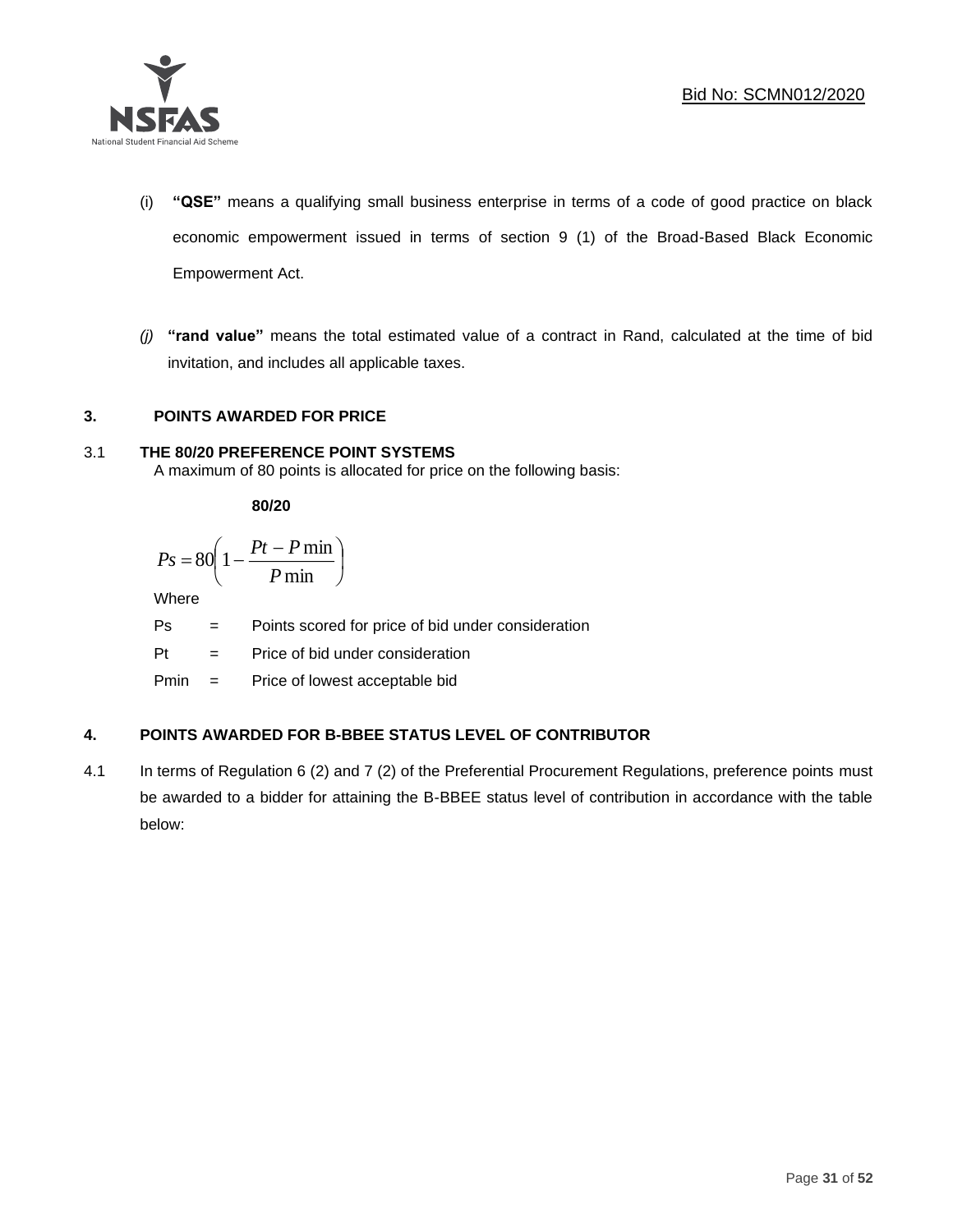

| <b>B-BBEE Status Level of</b><br><b>Contributor</b> | <b>Number of points</b><br>(90/10 system) | <b>Number of points</b><br>(80/20 system) |
|-----------------------------------------------------|-------------------------------------------|-------------------------------------------|
|                                                     | 10                                        | 20                                        |
| ◠                                                   | 9                                         | 18                                        |
| 3                                                   | 6                                         | 14                                        |
|                                                     | 5                                         | 12                                        |
| 5                                                   |                                           | 8                                         |
| 6                                                   |                                           | 6                                         |
|                                                     |                                           |                                           |
| 8                                                   |                                           |                                           |
| Non-compliant contributor                           |                                           |                                           |

# **5. BID DECLARATION**

5.1 Bidders who claim points in respect of B-BBEE Status Level of Contribution must complete the following:

# **6. B-BBEE STATUS LEVEL OF CONTRIBUTOR CLAIMED IN TERMS OF PARAGRAPHS 1.4 AND 4.1**

6.1 B-BBEE Status Level of Contributor: = ……… (maximum of 20 points)

(Points claimed in respect of paragraph 7.1 must be in accordance with the table reflected in paragraph

4.1 and must be substantiated by relevant proof of B-BBEE status level of contributor.

# **7. SUB-CONTRACTING**

7.1 Will any portion of the contract be sub-contracted?

# (*Tick applicable box*)



7.1.1 If yes, indicate:

- i) What percentage of the contract will be subcontracted............…………….…………%
- ii) The name of the sub-contractor…………………………………………………………...
- iii) The B-BBEE status level of the sub-contractor......................................……………...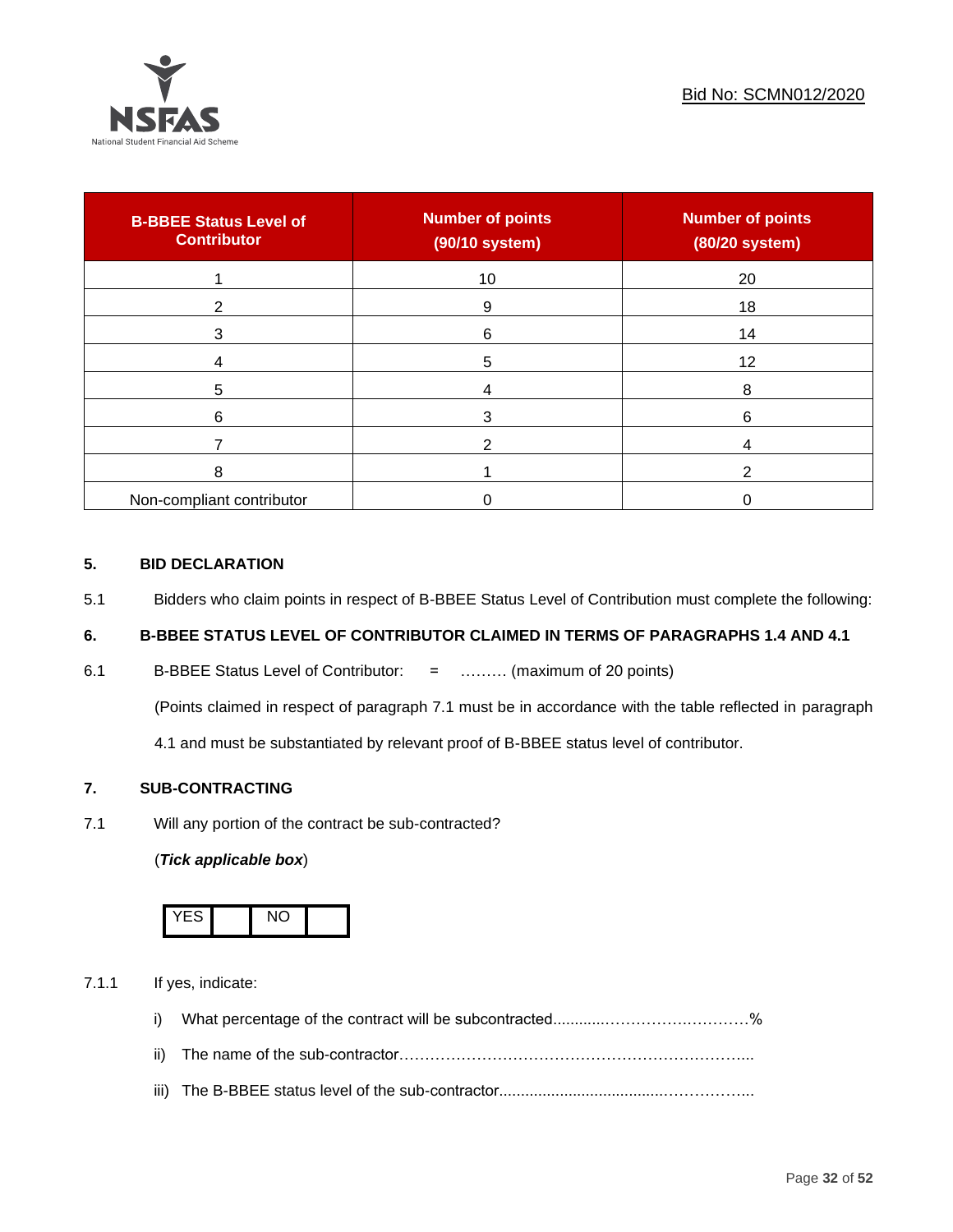

iv) Whether the sub-contractor is an EME or QSE

# *(Tick applicable box*)



v) Specify, by ticking the appropriate box, if subcontracting with an enterprise in terms of Preferential

Procurement Regulations,2017:

| Designated Group: An EME or QSE which is at last 51% owned by:    |            | <b>QSE</b> |  |  |
|-------------------------------------------------------------------|------------|------------|--|--|
|                                                                   | $\sqrt{ }$ | V          |  |  |
| <b>Black people</b>                                               |            |            |  |  |
| Black people who are youth                                        |            |            |  |  |
| Black people who are women                                        |            |            |  |  |
| Black people with disabilities                                    |            |            |  |  |
| Black people living in rural or underdeveloped areas or townships |            |            |  |  |
| Cooperative owned by black people                                 |            |            |  |  |
| Black people who are military veterans                            |            |            |  |  |
| <b>OR</b>                                                         |            |            |  |  |
| Any EME                                                           |            |            |  |  |
| Any QSE                                                           |            |            |  |  |

# 8. **DECLARATION WITH REGARD TO COMPANY/FIRM**

- 8.1 Name of company/firm………………………………………………………………………….
- 8.2 VAT registration number…………………………………….…………………………………
- 8.3 Company registration number…………….……………………….…………………………….

# 8.4 TYPE OF COMPANY/ FIRM

- D Partnership/Joint Venture / Consortium
- □ One-person business/sole propriety
- D Close corporation
- D Company
- (Pty) Limited

[TICK APPLICABLE BOX]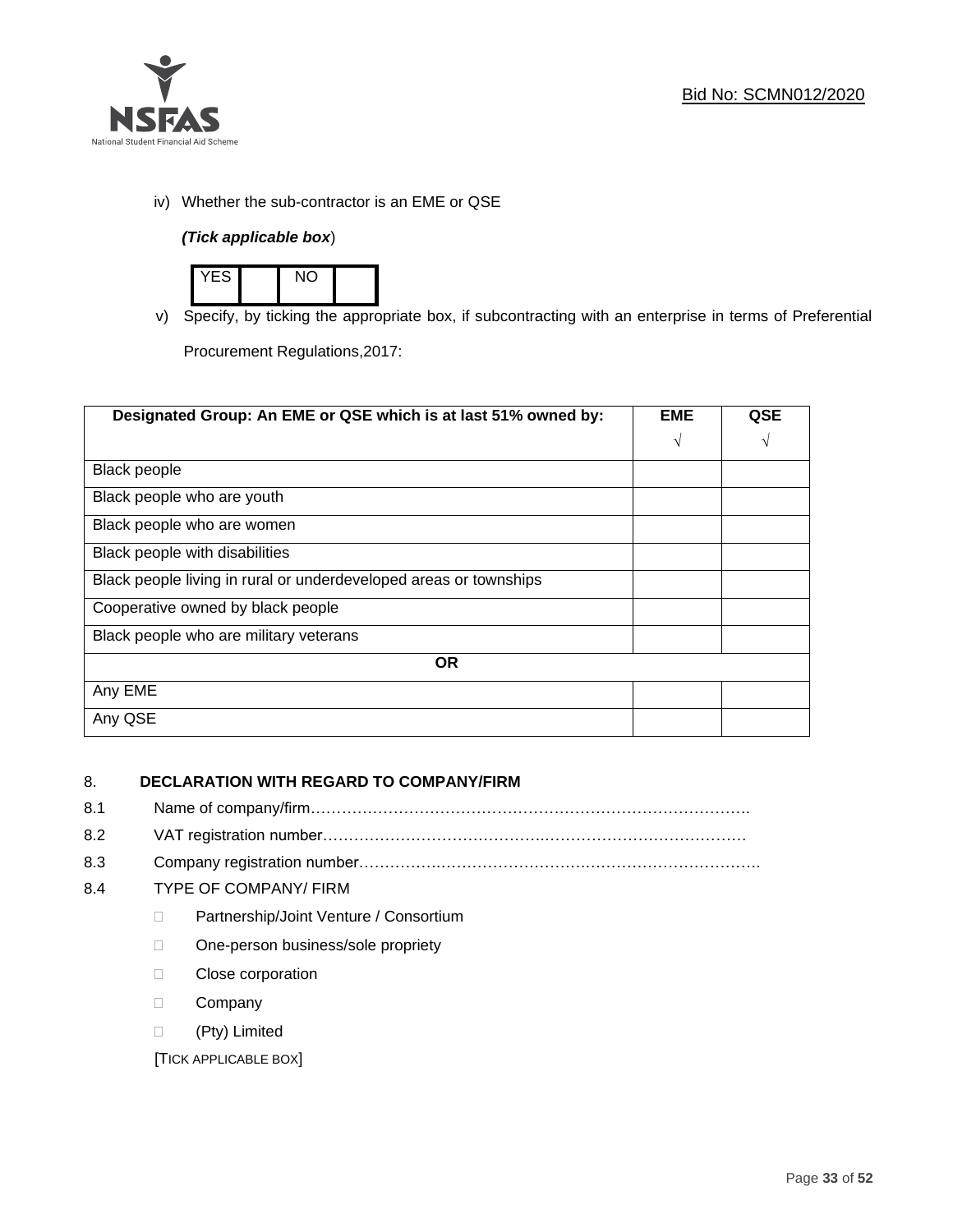

# Bid No: SCMN012/2020

| 8.5 | DESCRIBE PRINCIPAL BUSINESS ACTIVITIES                                                                                                                                                                                                                                                                                              |                                                                                                        |  |
|-----|-------------------------------------------------------------------------------------------------------------------------------------------------------------------------------------------------------------------------------------------------------------------------------------------------------------------------------------|--------------------------------------------------------------------------------------------------------|--|
|     |                                                                                                                                                                                                                                                                                                                                     |                                                                                                        |  |
|     |                                                                                                                                                                                                                                                                                                                                     |                                                                                                        |  |
|     |                                                                                                                                                                                                                                                                                                                                     |                                                                                                        |  |
| 8.6 | <b>COMPANY CLASSIFICATION</b>                                                                                                                                                                                                                                                                                                       |                                                                                                        |  |
|     | O.                                                                                                                                                                                                                                                                                                                                  | Manufacturer                                                                                           |  |
|     | □                                                                                                                                                                                                                                                                                                                                   | Supplier                                                                                               |  |
|     | □                                                                                                                                                                                                                                                                                                                                   | Professional service provider                                                                          |  |
|     | □                                                                                                                                                                                                                                                                                                                                   | Other service providers, e.g. transporter, etc.                                                        |  |
|     |                                                                                                                                                                                                                                                                                                                                     | [TICK APPLICABLE BOX]                                                                                  |  |
| 8.7 |                                                                                                                                                                                                                                                                                                                                     |                                                                                                        |  |
| 8.8 | I/we, the undersigned, who is / are duly authorised to do so on behalf of the company/firm, certify that the<br>points claimed, based on the B-BBE status level of contributor indicated in paragraphs 1.4 and 6.1 of the<br>foregoing certificates, qualifies the company/ firm for the preference(s) shown and I / we acknowledge |                                                                                                        |  |
|     |                                                                                                                                                                                                                                                                                                                                     |                                                                                                        |  |
|     |                                                                                                                                                                                                                                                                                                                                     |                                                                                                        |  |
|     | that:                                                                                                                                                                                                                                                                                                                               |                                                                                                        |  |
|     | i)                                                                                                                                                                                                                                                                                                                                  | The information furnished is true and correct.                                                         |  |
|     | ii)                                                                                                                                                                                                                                                                                                                                 | The preference points claimed are in accordance with the General Conditions as indicated in            |  |
|     |                                                                                                                                                                                                                                                                                                                                     | paragraph 1 of this form.                                                                              |  |
|     | iii)                                                                                                                                                                                                                                                                                                                                | In the event of a contract being awarded as a result of points claimed as shown in paragraphs 1.4 and  |  |
|     |                                                                                                                                                                                                                                                                                                                                     | 6.1, the contractor may be required to furnish documentary proof to the satisfaction of the purchaser  |  |
|     |                                                                                                                                                                                                                                                                                                                                     | that the claims are correct.                                                                           |  |
|     | iv)                                                                                                                                                                                                                                                                                                                                 | If the B-BBEE status level of contributor has been claimed or obtained on a fraudulent basis or any of |  |
|     |                                                                                                                                                                                                                                                                                                                                     | the conditions of contract have not been fulfilled, the purchaser may, in addition to any other remedy |  |
|     |                                                                                                                                                                                                                                                                                                                                     | it may have -                                                                                          |  |
|     |                                                                                                                                                                                                                                                                                                                                     |                                                                                                        |  |
|     |                                                                                                                                                                                                                                                                                                                                     | disqualify the person from the bidding process.<br>(a)                                                 |  |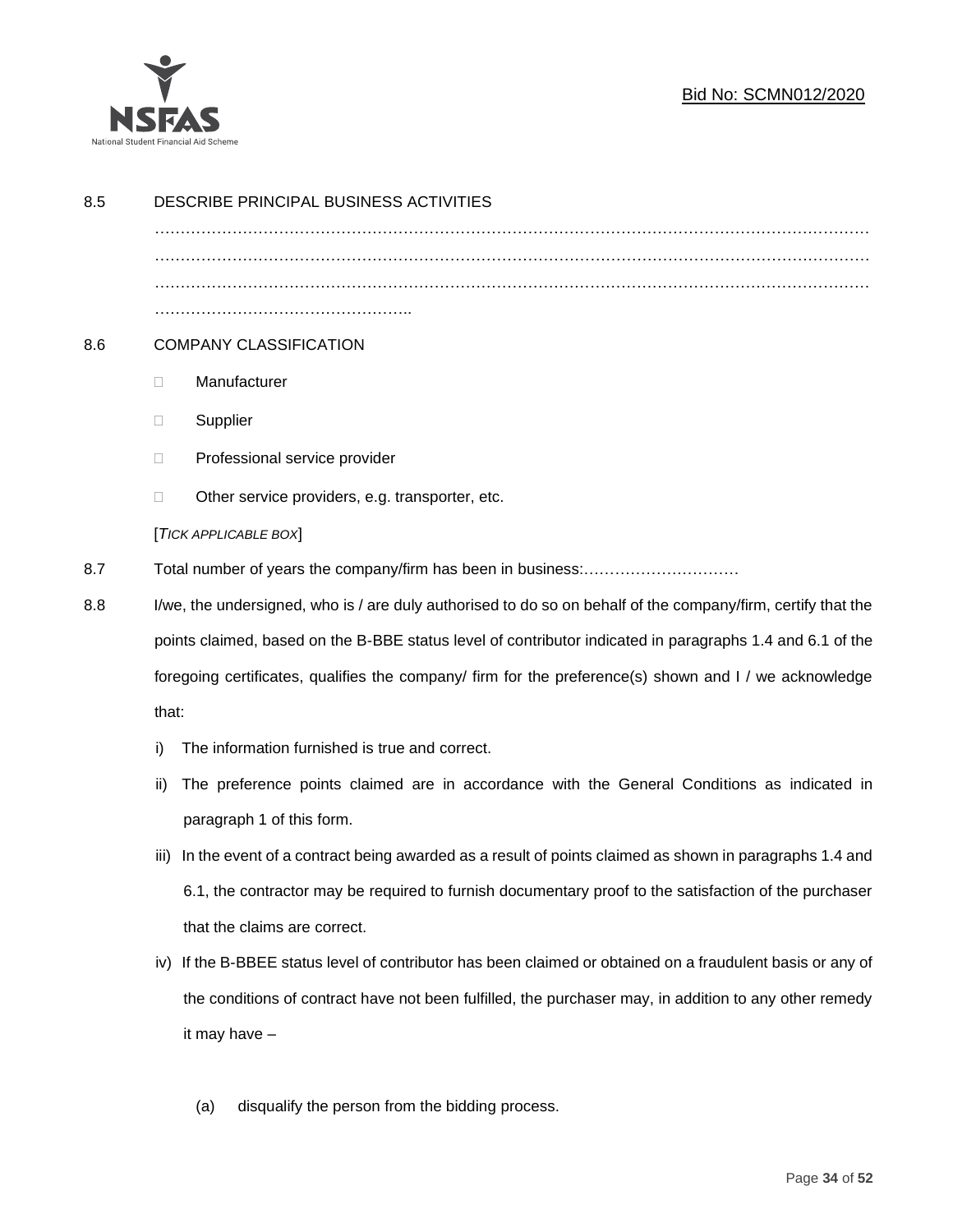

- (b) recover costs, losses or damages it has incurred or suffered as a result of that person's conduct.
- (c) cancel the contract and claim any damages which it has suffered as a result of having to make less favourable arrangements due to such cancellation.
- (d) recommend that the bidder or contractor, its shareholders and directors, or only the shareholders and directors who acted on a fraudulent basis, be restricted by the National Treasury from obtaining business from any organ of state for a period not exceeding 10 years, after the *audi alteram partem* (hear the other side) rule has been applied; and
- (e) forward the matter for criminal prosecution.

| <b>WITNESSES</b> |                              |
|------------------|------------------------------|
|                  | SIGNATURE(S) OF BIDDERS(S)   |
|                  | DATE:<br>.<br><b>ADDRESS</b> |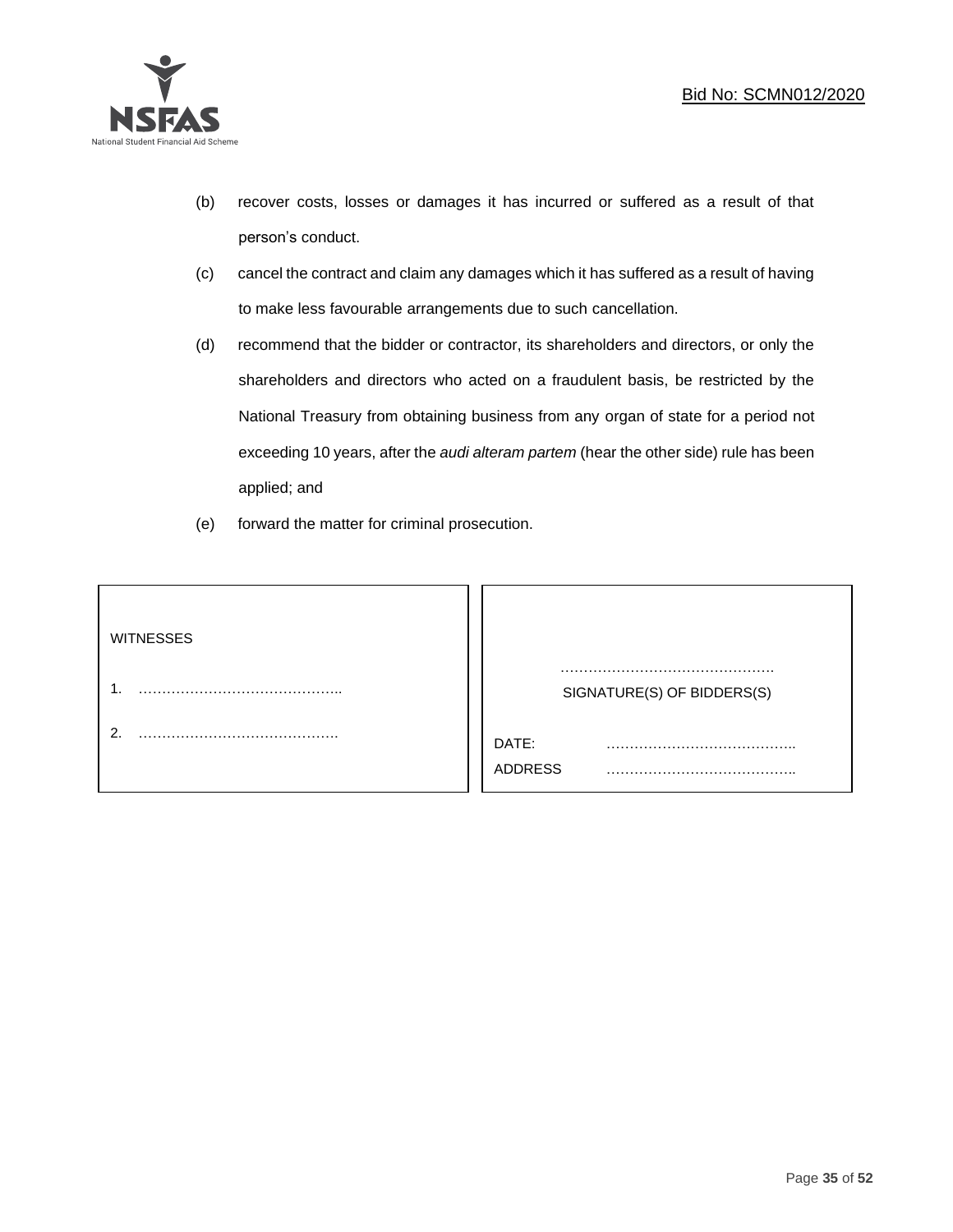

# GOVERNMENT PROCUREMENT

# **GENERAL CONDITIONS OF CONTRACT July 2010**

# **NOTES**

The purpose of this document is to:

(i) Draw special attention to certain general conditions applicable to government bids, contracts and orders; and

(ii) To ensure that clients be familiar with regard to the rights and obligations of all parties involved in doing business with government.

In this document words in the singular also mean in the plural and vice versa and words in the masculine also mean in the feminine and neuter.

• The General Conditions of Contract will form part of all bid documents and may not be amended.

Special Conditions of Contract (SCC) relevant to a specific bid, should be compiled separately for every bid (if applicable) and will supplement the General Conditions of Contract. Whenever there is a conflict, the provisions in the SCC shall prevail.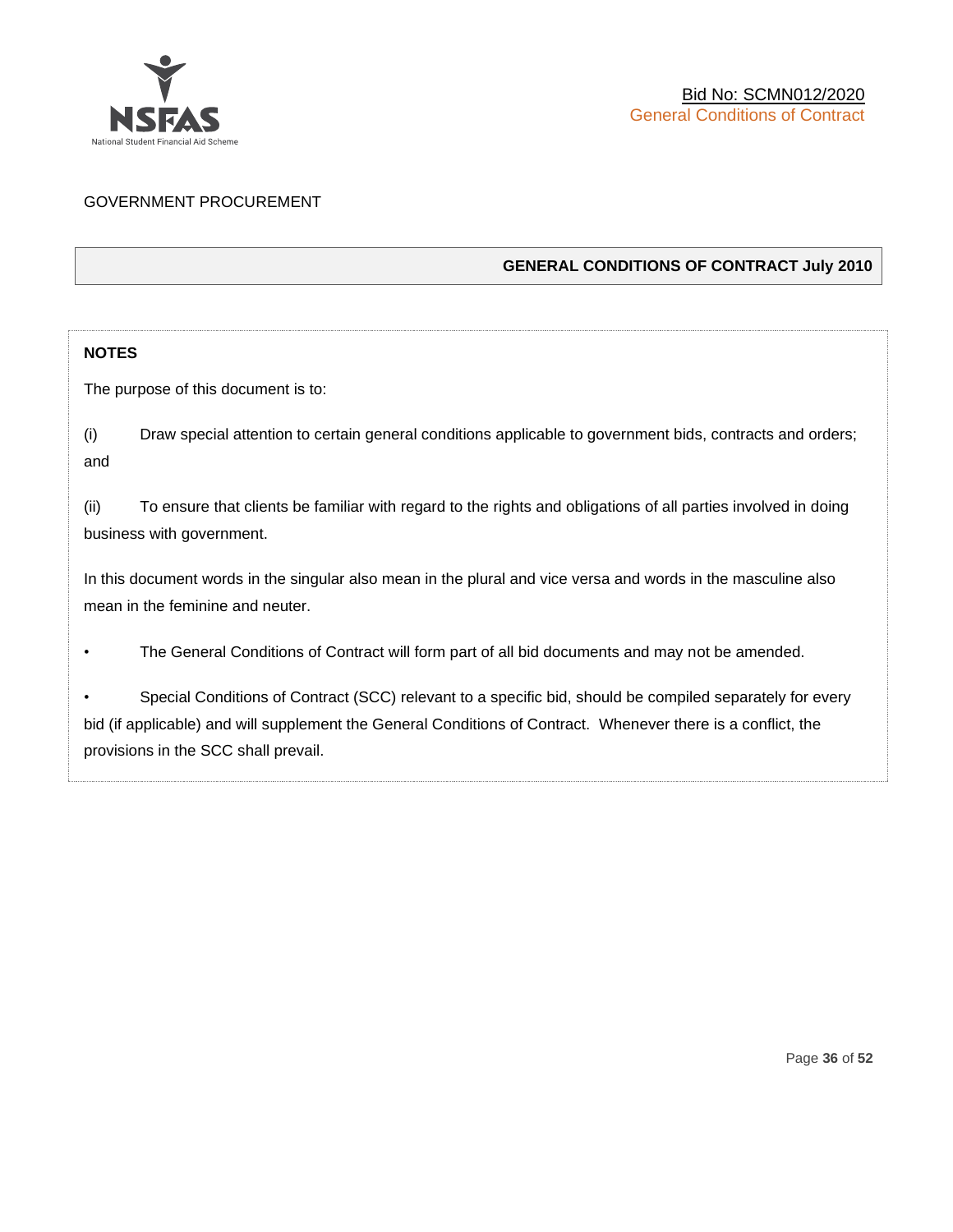

# TABLE OF CLAUSES

- 1. Definitions
- 2. Application
- 3. General
- 4. Standards
- 5. Use of contract documents and information; inspection
- 6. Patent rights
- 7. Performance security
- 8. Inspections, tests and analysis
- 9. Packing
- 10. Delivery and documents
- 11. Insurance
- 12. Transportation
- 13. Incidental services
- 14. Spare parts
- 15. Warranty
- 16. Payment
- 17. Prices
- 18. Contract amendments
- 19. Assignment
- 20. Subcontracts
- 21. Delays in the supplier's performance
- 22. Penalties
- 23. Termination for default
- 24. Dumping and countervailing duties
- 25. Force Majeure
- 26. Termination for insolvency
- 27. Settlement of disputes
- 28. Limitation of liability
- 29. Governing language
- 30. Applicable law
- 31. Notices
- 32. Taxes and duties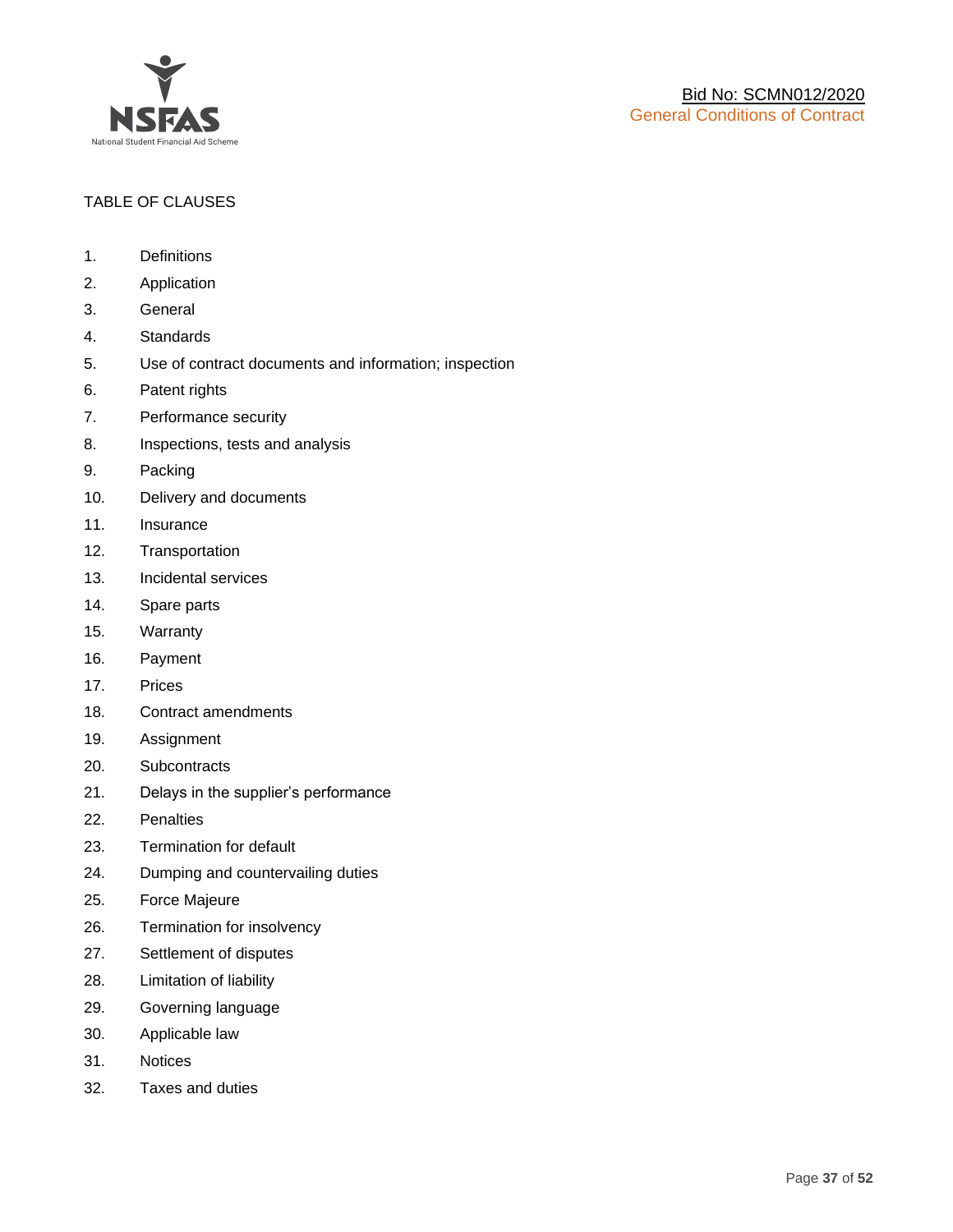

- 33. National Industrial Participation Programme (NIPP)
- 34. Prohibition of restrictive practices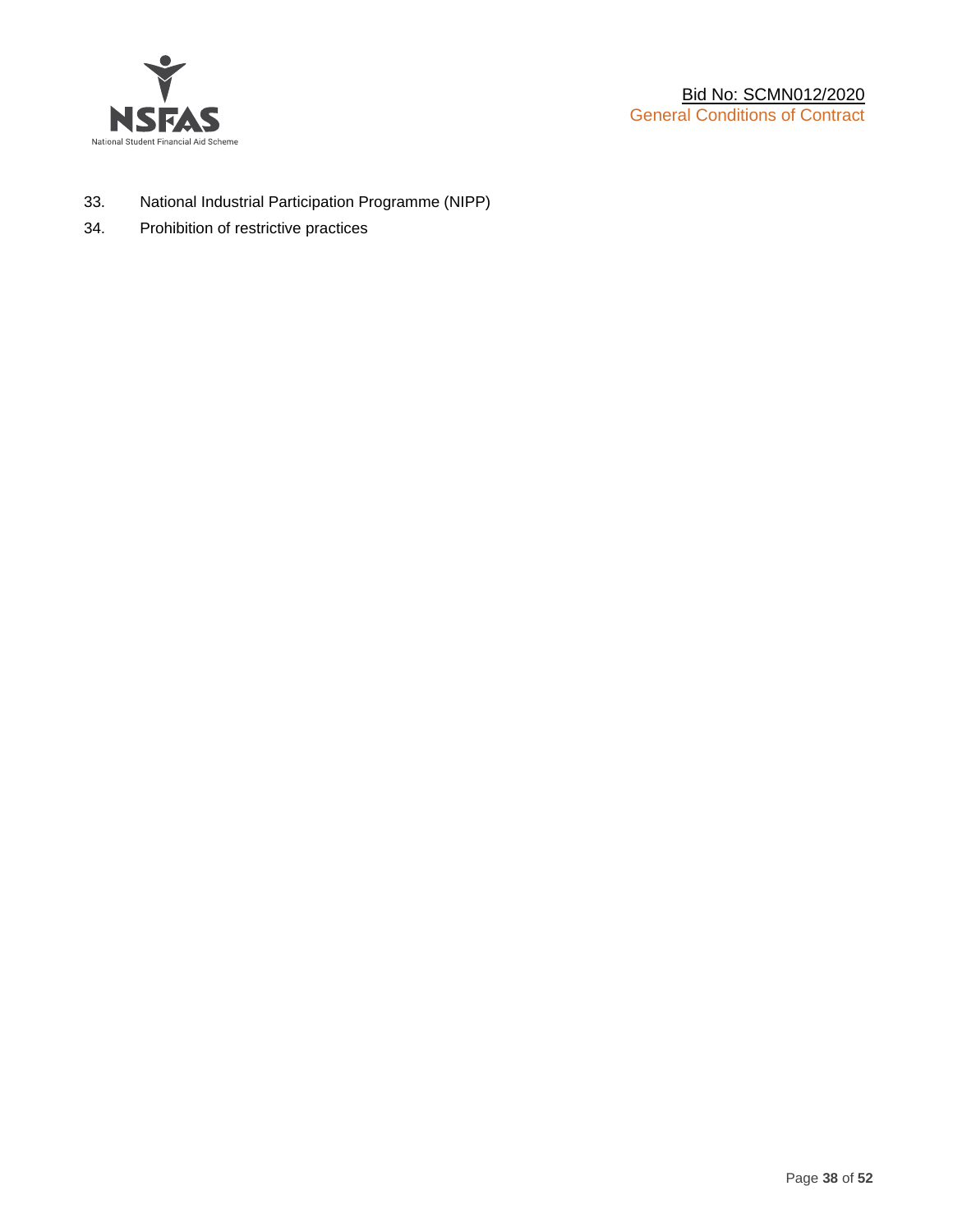

# **General Conditions of Contract**

#### **1. Definitions**

- 1. The following terms shall be interpreted as indicated:
- 1.1 "Closing time" means the date and hour specified in the bidding documents for the receipt of bids.
- 1.2 "Contract" means the written agreement entered into between the purchaser and the supplier, as recorded in the contract form signed by the parties, including all attachments and appendices thereto and all documents incorporated by reference therein.
- 1.3 "Contract price" means the price payable to the supplier under the contract for the full and proper performance of his contractual obligations.
- 1.4 "Corrupt practice" means the offering, giving, receiving, or soliciting of anything of value to influence the action of a public official in the procurement process or in contract execution.
- 1.5 "Countervailing duties" are imposed in cases where an enterprise abroad is subsidized by its government and encouraged to market its products internationally.
- 1.6 "Country of origin" means the place where the goods were mined, grown or produced or from which the services are supplied. Goods are produced when, through manufacturing, processing or substantial and major assembly of components, a commercially recognized new product results that is substantially different in basic characteristics or in purpose or utility from its components.
- 1.7 "Day" means calendar day.
- 1.8 "Delivery" means delivery in compliance of the conditions of the contract or order.
- 1.9 "Delivery ex stock" means immediate delivery directly from stock actually on hand.
- 1.10 "Delivery into consignees store or to his site" means delivered and unloaded in the specified store or depot or on the specified site in compliance with the conditions of the contract or order, the supplier bearing all risks and charges involved until the supplies are so delivered and a valid receipt is obtained.
- 1.11 "Dumping" occurs when a private enterprise abroad market its goods on own initiative in the RSA at lower prices than that of the country of origin and which have the potential to harm the local industries in the RSA.
- 1.12 " Force majeure" means an event beyond the control of the supplier and not involving the supplier's fault or negligence and not foreseeable. Such events may include, but is not restricted to, acts of the purchaser in its sovereign capacity, wars or revolutions, fires, floods, epidemics, quarantine restrictions and freight embargoes.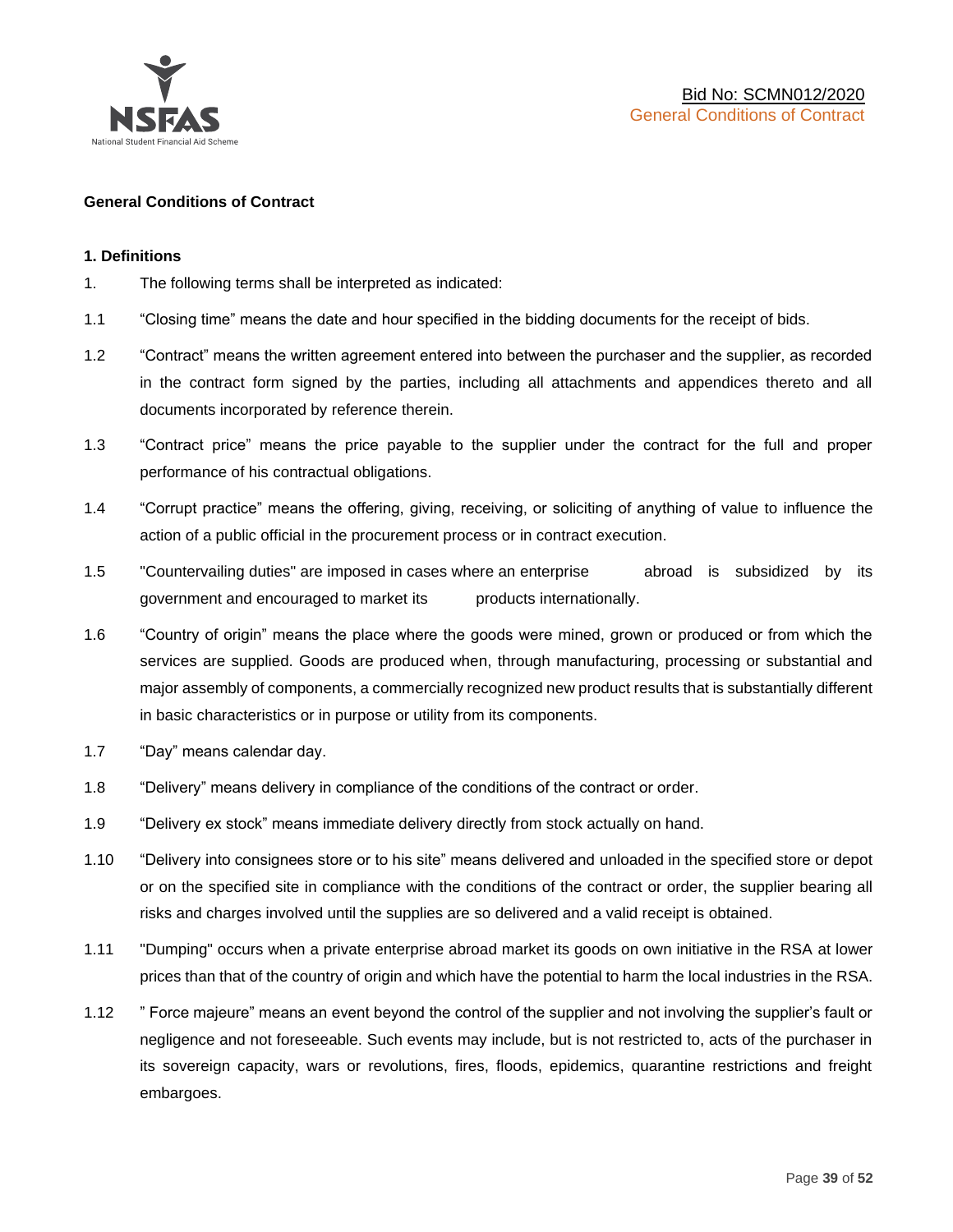

- 1.13 "Fraudulent practice" means a misrepresentation of facts in order to influence a procurement process or the execution of a contract to the detriment of any bidder and includes collusive practice among bidders (prior to or after bid submission) designed to establish bid prices at artificial non-competitive levels and to deprive the bidder of the benefits of free and open competition.
- 1.14 "GCC" means the General Conditions of Contract.
- 1.15 "Goods" means all of the equipment, machinery, and/or other materials that the supplier is required to supply to the purchaser under the contract.
- 1.16 "Imported content" means that portion of the bidding price represented by the cost of components, parts or materials which have been or are still to be imported (whether by the supplier or his subcontractors) and which costs are inclusive of the costs abroad, plus freight and other direct importation costs such as landing costs, dock dues, import duty, sales duty or other similar tax or duty at the South African place of entry as well as transportation and handling charges to the factory in the Republic where the supplies covered by the bid will be manufactured.
- 1.17 "Local content" means that portion of the bidding price which is not included in the imported content provided that local manufacture does take place.
- 1.18 "Manufacture" means the production of products in a factory using labour, materials, components and machinery and includes other related value-adding activities.
- 1.19 "Order" means an official written order issued for the supply of goods or works or the rendering of a service.
- 1.20 "Project site," where applicable, means the place indicated in bidding documents.
- 1.21 "Purchaser" means the organization purchasing the goods.
- 1.22 "Republic" means the Republic of South Africa.
- 1.23 "SCC" means the Special Conditions of Contract.
- 1.24 "Services" means those functional services ancillaries to the supply of the goods, such as transportation and any other incidental services, such as installation, commissioning, provision of technical assistance, training, catering, gardening, security, maintenance and other such obligations of the supplier covered under the contract.
- 1.25 "Written" or "in writing" means handwritten in ink or any form of electronic or mechanical writing.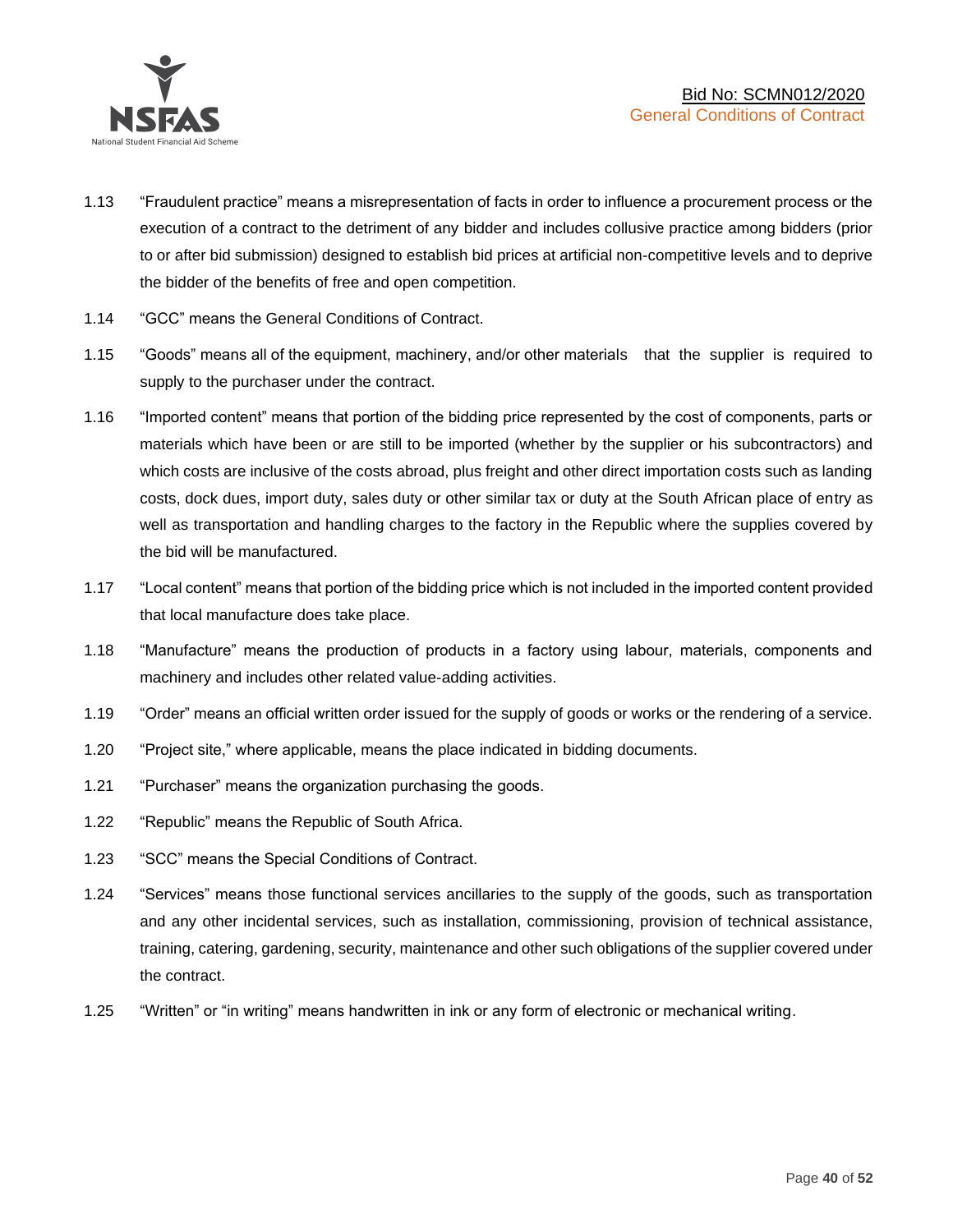

# **2. Application**

- 2.1 These general conditions are applicable to all bids, contracts and orders including bids for functional and professional services, sales, hiring, letting and the granting or acquiring of rights, but excluding immovable property, unless otherwise indicated in the bidding documents.
- 2.2 Where applicable, special conditions of contract are also laid down to cover specific supplies, services or works.
- 2.3 Where such special conditions of contract are in conflict with these general conditions, the special conditions shall apply.

#### **3 General**

- 3.1 Unless otherwise indicated in the bidding documents, the purchaser shall not be liable for any expense incurred in the preparation and submission of a bid. Where applicable a non-refundable fee for documents may be charged.
- 3.2 With certain exceptions, invitations to bid are only published in the Government Tender Bulletin. The Government Tender Bulletin may be obtained directly from the Government Printer, Private Bag X85, Pretoria 0001, or accessed electronically from [www.treasury.gov.za](http://www.treasury.gov.za/)

#### **4. Standards**

4.1 The goods supplied shall conform to the standards mentioned in the bidding documents and specifications.

#### **5. Use of contract documents and information; inspection**.

- 5.1 The supplier shall not, without the purchaser's prior written consent, disclose the contract, or any provision thereof, or any specification, plan, drawing, pattern, sample, or information furnished by or on behalf of the purchaser in connection therewith, to any person other than a person employed by the supplier in the performance of the contract. Disclosure to any such employed person shall be made in confidence and shall extend only so far as may be necessary for purposes of such performance.
- 5.2 The supplier shall not, without the purchaser's prior written consent, make use of any document or information mentioned in GCC clause 5.1 except for purposes of performing the contract.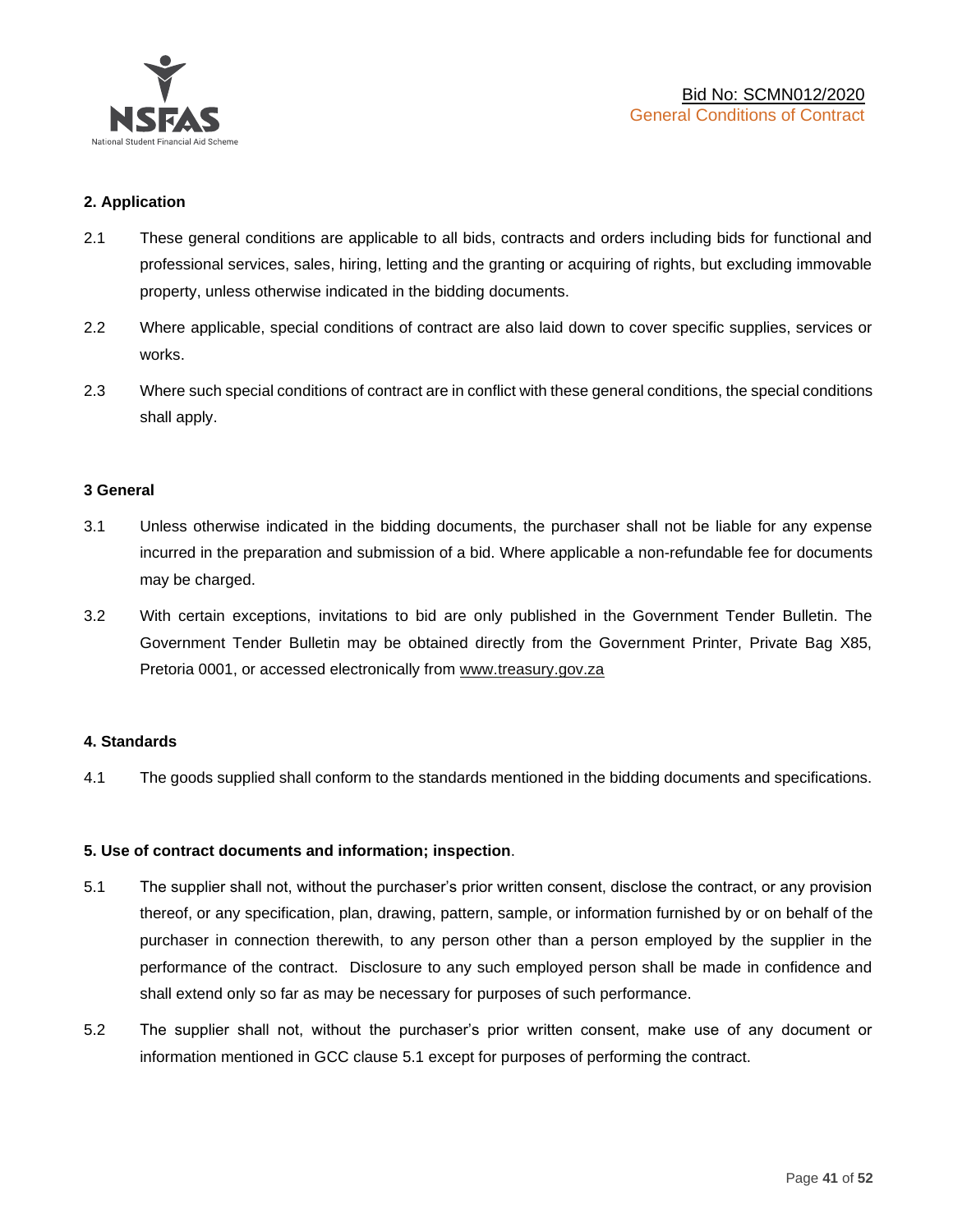

- 5.3 Any document, other than the contract itself mentioned in GCC clause 5.1 shall remain the property of the purchaser and shall be returned (all copies) to the purchaser on completion of the supplier's performance under the contract if so, required by the purchaser.
- 5.4 The supplier shall permit the purchaser to inspect the supplier's records relating to the performance of the supplier and to have them audited by auditors appointed by the purchaser, if so, required by the purchaser.

# **6. Patent rights**

6.1 The supplier shall indemnify the purchaser against all third-party claims of infringement of patent, trademark, or industrial design rights arising from use of the goods or any part thereof by the purchaser.

# **7. Performance security**

- 7.1 Within thirty (30) days of receipt of the notification of contract award, the successful bidder shall furnish to the purchaser the performance security of the amount specified in SCC.
- 7.2 The proceeds of the performance security shall be payable to the purchaser as compensation for any loss resulting from the supplier's failure to complete his obligations under the contract.
- 7.3 The performance security shall be denominated in the currency of the contract, or in a freely convertible currency acceptable to the purchaser and shall be in one of the following forms:
	- (a) a bank guarantee or an irrevocable letter of credit issued by a reputable bank located in the purchaser's country or abroad, acceptable to the purchaser, in the form provided in the bidding documents or another form acceptable to the purchaser; or
	- (b) a cashier's or certified cheque
- 7.4 The performance security will be discharged by the purchaser and returned to the supplier not later than thirty (30) days following the date of completion of the supplier's performance obligations under the contract, including any warranty obligations, unless otherwise specified in SCC.

#### **8. Inspections, tests and analyses**

- 8.1 All pre-bidding testing will be for the account of the bidder.
- 8.2 If it is a bid condition that supplies to be produced or services to be rendered should at any stage during production or execution or on completion be subject to inspection, the premises of the bidder or contractor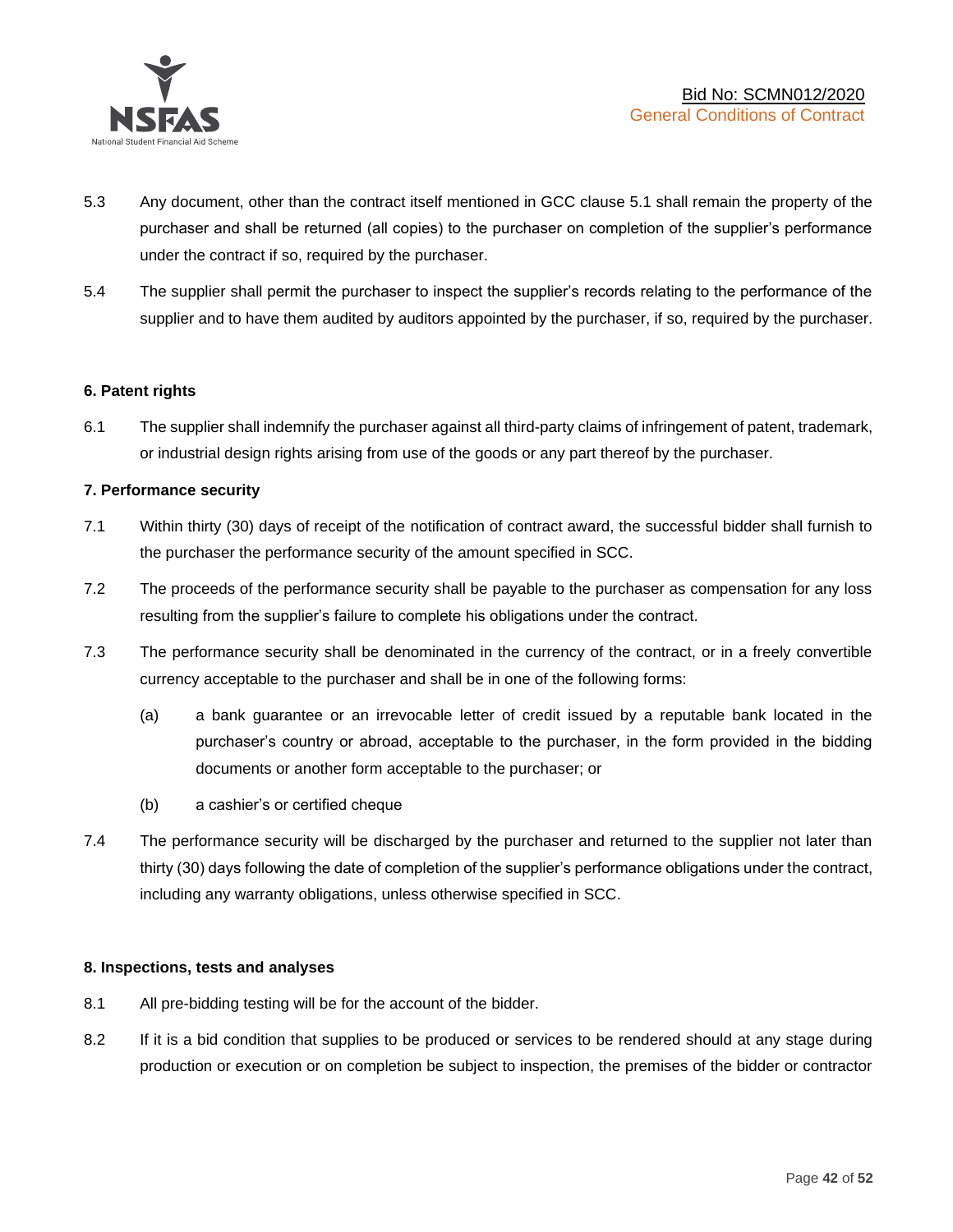shall be open, at all reasonable hours, for inspection by a representative of the Department or an organization acting on behalf of the Department.

- 8.3 If there are no inspection requirements indicated in the bidding documents and no mention is made in the contract, but during the contract period it is decided that inspections shall be carried out, the purchaser shall itself make the necessary arrangements, including payment arrangements with the testing authority concerned.
- 8.4 If the inspections, tests and analyses referred to in clauses 8.2 and 8.3 show the supplies to be in accordance with the contract requirements, the cost of the inspections, tests and analyses shall be defrayed by the purchaser.
- 8.5 Where the supplies or services referred to in clauses 8.2 and 8.3 do not comply with the contract requirements, irrespective of whether such supplies or services are accepted or not, the cost in connection with these inspections, tests or analyses shall be defrayed by the supplier.
- 8.6 Supplies and services which are referred to in clauses 8.2 and 8.3 and which do not comply with the contract requirements may be rejected.
- 8.7 Any contract supplies may on or after delivery be inspected, tested or analysed and may be rejected if found not to comply with the requirements of the contract. Such rejected supplies shall be held at the cost and risk of the supplier who shall, when called upon, remove them immediately at his own cost and forthwith substitute them with supplies which do comply with the requirements of the contract. Failing such removal, the rejected supplies shall be returned at the supplier's cost and risk. Should the supplier fail to provide the substitute supplies forthwith, the purchaser may, without giving the supplier further opportunity to substitute the rejected supplies, purchase such supplies as may be necessary at the expense of the supplier.
- 8.8 The provisions of clauses 8.4 to 8.7 shall not prejudice the right of the purchaser to cancel the contract on account of a breach of the conditions thereof, or to act in terms of Clause 23 of GCC.

# **9. Packing**

9.1 The supplier shall provide such packing of the goods as is required to prevent their damage or deterioration during transit to their final destination, as indicated in the contract. The packing shall be sufficient to withstand, without limitation, rough handling during transit and exposure to extreme temperatures, salt and precipitation during transit, and open storage. Packing, case size and weights shall take into consideration, where appropriate, the remoteness of the goods' final destination and the absence of heavy handling facilities at all points in transit.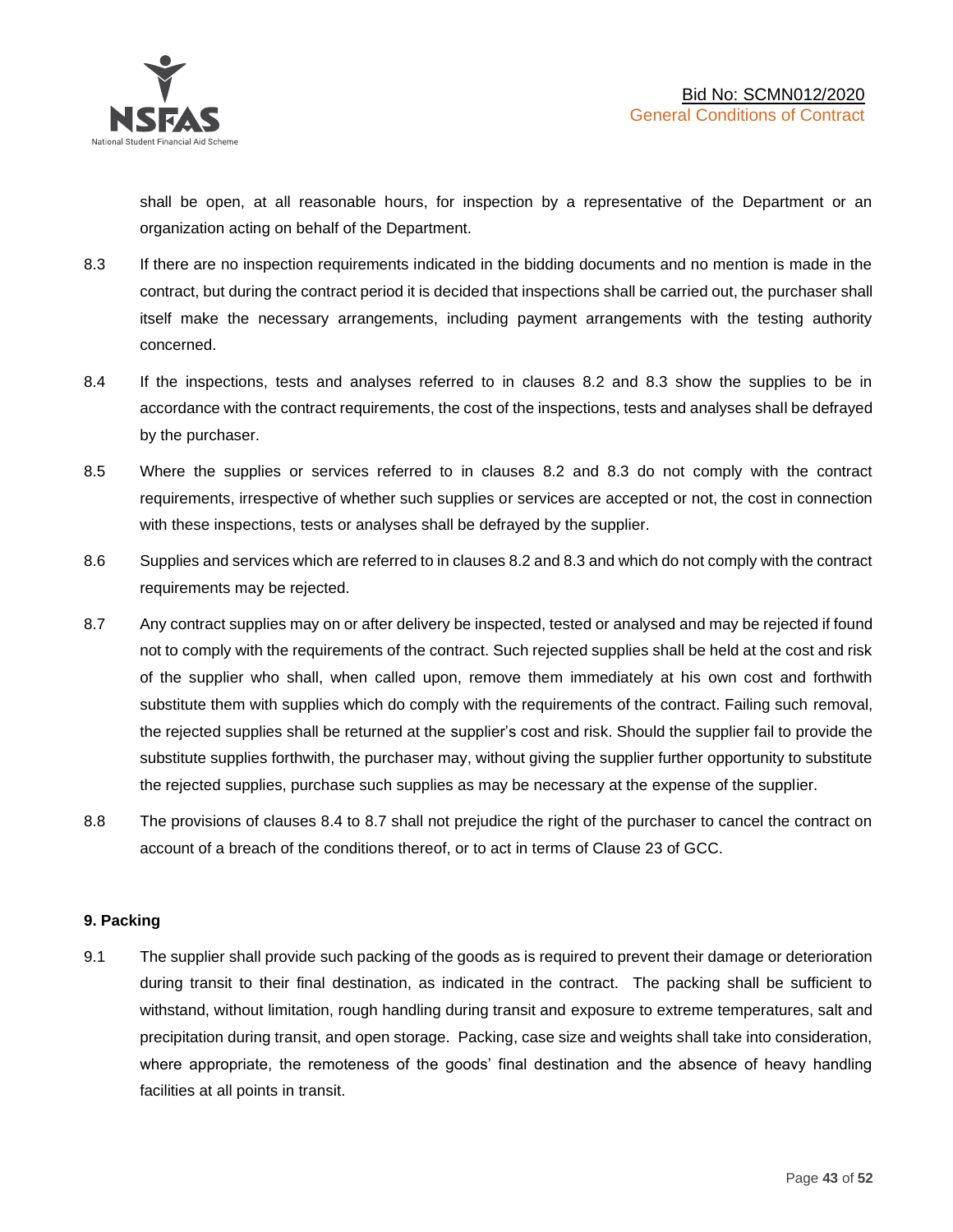

9.2 The packing, marking, and documentation within and outside the packages shall comply strictly with such special requirements as shall be expressly provided for in the contract, including additional requirements, if any, specified in SCC, and in any subsequent instructions ordered by the purchaser.

# **10. Delivery and documents**

- 10.1 Delivery of the goods shall be made by the supplier in accordance with the terms specified in the contract. The details of shipping and/or other documents to be furnished by the supplier are specified in SCC.
- 10.2 Documents to be submitted by the supplier are specified in SCC.

#### **11. Insurance**

11.1 The goods supplied under the contract shall be fully insured in a freely convertible currency against loss or damage incidental to manufacture or acquisition, transportation, storage and delivery in the manner specified in the SCC.

#### **12. Transportation**

12.1 Should a price other than an all-inclusive delivered price be required, this shall be specified in the SCC.

#### **13. Incidental services**

13.1 The supplier may be required to provide any or all of the following services, including additional services, if any, specified in SCC:

(a) performance or supervision of on-site assembly and/or commissioning of the supplied ` goods;

- (b) furnishing of tools required for assembly and/or maintenance of the supplied goods;
- (c) furnishing of a detailed operations and maintenance manual for each appropriate unit of the supplied goods;
- (d) performance or supervision or maintenance and/or repair of the supplied goods, for a period of time agreed by the parties, provided that this service shall not relieve the supplier of any warranty obligations under this contract; and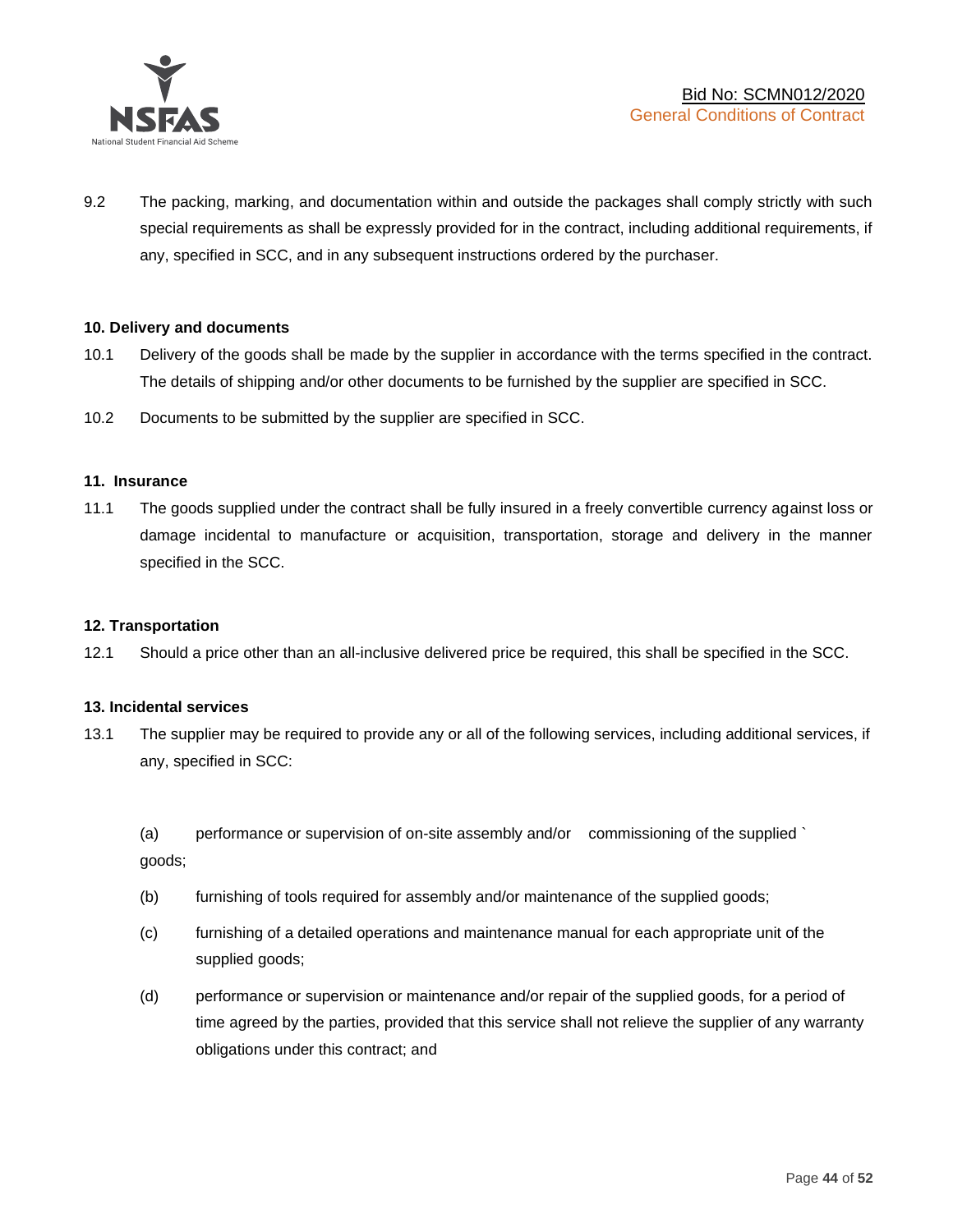

- (e) training of the purchaser's personnel, at the supplier's plant and/or on-site, in assembly, start-up, operation, maintenance, and/or repair of the supplied goods.
- 13.2 Prices charged by the supplier for incidental services, if not included in the contract price for the goods, shall be agreed upon in advance by the parties and shall not exceed the prevailing rates charged to other parties by the supplier for similar services.

# **14. Spare parts**

- 14.1 As specified in SCC, the supplier may be required to provide any or all of the following materials, notifications, and information pertaining to spare parts manufactured or distributed by the supplier:
	- (a) such spare parts as the purchaser may elect to purchase from the supplier, provided that this election shall not relieve the supplier of any warranty obligations under the contract; and
	- (b) in the event of termination of production of the spare parts:

(i) Advance notification to the purchaser of the pending termination, in sufficient time to permit the purchaser to procure needed requirements; and

(ii) following such termination, furnishing at no cost to the purchaser, the blueprints, drawings, and specifications of the spare parts, if requested.

#### **15. Warranty**

- 15.1 The supplier warrants that the goods supplied under the contract are new, unused, of the most recent or current models, and that they incorporate all recent improvements in design and materials unless provided otherwise in the contract. The supplier further warrants that all goods supplied under this contract shall have no defect, arising from design, materials, or workmanship (except when the design and/or material is required by the purchaser's specifications) or from any act or omission of the supplier, that may develop under normal use of the supplied goods in the conditions prevailing in the country of final destination.
- 15.2 This warranty shall remain valid for twelve (12) months after the goods, or any portion thereof as the case may be, have been delivered to and accepted at the final destination indicated in the contract, or for eighteen (18) months after the date of shipment from the port or place of loading in the source country, whichever period concludes earlier, unless specified otherwise in SCC.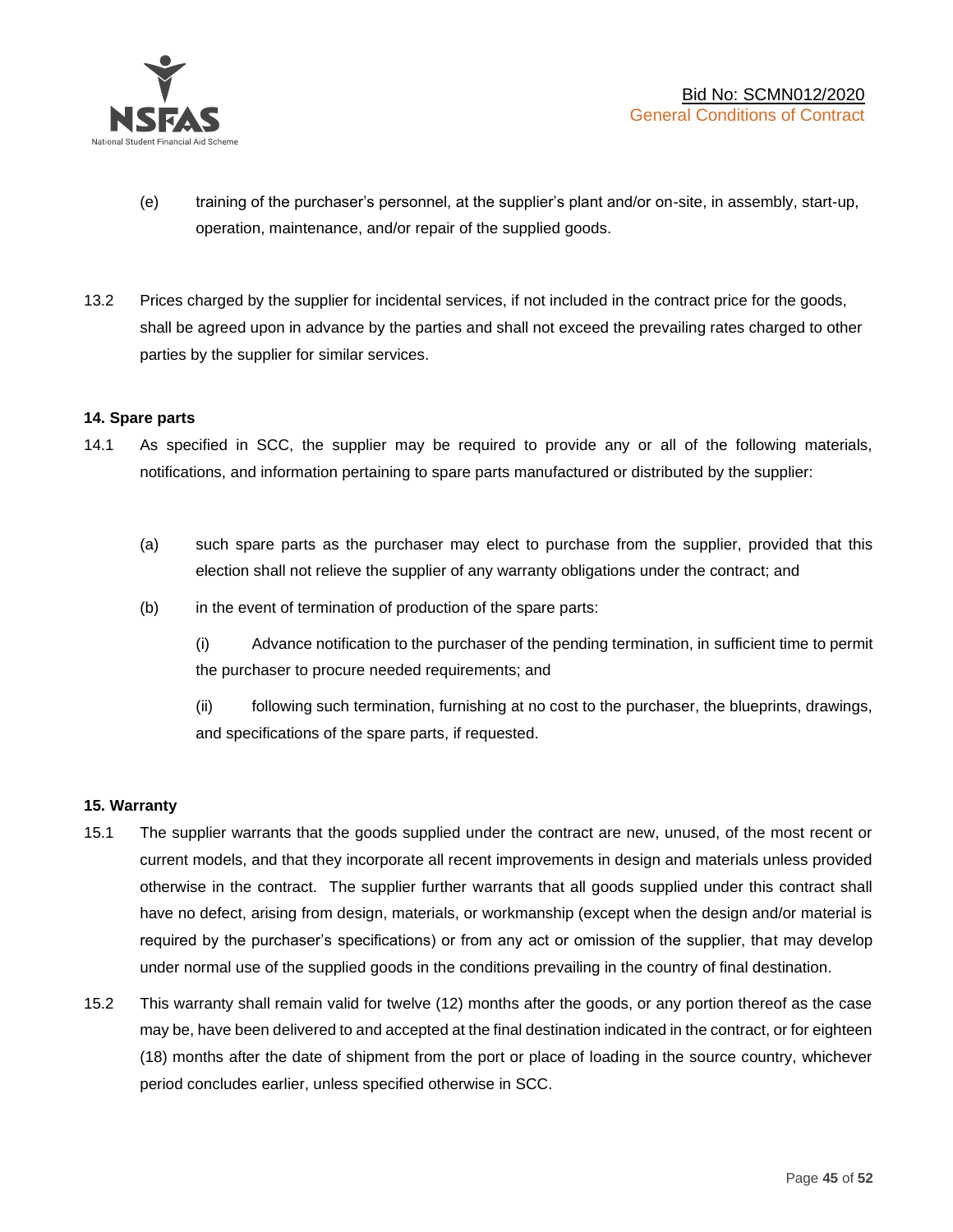

- 15.3 The purchaser shall promptly notify the supplier in writing of any claims arising under this warranty.
- 15.4 Upon receipt of such notice, the supplier shall, within the period specified in SCC and with all reasonable speed, repair or replace the defective goods or parts thereof, without costs to the purchaser.
- 15.5 If the supplier, having been notified, fails to remedy the defect(s) within the period specified in SCC, the purchaser may proceed to take such remedial action as may be necessary, at the supplier's risk and expense and without prejudice to any other rights which the purchaser may have against the supplier under the contract.

# **16. Payment**

- 16.1 The method and conditions of payment to be made to the supplier under this contract shall be specified in SCC.
- 16.2 The supplier shall furnish the purchaser with an invoice accompanied by a copy of the delivery note and upon fulfilment of other obligations stipulated in the contract.
- 16.3 Payments shall be made promptly by the purchaser, but in no case later than thirty (30) days after submission of an invoice or claim by the supplier.
- 16.4 Payment will be made in Rand unless otherwise stipulated in SCC.

#### **17. Prices**

17.1 Prices charged by the supplier for goods delivered and services performed under the contract shall not vary from the prices quoted by the supplier in his bid, with the exception of any price adjustments authorized in SCC or in the purchaser's request for bid validity extension, as the case may be.

#### **18. Contract amendments**

18.1 No variation in or modification of the terms of the contract shall be made except by written amendment signed by the parties concerned.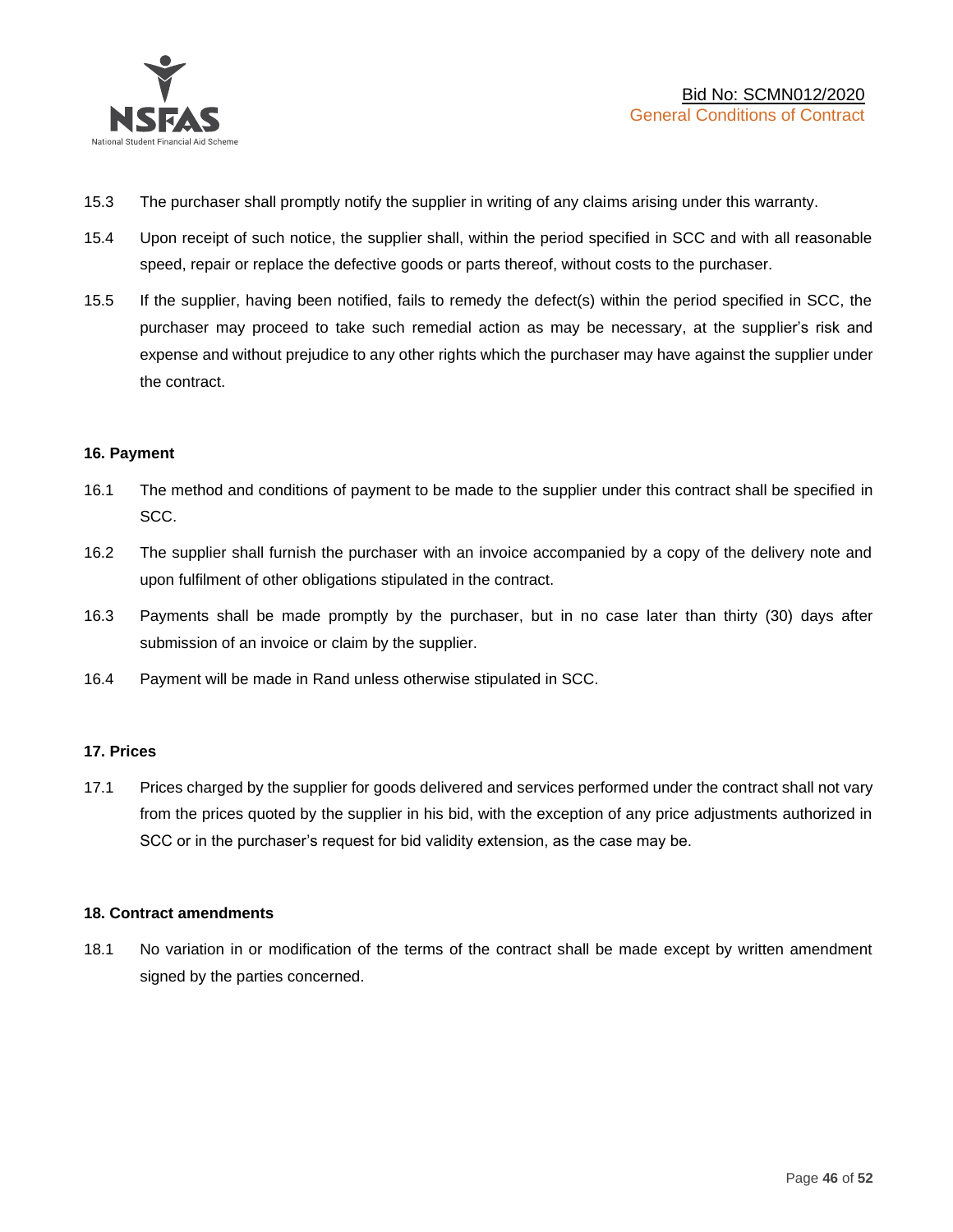

#### **19. Assignment**

19.1 The supplier shall not assign, in whole or in part, its obligations to perform under the contract, except with the purchaser's prior written consent.

#### **20. Subcontracts**

20.1 The supplier shall notify the purchaser in writing of all subcontracts awarded under this contract if not already specified in the bid. Such notification, in the original bid or later, shall not relieve the supplier from any liability or obligation under the contract.

# **21. Delays in the supplier's performance**

- 21.1 Delivery of the goods and performance of services shall be made by the supplier in accordance with the time schedule prescribed by the purchaser in the contract.
- 21.2 If at any time during performance of the contract, the supplier or its subcontractor(s) should encounter conditions impeding timely delivery of the goods and performance of services, the supplier shall promptly notify the purchaser in writing of the fact of the delay, its likely duration and its cause(s). As soon as practicable after receipt of the supplier's notice, the purchaser shall evaluate the situation and may at his discretion extend the supplier's time for performance, with or without the imposition of penalties, in which case the extension shall be ratified by the parties by amendment of contract.
- 21.3 No provision in a contract shall be deemed to prohibit the obtaining of supplies or services from a national department, provincial department, or a local authority.
- 21.4 The right is reserved to procure outside of the contract small quantities or to have minor essential services executed if an emergency arises, the supplier's point of supply is not situated at or near the place where the supplies are required, or the supplier's services are not readily available.
- 21.5 Except as provided under GCC Clause 25, a delay by the supplier in the performance of its delivery obligations shall render the supplier liable to the imposition of penalties, pursuant to GCC Clause 22, unless an extension of time is agreed upon pursuant to GCC Clause 21.2 without the application of penalties.
- 21.6 Upon any delay beyond the delivery period in the case of a supplies contract, the purchaser shall, without cancelling the contract, be entitled to purchase supplies of a similar quality and up to the same quantity in substitution of the goods not supplied in conformity with the contract and to return any goods delivered later at the supplier's expense and risk, or to cancel the contract and buy such goods as may be required to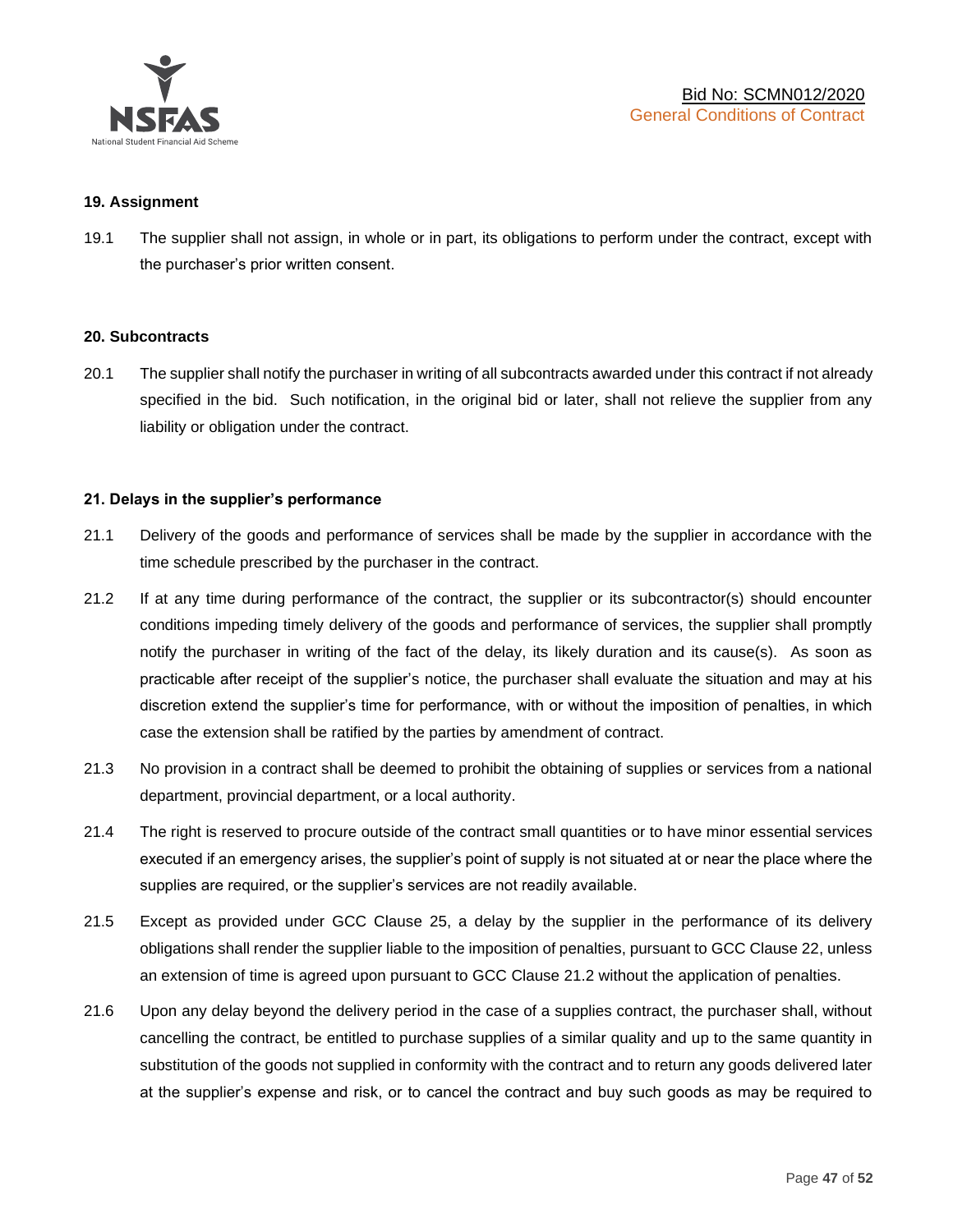

complete the contract and without prejudice to his other rights, be entitled to claim damages from the supplier.

#### **22. Penalties**

22.1 Subject to GCC Clause 25, if the supplier fails to deliver any or all of the goods or to perform the services within the period(s) specified in the contract, the purchaser shall, without prejudice to its other remedies under the contract, deduct from the contract price, as a penalty, a sum calculated on the delivered price of the delayed goods or unperformed services using the current prime interest rate calculated for each day of the delay until actual delivery or performance. The purchaser may also consider termination of the contract pursuant to GCC Clause 23.

# **23. Termination for default**

- 23.1 The purchaser, without prejudice to any other remedy for breach of contract, by written notice of default sent to the supplier, may terminate this contract in whole or in part:
	- (a) if the supplier fails to deliver any or all of the goods within the period(s) specified in the contract, or within any extension thereof granted by the purchaser pursuant to GCC Clause 21.2;
	- (b) if the Supplier fails to perform any other obligation(s) under the contract; or
	- (c) if the supplier, in the judgment of the purchaser, has engaged in corrupt or fraudulent practices in competing for or in executing the contract.
- 23.2 In the event the purchaser terminates the contract in whole or in part, the purchaser may procure, upon such terms and in such manner as it deems appropriate, goods, works or services similar to those undelivered, and the supplier shall be liable to the purchaser for any excess costs for such similar goods, works or services. However, the supplier shall continue performance of the contract to the extent not terminated.
- 23.3 Where the purchaser terminates the contract in whole or in part, the purchaser may decide to impose a restriction penalty on the supplier by prohibiting such supplier from doing business with the public sector for a period not exceeding 10 years.
- 23.4 If a purchaser intends imposing a restriction on a supplier or any person associated with the supplier, the supplier will be allowed a time period of not more than fourteen (14) days to provide reasons why the envisaged restriction should not be imposed. Should the supplier fail to respond within the stipulated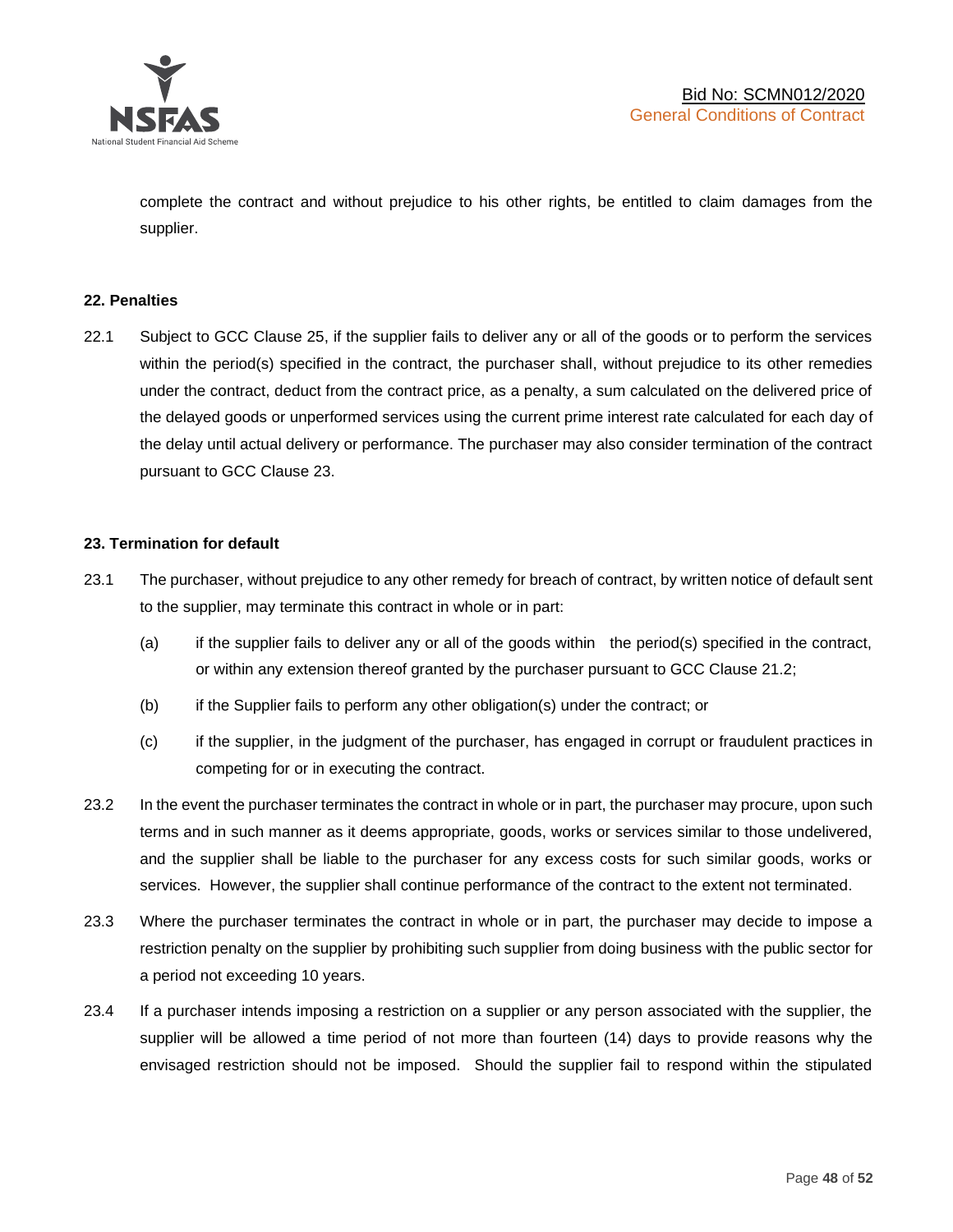

fourteen (14) days the purchaser may regard the intended penalty as not objected against and may impose it on the supplier.

- 23.5 Any restriction imposed on any person by the Accounting Officer / Authority will, at the discretion of the Accounting Officer / Authority, also be applicable to any other enterprise or any partner, manager, director or other person who wholly or partly exercises or exercised or may exercise control over the enterprise of the first-mentioned person, and with which enterprise or person the first-mentioned person, is or was in the opinion of the Accounting Officer / Authority actively associated.
- 23.6 If a restriction is imposed, the purchaser must, within five (5) working days of such imposition, furnish the National Treasury, with the following information:
	- (i) the name and address of the supplier and / or person restricted by the purchaser;
	- (ii) the date of commencement of the restriction
	- (iii) the period of restriction; and
	- (iv) the reasons for the restriction.

These details will be loaded in the National Treasury's central database of suppliers or persons prohibited from doing business with the public sector.

23.7 If a court of law convicts a person of an offence as contemplated in sections 12 or 13 of the Prevention and Combating of Corrupt Activities Act, No. 12 of 2004, the court may also rule that such person's name be endorsed on the Register for Tender Defaulters. When a person's name has been endorsed on the Register, the person will be prohibited from doing business with the public sector for a period not less than five years and not more than 10 years. The National Treasury is empowered to determine the period of restriction and each case will be dealt with on its own merits. According to section 32 of the Act the Register must be open to the public. The Register can be perused on the National Treasury website.

# **24. Anti- dumping and countervailing duties and rights**

24.1 When, after the date of bid, provisional payments are required, or anti-dumping or countervailing duties are imposed, or the amount of a provisional payment or anti-dumping or countervailing right is increased in respect of any dumped or subsidized import, the State is not liable for any amount so required or imposed, or for the amount of any such increase. When, after the said date, such a provisional payment is no longer required or any such anti-dumping or countervailing right is abolished, or where the amount of such provisional payment or any such right is reduced, any such favourable difference shall on demand be paid forthwith by the contractor to the State or the State may deduct such amounts from moneys (if any) which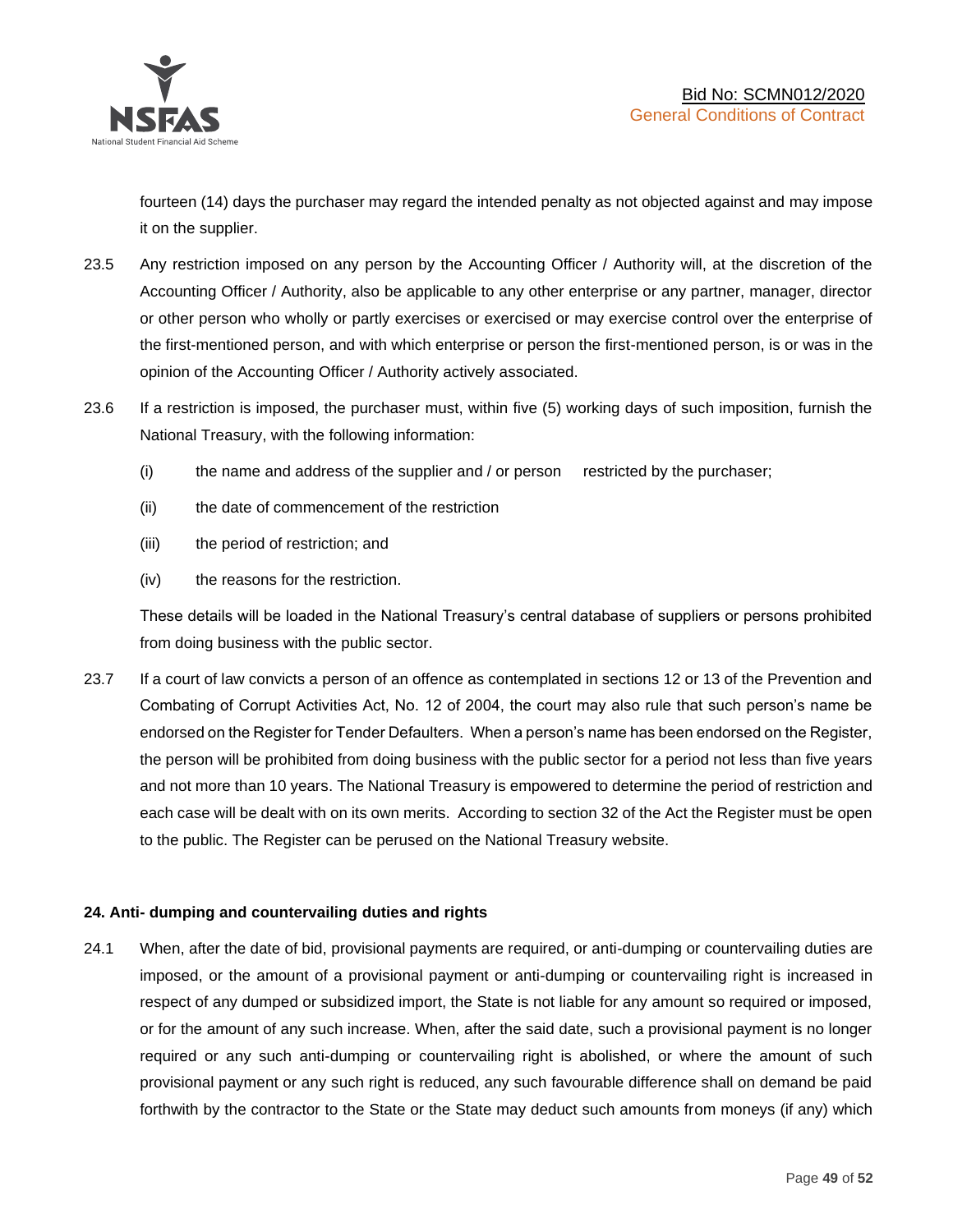

may otherwise be due to the contractor in regard to supplies or services which he delivered or rendered, or is to deliver or render in terms of the contract or any other contract or any other amount which may be due to him

# **25. Force Majeure**

- 25.1 Notwithstanding the provisions of GCC Clauses 22 and 23, the supplier shall not be liable for forfeiture of its performance security, damages, or termination for default if and to the extent that his delay in performance or other failure to perform his obligations under the contract is the result of an event of force majeure.
- 25.2 If a force majeure situation arises, the supplier shall promptly notify the purchaser in writing of such condition and the cause thereof. Unless otherwise directed by the purchaser in writing, the supplier shall continue to perform its obligations under the contract as far as is reasonably practical, and shall seek all reasonable alternative means for performance not prevented by the force majeure event.

#### **26. Termination for insolvency**

26.1 The purchaser may at any time terminate the contract by giving written notice to the supplier if the supplier becomes bankrupt or otherwise insolvent. In this event, termination will be without compensation to the supplier, provided that such termination will not prejudice or affect any right of action or remedy which has accrued or will accrue thereafter to the purchaser.

#### **27. Settlement of Disputes**

- 27.1 If any dispute or difference of any kind whatsoever arises between the purchaser and the supplier in connection with or arising out of the contract, the parties shall make every effort to resolve amicably such dispute or difference by mutual consultation.
- 27.2 If, after thirty (30) days, the parties have failed to resolve their dispute or difference by such mutual consultation, then either the purchaser or the supplier may give notice to the other party of his intention to commence with mediation. No mediation in respect of this matter may be commenced unless such notice is given to the other party.
- 27.3 Should it not be possible to settle a dispute by means of mediation, it may be settled in a South African court of law.
- 27.4 Mediation proceedings shall be conducted in accordance with the rules of procedure specified in the SCC.
- 27.5 Notwithstanding any reference to mediation and/or court proceedings herein,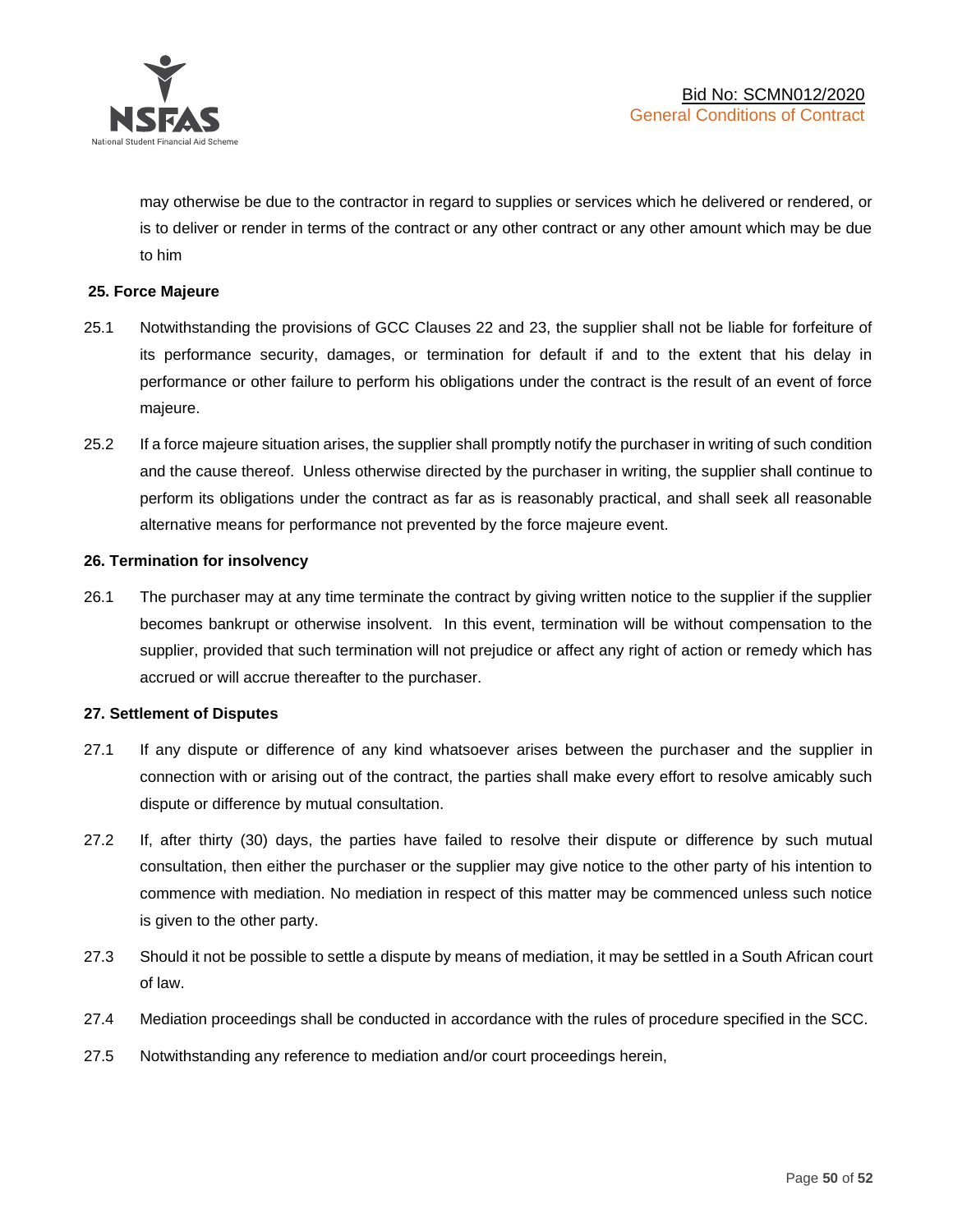

(a) the parties shall continue to perform their respective obligations under the contract unless they otherwise agree; and

(b) the purchaser shall pay the supplier any monies due the supplier.

# **28. Limitation of liability**

28.1 Except in cases of criminal negligence or wilful misconduct, and in the case of infringement pursuant to Clause 6;

(a) the supplier shall not be liable to the purchaser, whether in contract, tort, or otherwise, for any indirect or consequential loss or damage, loss of use, loss of production, or loss of profits or interest costs, provided that this exclusion shall not apply to any obligation of the supplier to pay penalties and/or damages to the purchaser; and

(b) the aggregate liability of the supplier to the purchaser, whether under the contract, in tort or otherwise, shall not exceed the total contract price, provided that this limitation shall not apply to the cost of repairing or replacing defective equipment.

#### **29. Governing language**

29.1 The contract shall be written in English. All correspondence and other documents pertaining to the contract that is exchanged by the parties shall also be written in English.

#### **30. Applicable Law**

30.1 The contract shall be interpreted in accordance with South African laws, unless otherwise specified in SCC.

#### **31. Notices**

31.1 Every written acceptance of a bid shall be posted to the supplier concerned by registered or certified mail and any other notice to him shall be posted by ordinary mail to the address furnished in his bid or to the address notified later by him in writing and such posting shall be deemed to be proper service of such notice

The time mentioned in the contract documents for performing any act after such aforesaid notice has been given, shall be reckoned from the date of posting of such notice.